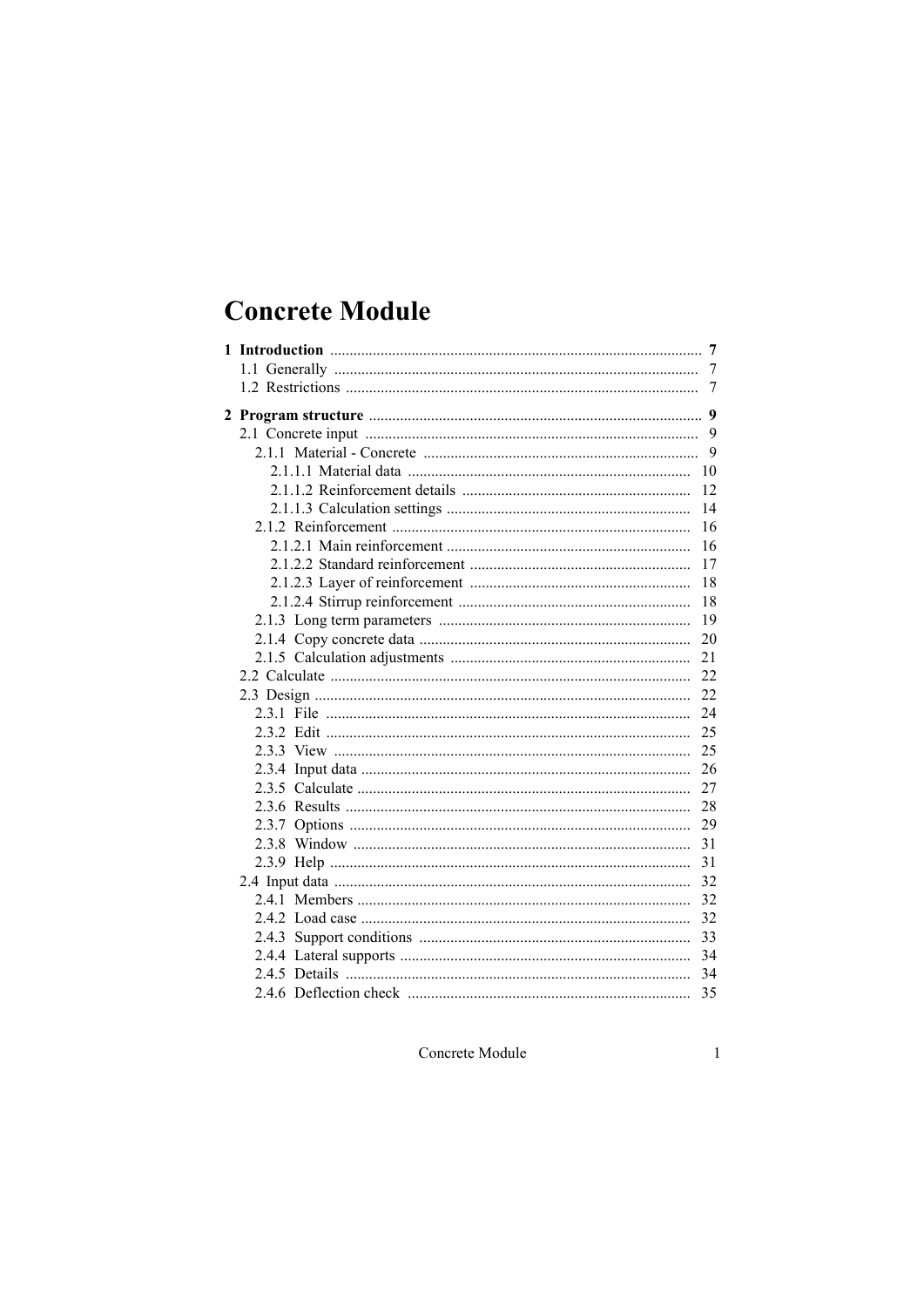| 3.2 Calculation of concrete frames with regard to cracking  40    |  |
|-------------------------------------------------------------------|--|
|                                                                   |  |
|                                                                   |  |
|                                                                   |  |
| 3.2.4 Inelastic strain and curvature of creep and  shrinkage 43   |  |
| 3.2.5 Inelastic strain and curvature from previous load cases  44 |  |
|                                                                   |  |
|                                                                   |  |
|                                                                   |  |
|                                                                   |  |
|                                                                   |  |
|                                                                   |  |
|                                                                   |  |
|                                                                   |  |
|                                                                   |  |
|                                                                   |  |
|                                                                   |  |
|                                                                   |  |
|                                                                   |  |
| 3.4.1.2 Area properties of reinforcement in cross-section  52     |  |
|                                                                   |  |
|                                                                   |  |
|                                                                   |  |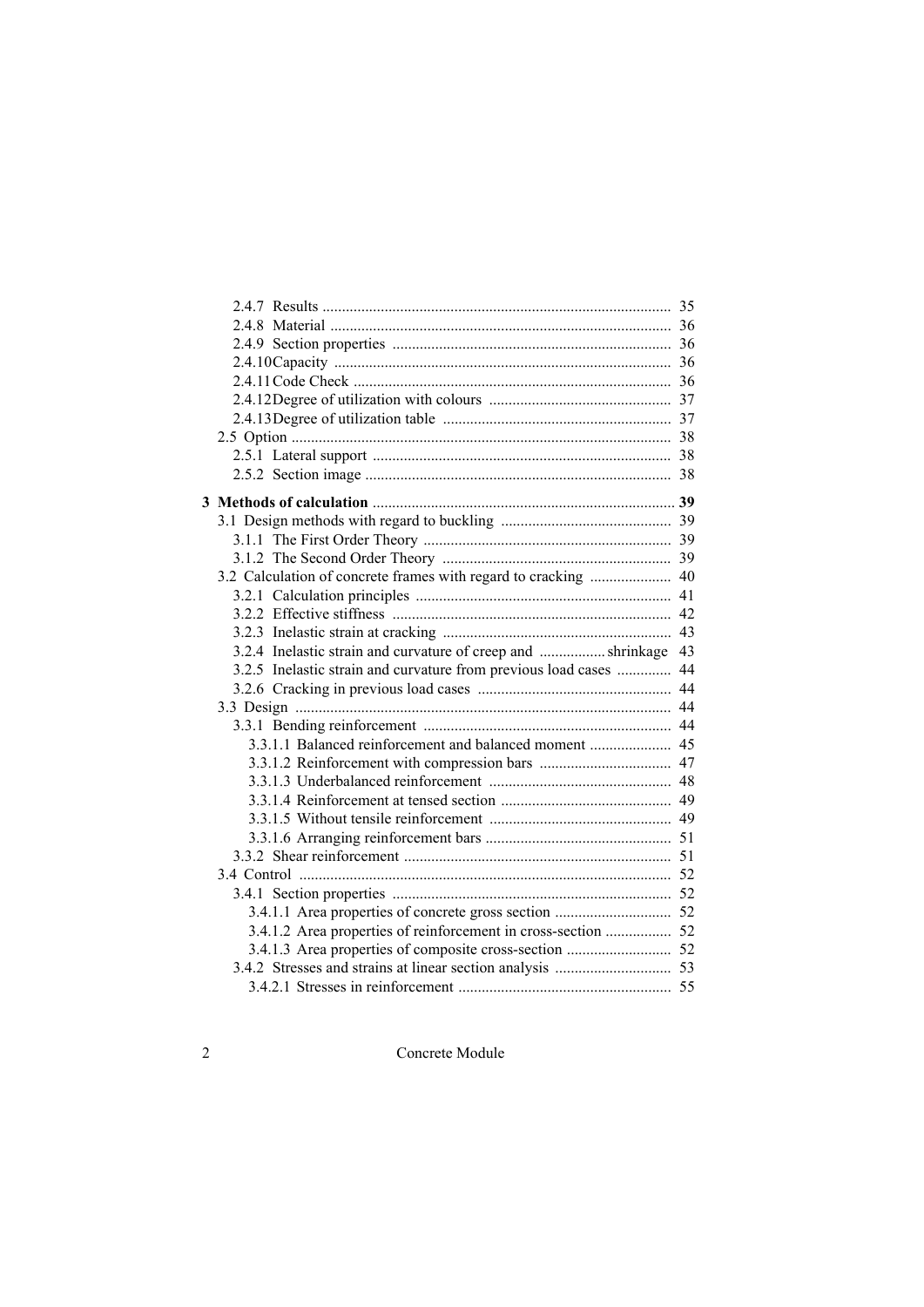|                                                                 | 55  |
|-----------------------------------------------------------------|-----|
|                                                                 |     |
|                                                                 | 61  |
|                                                                 | 65  |
| 3.4.3.1 Internal section forces from stresses and strain        | 65  |
|                                                                 | 67  |
| 3.4.3.3 Stress-strain relation for reinforcement steel          | 68  |
| 3.4.3.4 Calculation of stress and strains due to section forces | 68  |
|                                                                 | 68  |
|                                                                 | -69 |
|                                                                 |     |
|                                                                 |     |
|                                                                 |     |
|                                                                 | 73  |
|                                                                 | 74  |
|                                                                 |     |
|                                                                 |     |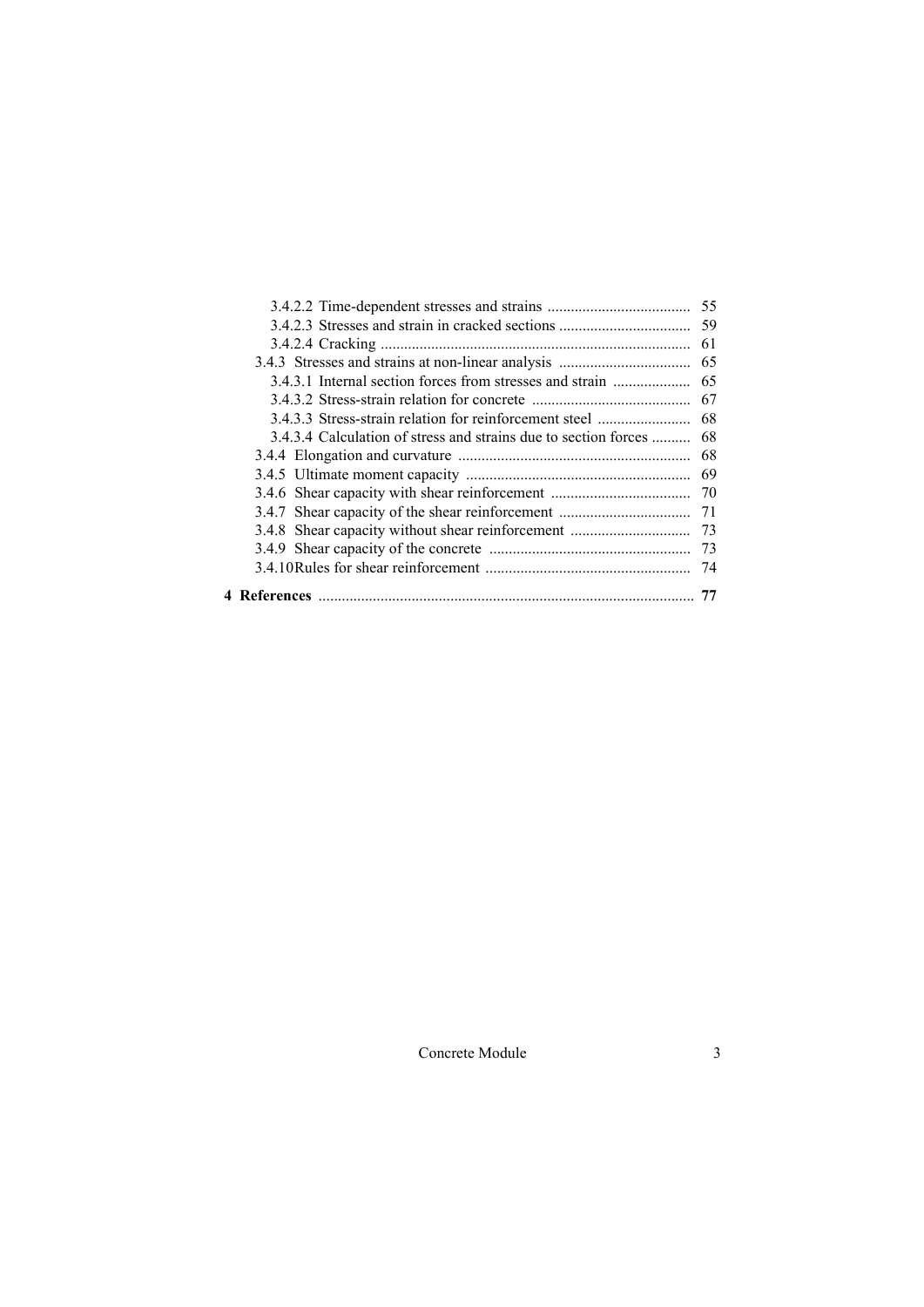4 Concrete Module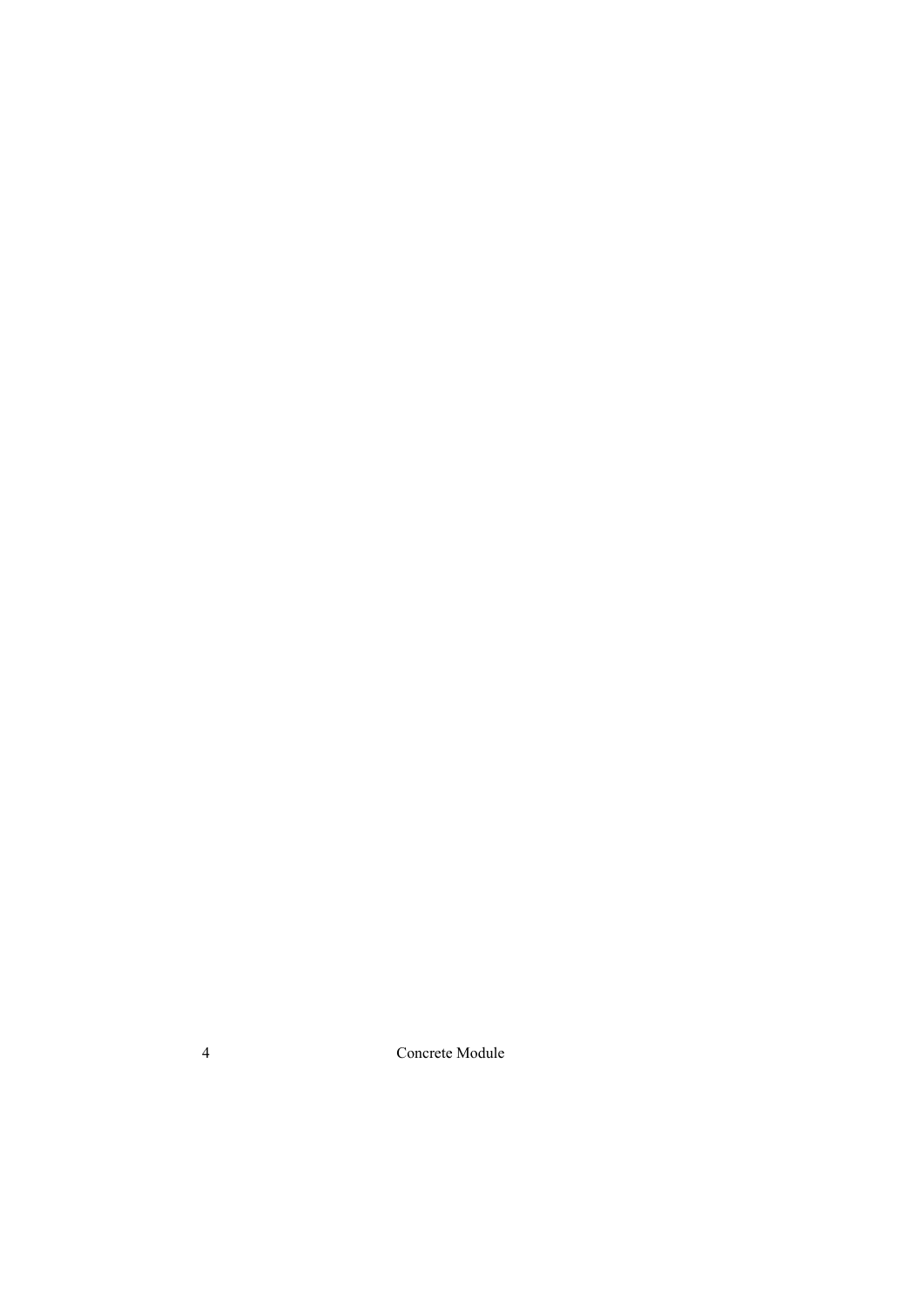# **Info**



### **Concrete Module 6**

Copyright: Structural Design Software in Europe AB Datum: 110930

Latest information about programs from **WIN-Statik** and **FEM-Design** see

**www.strusoft.com**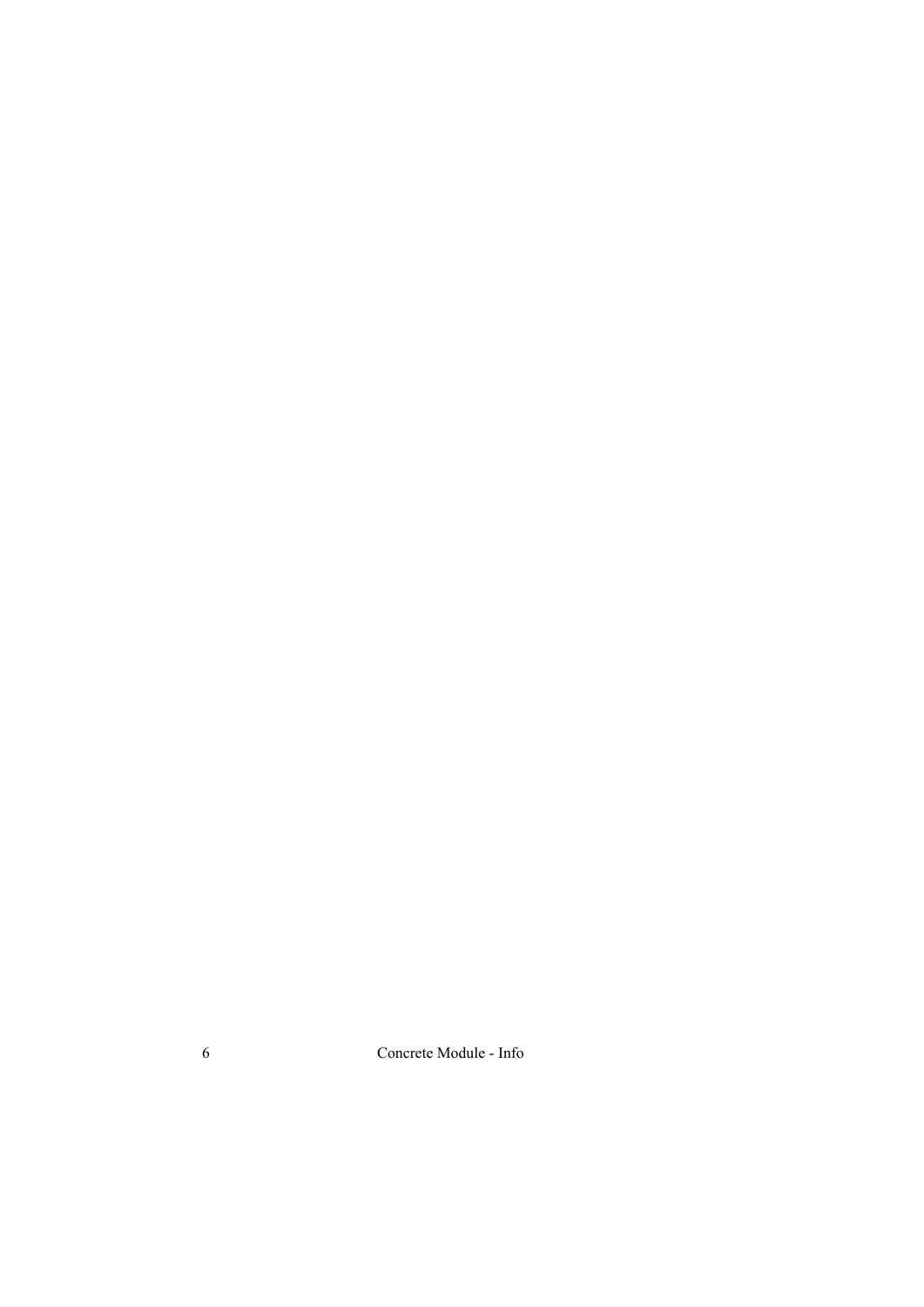# <span id="page-6-0"></span>**1 Introduction**

# **1.1 Generally**

With the program **Concrete Module** continuous beams and plane frame structures can be designed according to the active concrete code. The **Concrete Module** is used together with the program **Frame Analysis** in which calculations of section forces are performed.

Unlike beams and columns made of steel and wood, beams and columns made of concrete have been composed of more than one material. Extended input data is therefore necessary for concrete and concrete and reinforcement.

Concrete material properties are furthermore by nature such that cracking is normal, which results in that the structure stiffness is being altered when it is exposed to a load. This condition is being mastered with an iterative method of calculation.

Design with consideration taken to buckling in the frame plane can be performed for second order section forces according to the *General method* [1] 5.8.6 or for first order theory with help from buckling lengths according to the *Nominal stiftness method* [1] 5.8.7 or the *Nominal curvature method* [1] 5.8.8.

Continuous support, as well as support in certain points, of the beam can be defined.

The program shows all code prescribed checks depending on type of section and current load.

# **1.2 Restrictions**

The support conditions in the shape of joints/hinged, fixed or cantilever can be defined with consideration to buckling and lateral instability.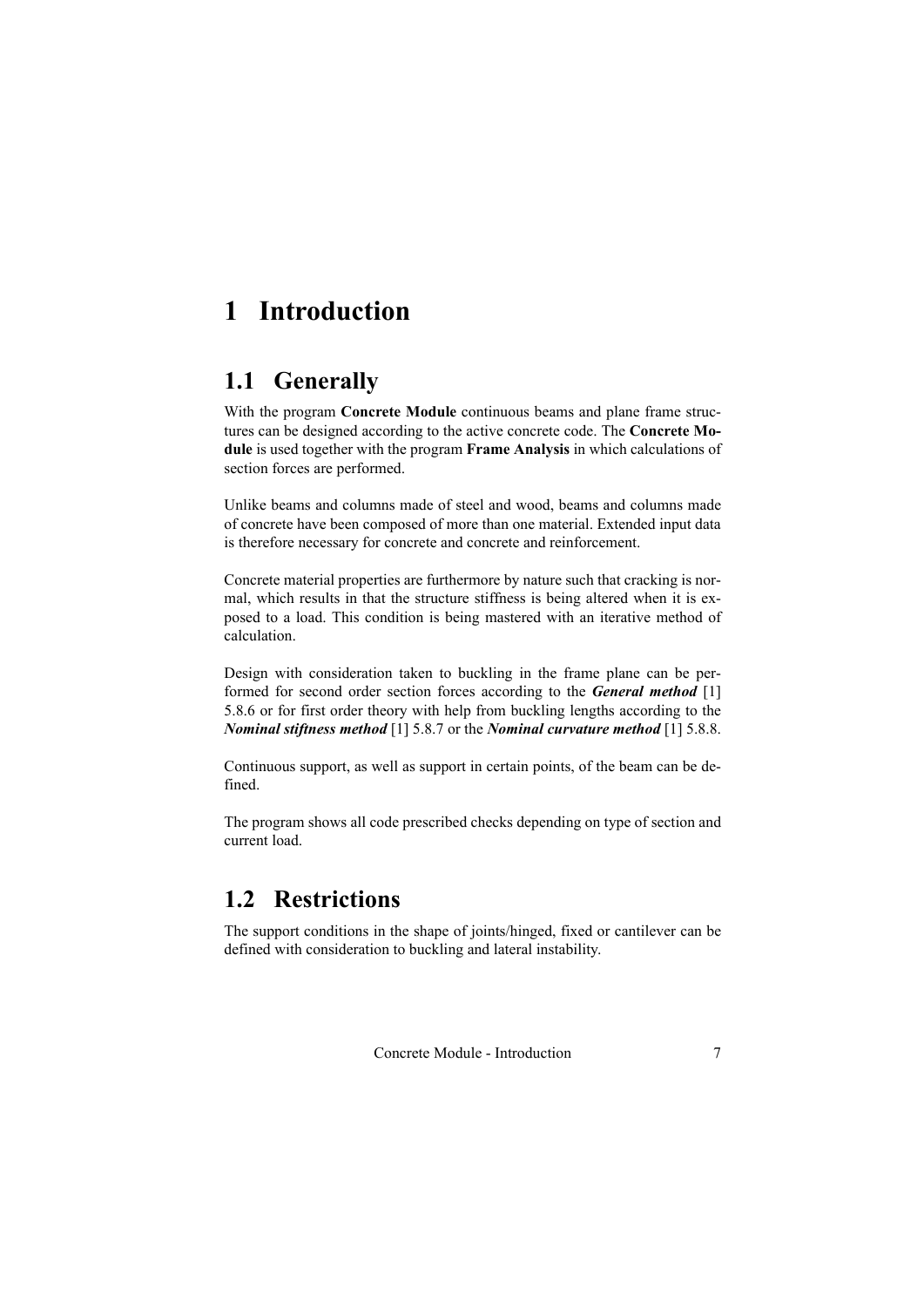**Important!** A joint that has been defined with the **Member** tool will automatically be considered supported with respect to bending instability out of the frame plane at a possible design. You can use the **Unbraced joint** tool if you don't want support against buckling, as the joint is only considered to be sufficiently torsion stiff to be assumed as a fork support with consideration to lateral instability. Loads that affect the construction are assumed to be working through the shear centre **SC** of the cross section, which means that there is no torsion of the cross section.

Controls of the support capacity with consideration to lateral instability are not performed at the moment.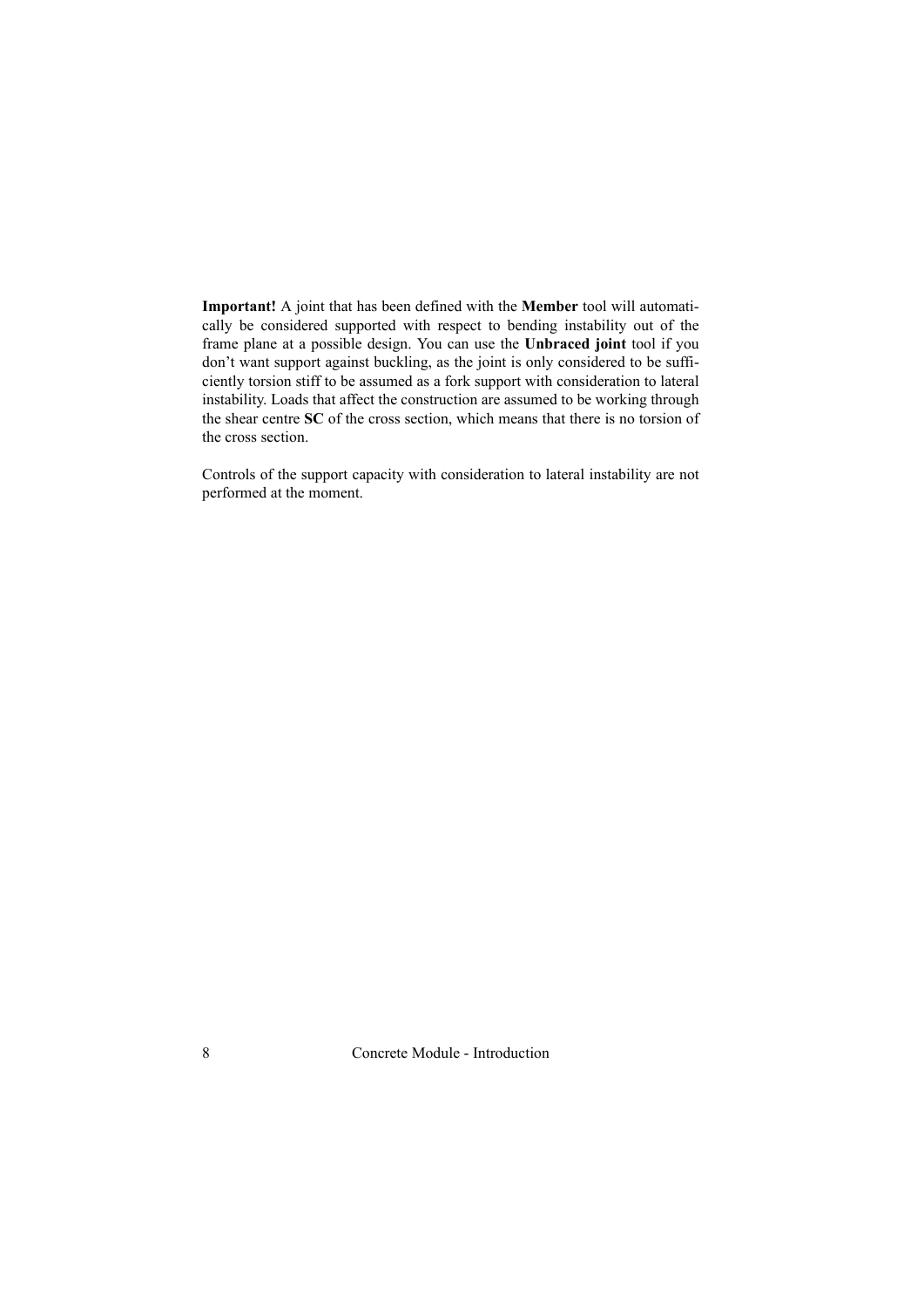# <span id="page-8-0"></span>**2 Program structure**

# **2.1 Concrete input**

The extended input data for concrete and reinforcement concerns material properties as well as reinforcement detailing rules. There are moreover loadcase related properties.

| Input - concrete members |                                                                |  |  |  |
|--------------------------|----------------------------------------------------------------|--|--|--|
| Member                   | Active member<br>Calculate initial<br>reinforcement !          |  |  |  |
|                          | Material - Concrete<br>Reinforcement                           |  |  |  |
|                          | Long term parameters<br>Copy concrete data<br>between members. |  |  |  |
| Select all               | Close                                                          |  |  |  |

The various input data options, which can be made for each concrete member in the frame, are displayed in the picture beside.

### **Design of initial reinforcement**

Check box for options whether design of initial reinforcement is to be performed or not.

When design of the initial reinforcement has been selected the reinforcement input is limited to material data and measurement data (cover of reinforcement and so on) that control the distribution of reinforcement (see ch. 2.1.1 - [2.1.2](#page-15-0)).

During the calculation of initial reinforcement a simplified frame analysis is being performed without consideration to cracking or reinforcement since this option can only be selected after all members have been provided with reinforcement. This results in that the automatically calculated reinforcement can only be seen as an approximate first suggestion.

When calculation of the initial reinforcement has been performed the check box is automatically disabled. The user can also disable the check box.

### **2.1.1 Material - Concrete**

The material input is separated in thre tabs, **Material**, **Reinforcement details**, and **Calculation settings**.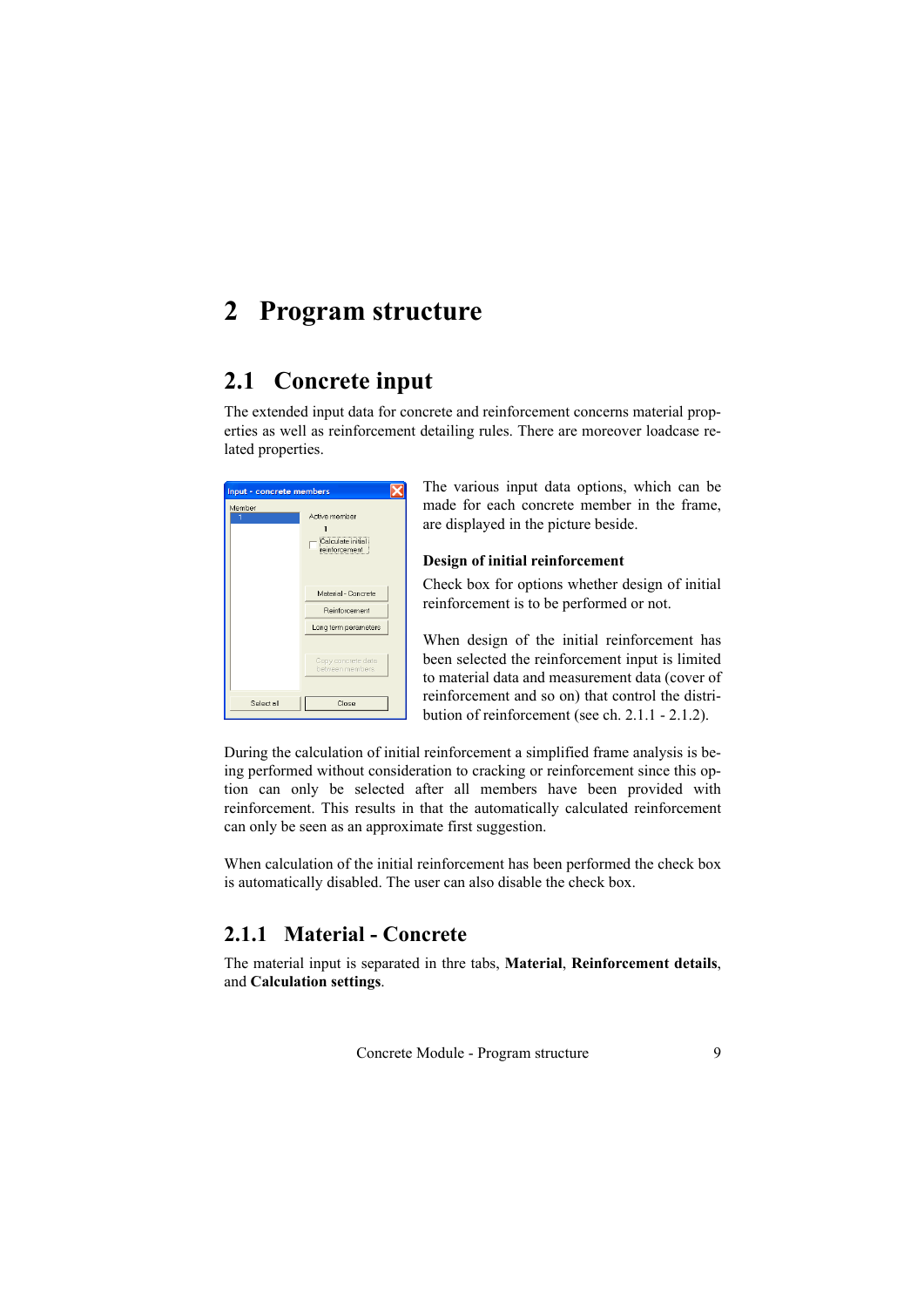### <span id="page-9-0"></span>**2.1.1.1 Material data**

In the material dialog box all material strength input is assembled. Note that individual settings can be made for each frame-member. By pressing one of the buttons **M** a dialog box for showing the complete data of the selected material or for defining a user defined material is opened.

| Input - Member: 1                                       |                           |                                        |                  |  |  |  |
|---------------------------------------------------------|---------------------------|----------------------------------------|------------------|--|--|--|
| Material   Reinforcement details   Calculation settings |                           |                                        |                  |  |  |  |
| General                                                 |                           | Concrete (MPa)                         |                  |  |  |  |
| X0 Very dry<br>Exposure class                           | $\blacktriangledown$      | Strength class:<br>C30/37              | M                |  |  |  |
| L50<br>Life class                                       |                           | $\Box$ Low strength variation (< 10 %) |                  |  |  |  |
|                                                         | $f_{\rm cd}$              |                                        | 20.00            |  |  |  |
| Quality control and reduced deviations                  | $f_{\text{ctd}}$          |                                        | 1.35             |  |  |  |
| Reduced or measured geometrical data                    | $E_{0d}$                  |                                        | 27364            |  |  |  |
| Design values Reinforcement (MPa)                       |                           |                                        |                  |  |  |  |
| <b>Bottom</b>                                           | $\boxed{2}$<br><b>Top</b> | <b>Stirrups</b><br>Longitudinal,       |                  |  |  |  |
| <b>B500</b><br>M<br>Designation:                        | <b>B500</b><br>M          | <b>B500</b><br>M                       | <b>B500</b><br>M |  |  |  |
| 20<br>Diameter, mm                                      | 20                        | 8                                      | 8                |  |  |  |
| 435<br>fyd                                              | 435                       | 435                                    | 435              |  |  |  |
| 435<br>fycd                                             | 435                       | 435                                    | 435              |  |  |  |
| 200000<br>$E_{sd}$                                      | 200000                    | 200000                                 | 200000           |  |  |  |
|                                                         |                           |                                        |                  |  |  |  |
|                                                         | Cancel<br>OK              |                                        |                  |  |  |  |

### **General**

Under the header **General**, conditions that affect the calculation are stated. Exposure class and life time class are defined and affect code checks where relevant. The options **Quality control and reduced deviation** and **Reduced or measured geometrical data** can be checked. The to latter options together with the option **Low strength variation**, see below, changes the partial factors for materials according to EN 1992-1-1 Annex A A2.1 and A2.2.

### **Concrete**

Concrete strength class can be defined by selecting from the list. Current design values are shown. If the option **Low strength variation** is checked together with one or both of the two options described above the partial factor for concrete will be changed according to EN 1992-1-1 Annex A A2.1 and A2.2.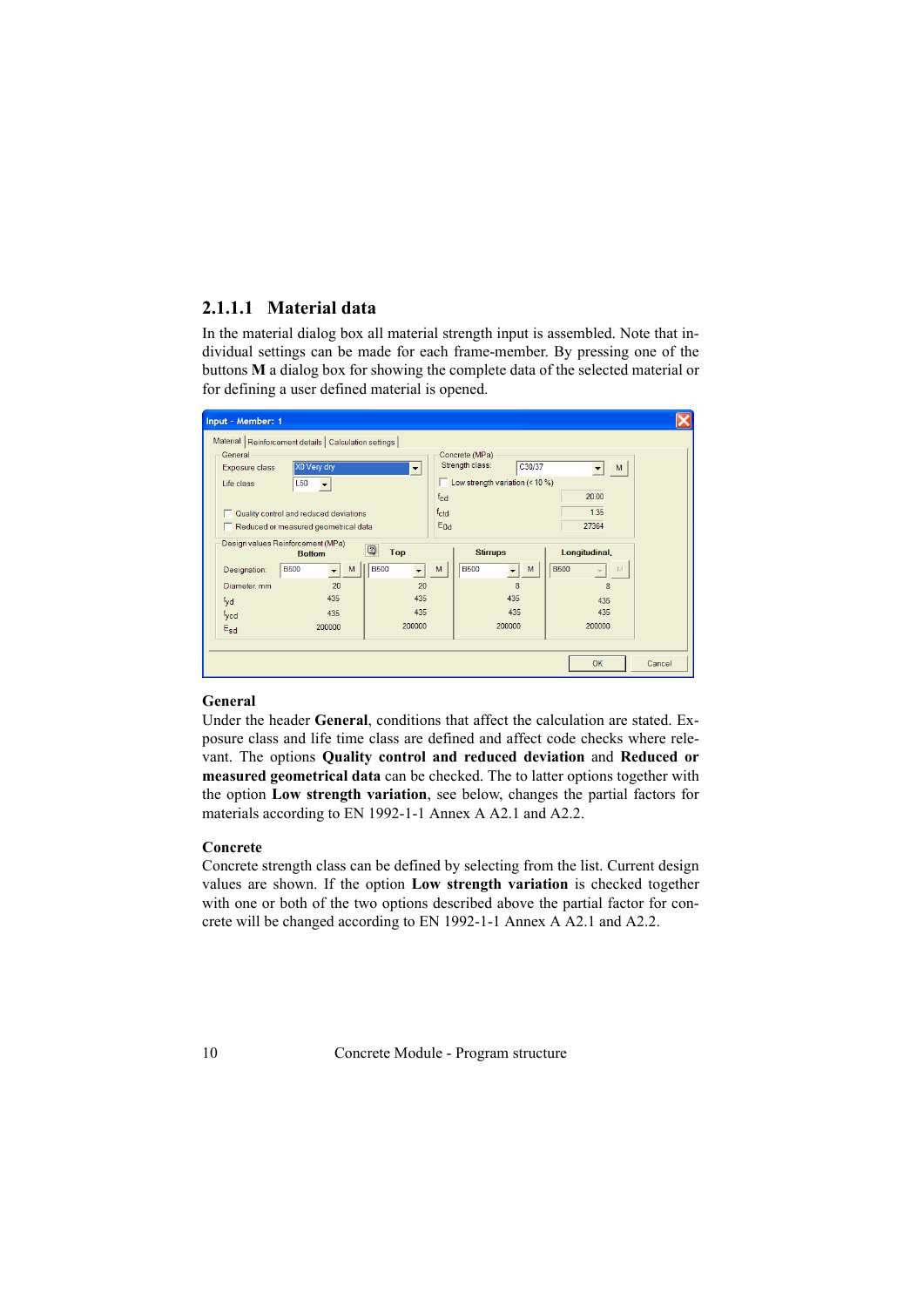



By pressing button **M** beside the strength class the complete current data is being shown, as is a graphic presentation of the stressstrain diagram. The values in the material data are available for changes when the option **Create new** is chosen.

### **Reinforcement**

In the **Reinforcement** dialog boxes type of reinforcement for bottom- and top bars and stirrups as well as for longitudinal bars can be defined by selecting from lists. Longitudinal bars are only used in the program **Concrete Section** to resist torsion and biaxial shear. Current design values as well as current diameters are shown.

By pressing button **M** beside the strength class the

complete current data is shown, as is a graphic presentation of the stress-strain diagram. The values in the material data are available for changes when the option **Create new** is chosen.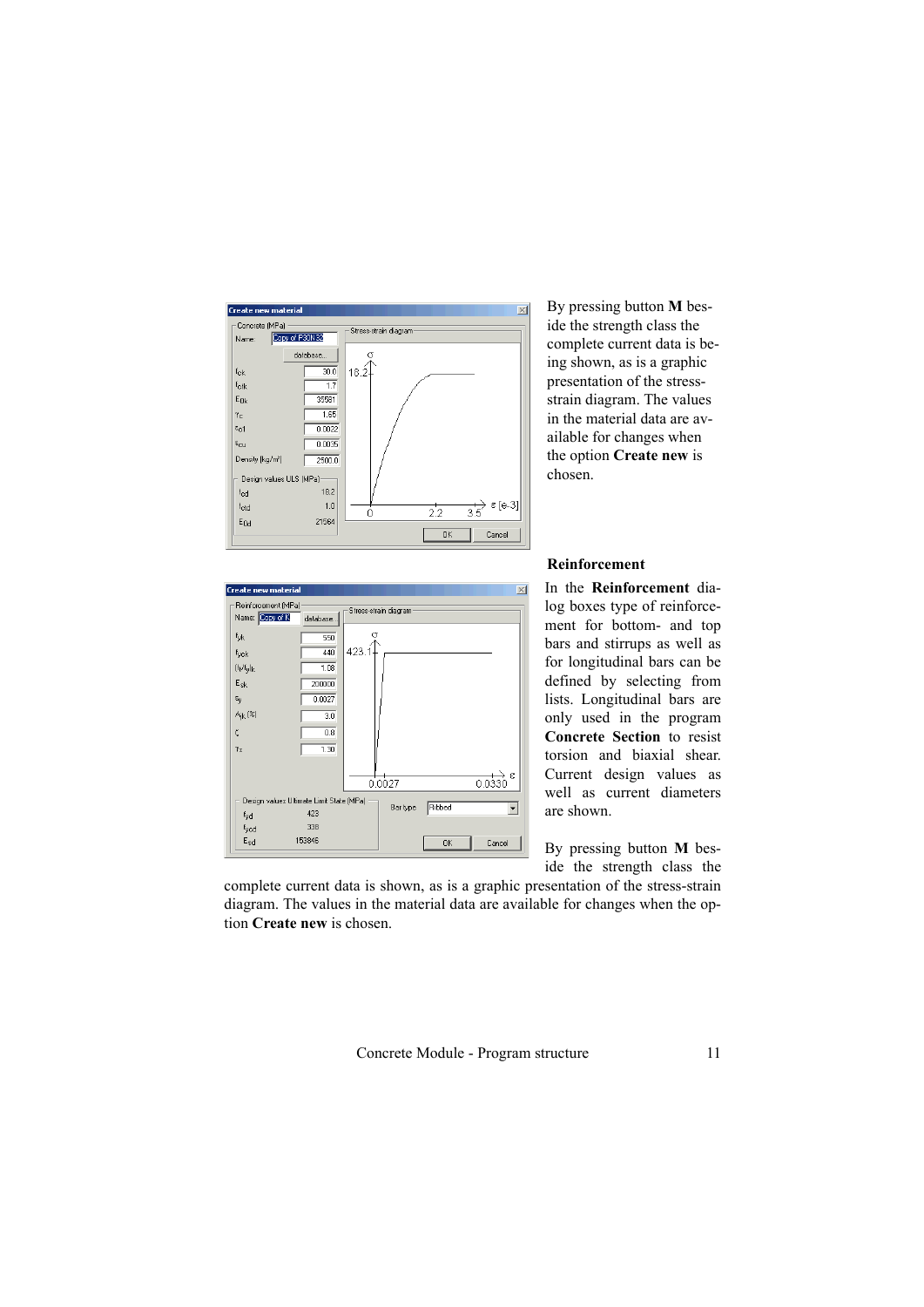<span id="page-11-0"></span>For the British Annex also the **W/c** ratio is defined depending on current exposure class. This option affects the required cover according to Table NA.2 and NA 3 in the British Annex.

### **Danish Annex**

In the Danish Annex environmental classes are defined instead of exposure classes. The relations between these are the following:

Table 2426-1 – Normative assignment of exposure classes to environmental classes:

| Environmental class              |     |                 |                 | Passive   Moderate   Aggressive   Extra aggressive |
|----------------------------------|-----|-----------------|-----------------|----------------------------------------------------|
| Covers the following exposure    | X0  | XC <sub>2</sub> | XD1             | XD2                                                |
| classes according to DS/EN 206-1 | XC1 | XC3             | XS1             | XD3                                                |
|                                  |     | XC4             | XS <sub>2</sub> | XS3                                                |
|                                  |     | XF1             | XF2             | XF4                                                |
|                                  |     | XA1             | XF3             | XA3                                                |
|                                  |     |                 | XA2             |                                                    |

For the Danish Annex also the **Inspection Level** should be defined which affects the partial factor for materials.

| Inspection level | Tightened |  |
|------------------|-----------|--|
|                  | Normal    |  |
|                  | Relaxed   |  |

If the option **Prefabricated elements** is checked the partial factors for material is changed.

The options **Reduced or measured geometrical data**, **Reduced or measured geometrical data** and **Low strength variation** are not used in the Danish Annex.

### **Finish Annex**

For the Finish Annex also the **Construction class** are defined which affects the required cover.

### **2.1.1.2 Reinforcement details**

In the **Reinforcement details** dialog box bar diameters, cover of reinforcement, min spacing between bars and so on used to distribute calculated amounts of reinforcement can be defined.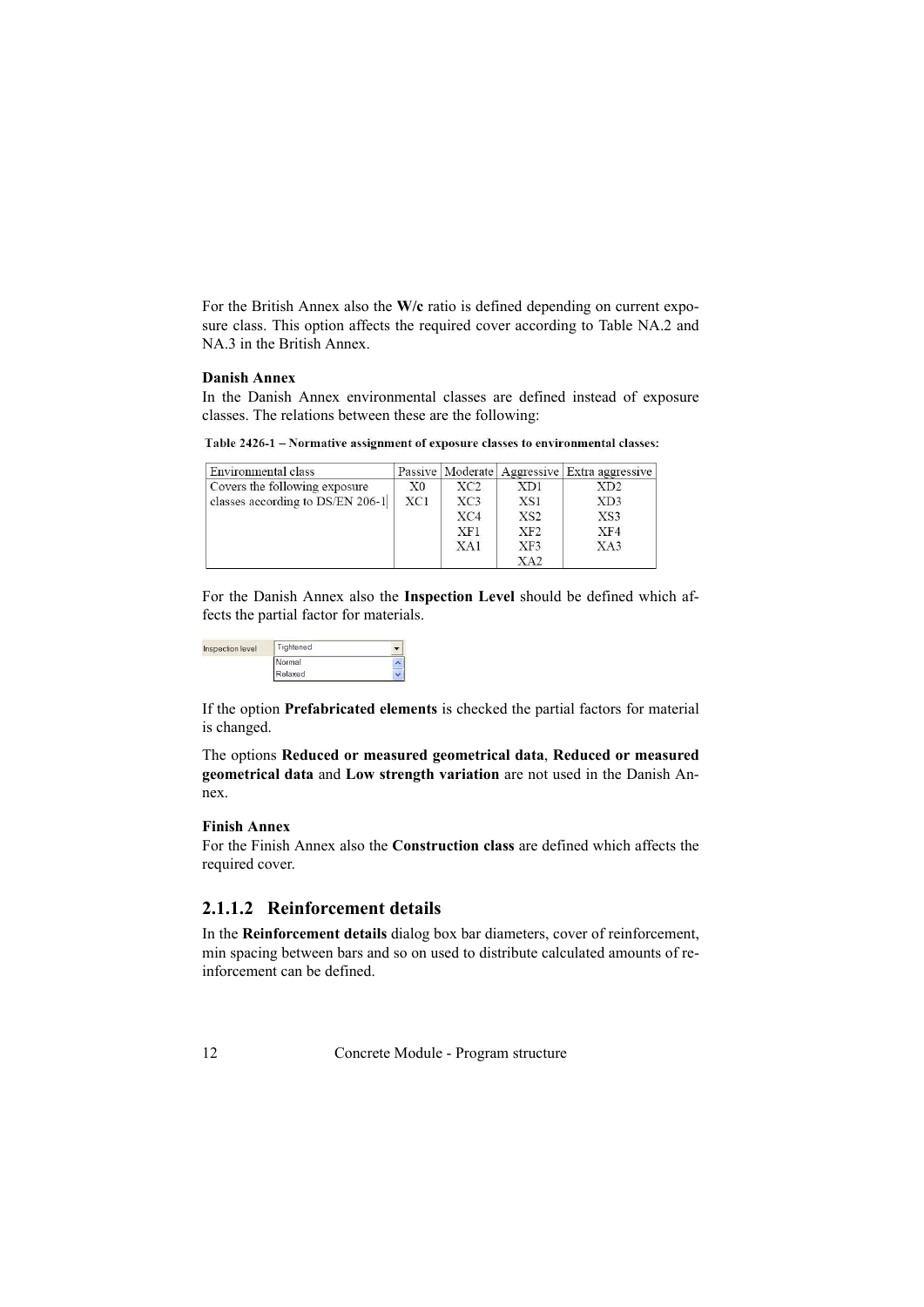| Input - Member: 1                                    |                      |                 |                                      |                 |                                                    |    |        |
|------------------------------------------------------|----------------------|-----------------|--------------------------------------|-----------------|----------------------------------------------------|----|--------|
| Material Reinforcement details                       | Calculation settings |                 |                                      |                 |                                                    |    |        |
| Main bar details                                     | <b>Bottom</b>        | Code            | Top                                  | Code            | Stirrup details-<br>$\overline{\vee}$ Use stirrups |    |        |
| Diameter (mm)                                        | l2C                  |                 | 20                                   |                 | Diameter (mm)                                      | 8  |        |
| Cover (mm)                                           | 30                   | 30 <sup>°</sup> | 30                                   | 30 <sub>2</sub> |                                                    |    |        |
| Cover side (mm)                                      | 30                   | 30              |                                      |                 | Min. s dist (mm):                                  | 30 |        |
| Distance between bars:<br>In same layer (mm)         | 20                   | 20              | 20                                   | 20              | $\triangledown$ Min stirrups on whole length       |    |        |
| In different layers (mm)                             | 20                   | 20              | 20                                   | 20              |                                                    |    |        |
| Vibration space (mm)                                 | 10                   |                 |                                      |                 |                                                    |    |        |
| Largest aggregate size                               | 10                   |                 | Code values                          |                 |                                                    |    |        |
| Cover deviation (mm)<br>Use regular spacing in layer | 10                   |                 | $\overline{\mathbf{v}}$ Code control |                 |                                                    |    |        |
|                                                      |                      |                 |                                      |                 |                                                    | OK | Cancel |

### **Main bar details**

The diameter for bottom and top reinforcement are defined. If standard reinforcement is chosen the diameters are the ones available for that type. For non standard reinforcement the available diameters are 1-99 mm.

Further on the covers at bottom, top and side are defined together with allowed distances between bars in the same layer and for different layers.

How the reinforcement is positioned is also influenced by the options **Vibration space** and **Largest aggregate size**.

The option **Cover deviation** represents the part of the total cover called  $\Delta c_{dev}$ according to EN 1992-1-1 4.4.1.3.

The program will choose minimum values (displayed with blue print) for the current diameter and code with the **Code value** button.

When the **Code control** option of input data has been activated the chosen values will be controlled, and compared with, existing rules for the current code.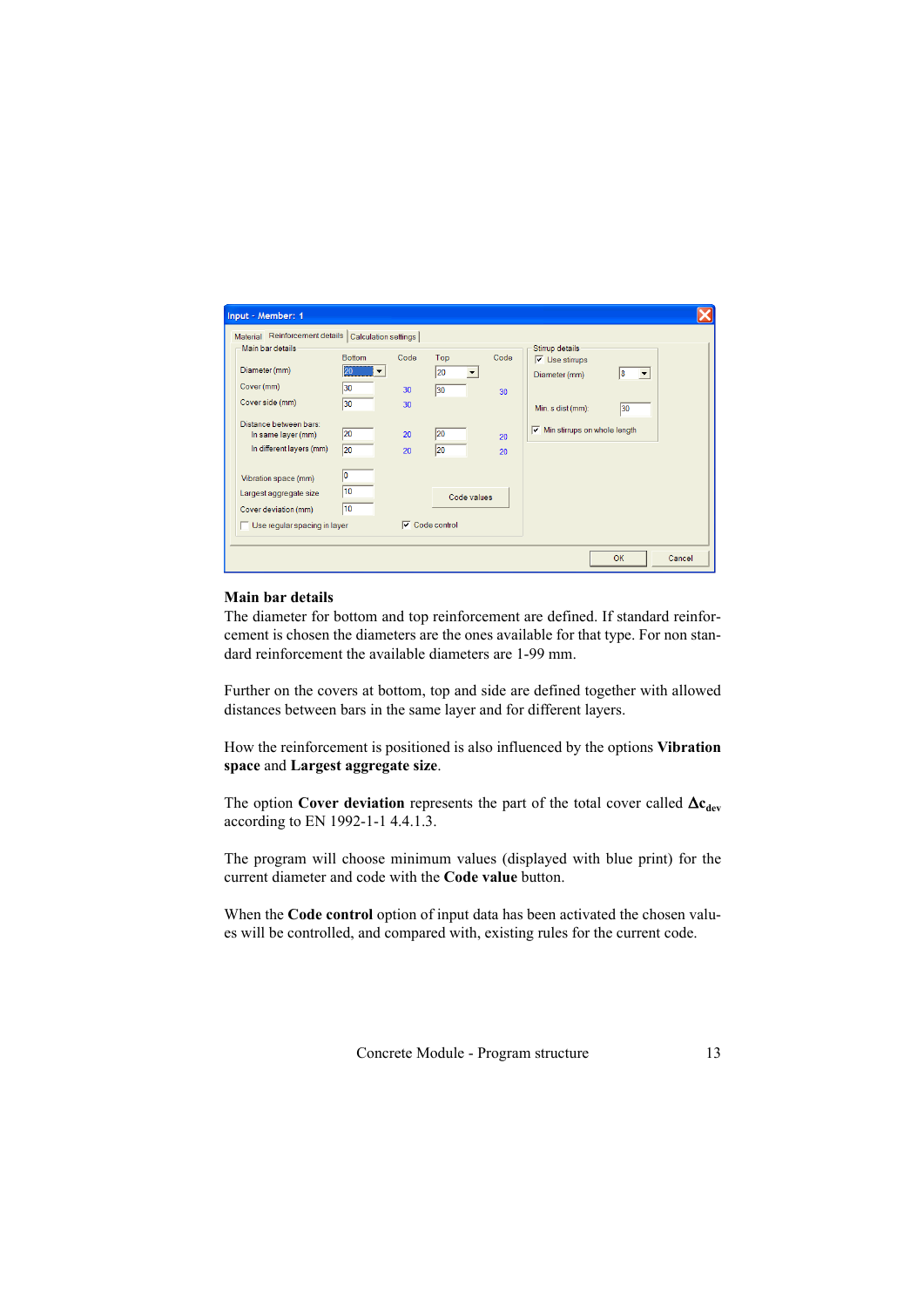### <span id="page-13-0"></span>**Stirrup details**

The user can chose to calculate completely without stirrups and will then get a warning if the shear capacity is not adequate. The calculation will then be performed according to EN 1992-1-1 6.2.2.

If stirrups are used the diameter is chosen, the angle between stirrup and beam axis and the minimum allowed distance between the stirrups.

Finally the user defines if minimum shear reinforcement according to EN 1992- 1-1 9.3.2 should be considered. If activated this option will also be considered if calculation without shear reinforcement is chosen, see below.

### **2.1.1.3 Calculation settings**

In the **Calculation settings** dialog different options governing the calculation can be set.

| Material/Reinforcement properties                                                                                                                                                                                                                               |                                                                                                                                                                                                      | $\vert x \vert$ |
|-----------------------------------------------------------------------------------------------------------------------------------------------------------------------------------------------------------------------------------------------------------------|------------------------------------------------------------------------------------------------------------------------------------------------------------------------------------------------------|-----------------|
| Material   Reinforcement details                                                                                                                                                                                                                                | Calculation settings   Bar Shortening                                                                                                                                                                |                 |
| Shear calculation settings:<br>2.50<br>$\cot(\theta)$ :<br>□ Arch actions at supports<br>Shear reinforcement<br>Shear calculation<br>DS 411 6.2.3.2<br>Shear calculation DS 411<br>appendix A<br>Non-shear reinforcement<br>Shear calculation<br>DS 411 6.2.2.1 | Design settings<br>Use compression reinforcement<br>Use minimum bend reinforcement<br>⊽<br>Concrete section iteration settings-<br>10.010<br>Convergence cond. [%]:<br>10<br>Max. no. of iterations: |                 |
|                                                                                                                                                                                                                                                                 | <b>OK</b><br>Cancel                                                                                                                                                                                  |                 |

### **Shear calculation settings**

**Cot**  $\theta$  is defined where  $\theta$  is the angle between the concrete compression strut and the beam axis.

The value affects the amount of required shear reinforcement according to EN 1992-1-1 6.2.3 and:

 $1,0 \le \cot \theta \le 2,5$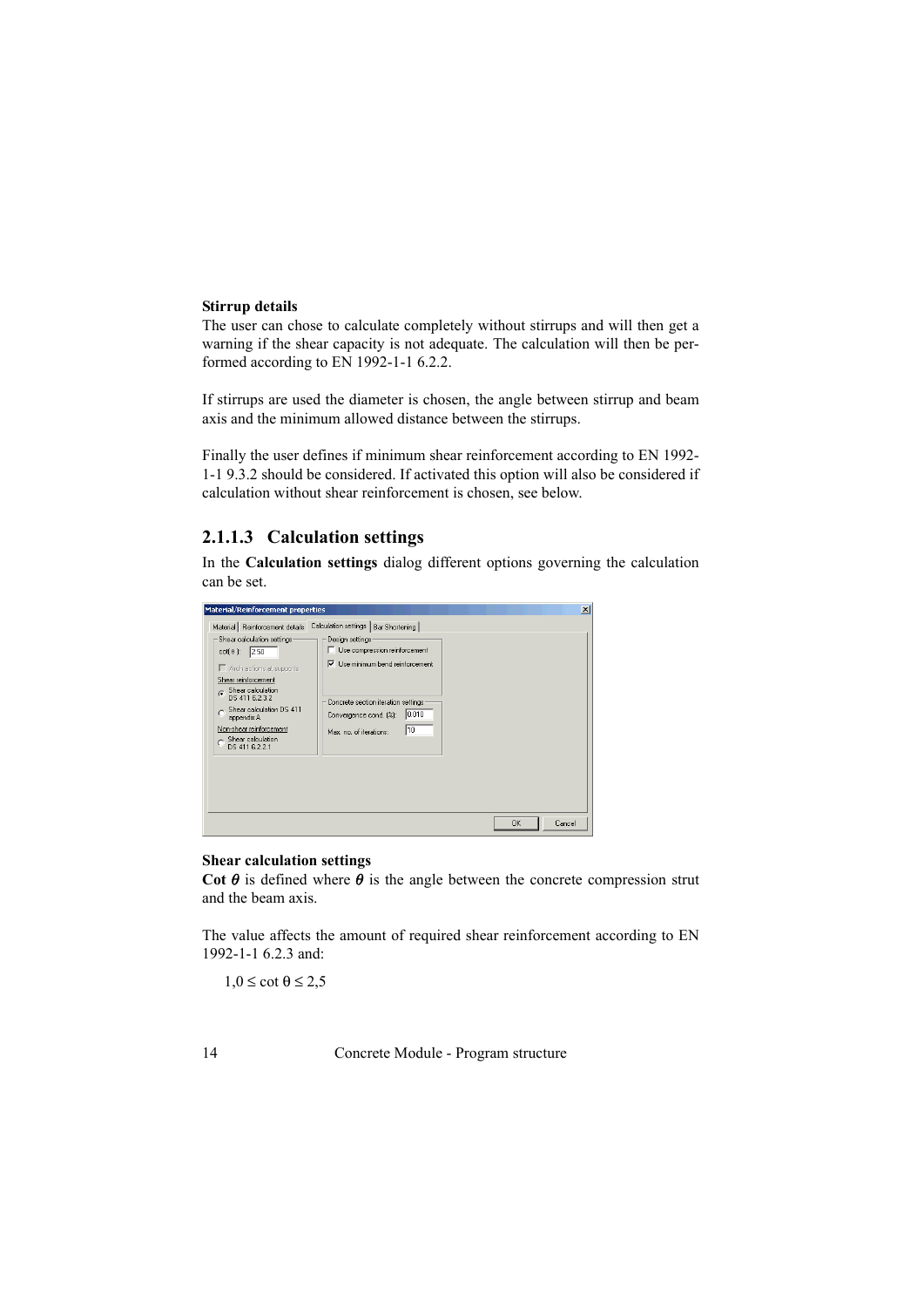The user can choose between shear calculation with shear reinforcement according to EN 1992-1-1 6.2.3 and without shear reinforcement where this is allowed according to EN 1992-1-1 6.2.2.

For the latter option it is also possible to chose **Enhanced shear strength near supports**.

### **2nd order moment calculation**

Design for flexural buckling with regard to 1th order theory can be performed according to [1] 5.8.7 *Method based on nominal stiffness* or [1] 5.8.8 *Method based on nomuinal curvature*.

### **Design settings**

The user can define if compression reinforcement, if needed should be used or not.

The user can define if minimum bending reinforcement according to EN 1992- 1-1 9.2.1.1 or 9.3.1.1 should be considered.

The user can define if the special rules for monolithic constructions according to EN 1992-1-1.9.2.1.2 should be considered.

### **Concrete section iteration settings**

Input for the iterative section calculation can here be adjusted if needed.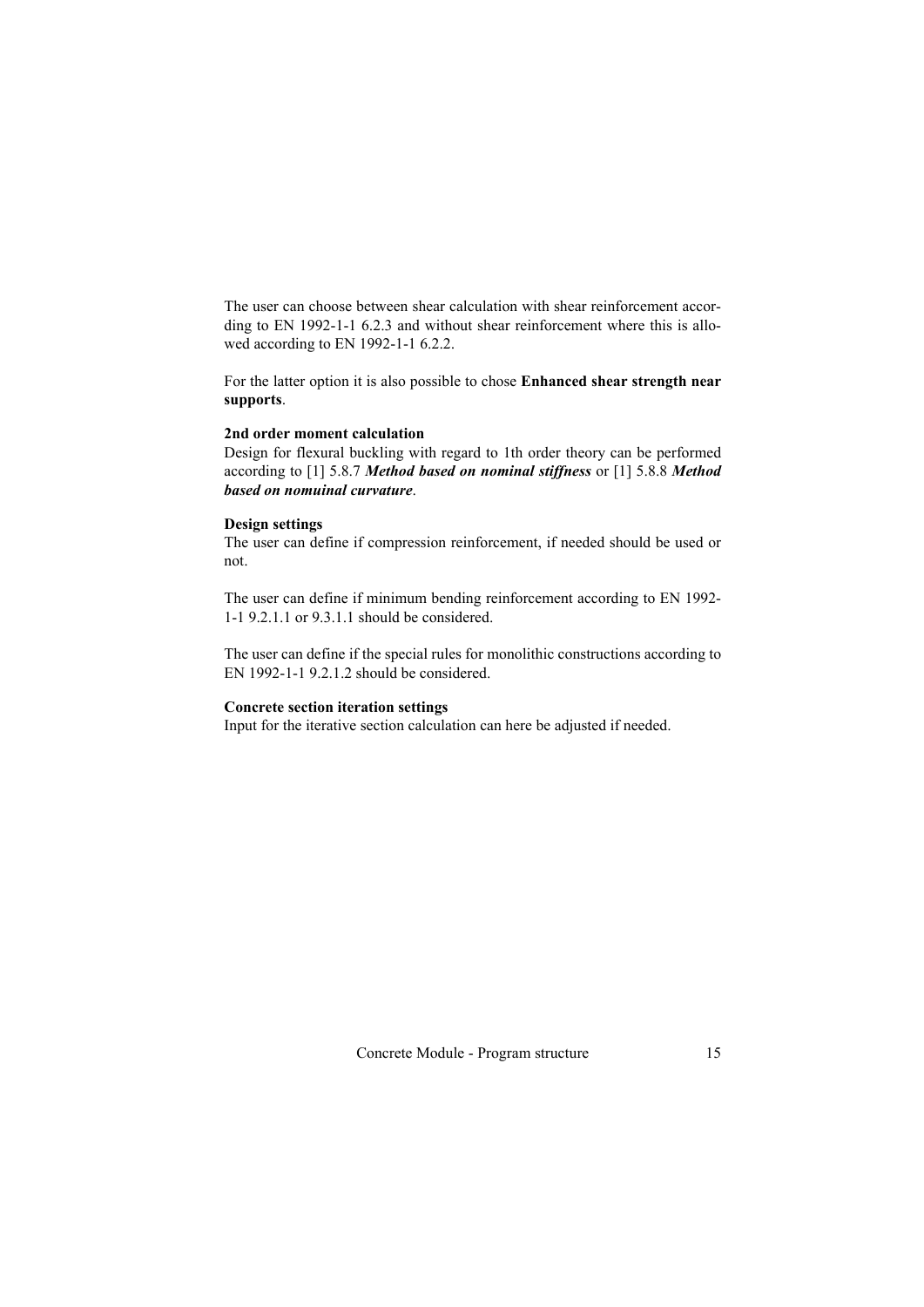## <span id="page-15-0"></span>**2.1.2 Reinforcement**



### **2.1.2.1 Main reinforcement**

Under the **Main reinforcement** tab you can see reinforcement in the upper- and lower edges tabulated as well as graphically. An optional section can be displayed by (continuously) dragging the section arrow with the mouse pointer, or by giving a numerical **X**-coordinate value for the position of the section. By pointing at a reinforcing bar in a section or on the elevation the corresponding bar will be marked in the table. Several bars can be marked at the same time by *frame* (mark the first corner with the left mouse-button, keep it pressed down, drag and release it). Optional data can be changed and added in the table. The editing is made easier with the help from the buttons.

With the **Copy** button current bar-data can be copied and inserted in any optional position. When the copying has been activated the marker will change in order to mark that insertions are possible, and this can be repeated an optional number of times. The copy-mode will end by once again pressing the button, which is now marked **End copying**.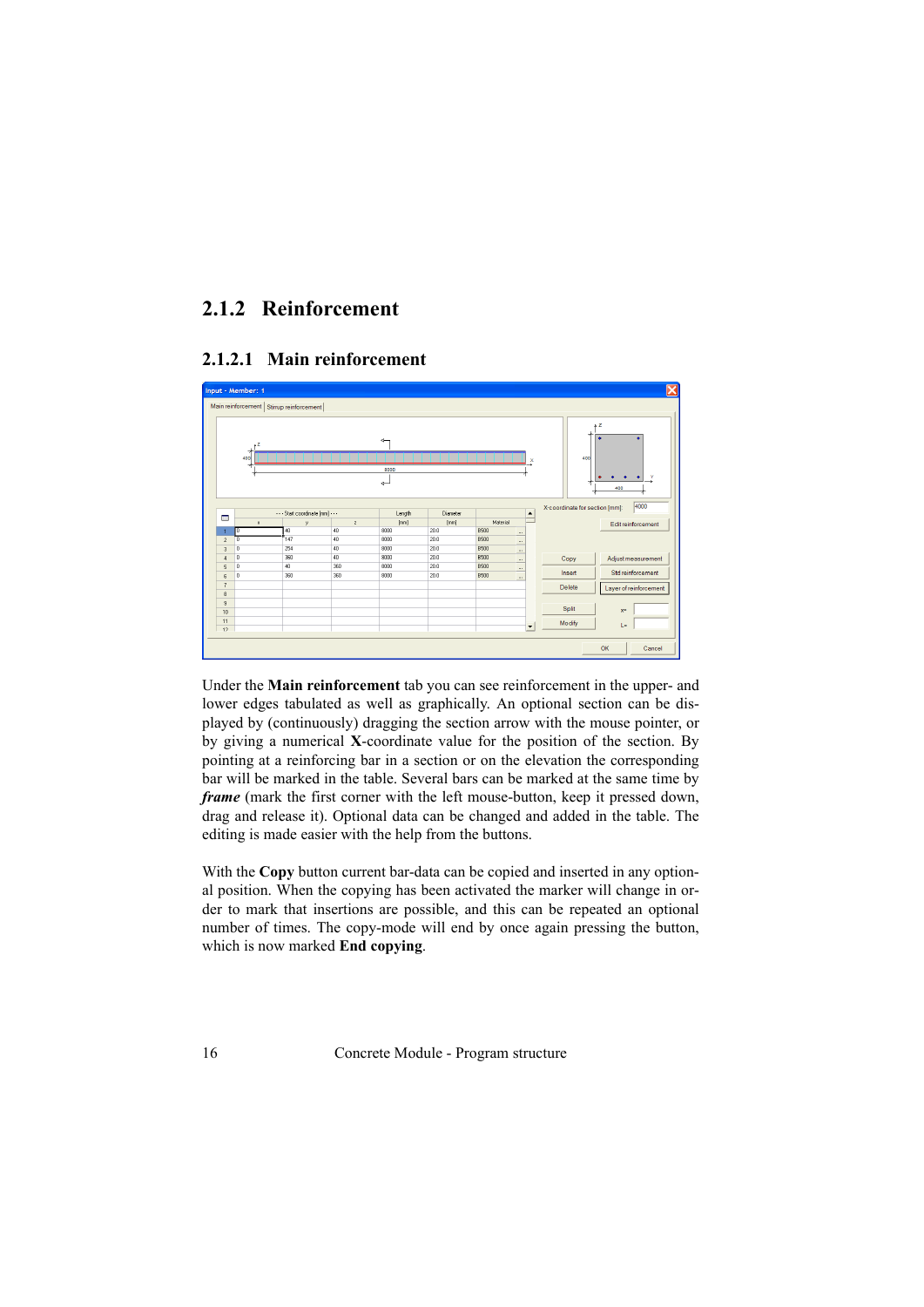<span id="page-16-0"></span>With the **Insert** button a copy of the marked bar will be inserted between this bar and the previous bar in the table. The bars should be written into the table in layers and counter-clockwise to maintain a good function of the insert function.

You can remove the marked bar from the table with the **Delete** button.

Marked bars can be split into two parts with the **Split** button. The position of the partition is given in the **X**-coordinate text box.

With the **Modify** button positions and lengths of marked bars may be altered. New positions and lengths are stated in the adjacent text boxes.

A bar can be extended to full length with the **Adjust Measurements** button.

### **2.1.2.2 Standard reinforcement**

With the **Std reinforcement** button you open a window that will make it easy to fit the reinforcement to the current type of section.



You can state reinforcement diameter and covers in this window, and with the **Material** button the window for **Material - Reinforcement** (see ch. [2.1.1.3](#page-13-0) above) can be activated for selection of strength data for the reinforcement.

From the proposal list standard bar configurations can be selected.

With the **Code value** button the reinforcement covers can be restored to code-related values.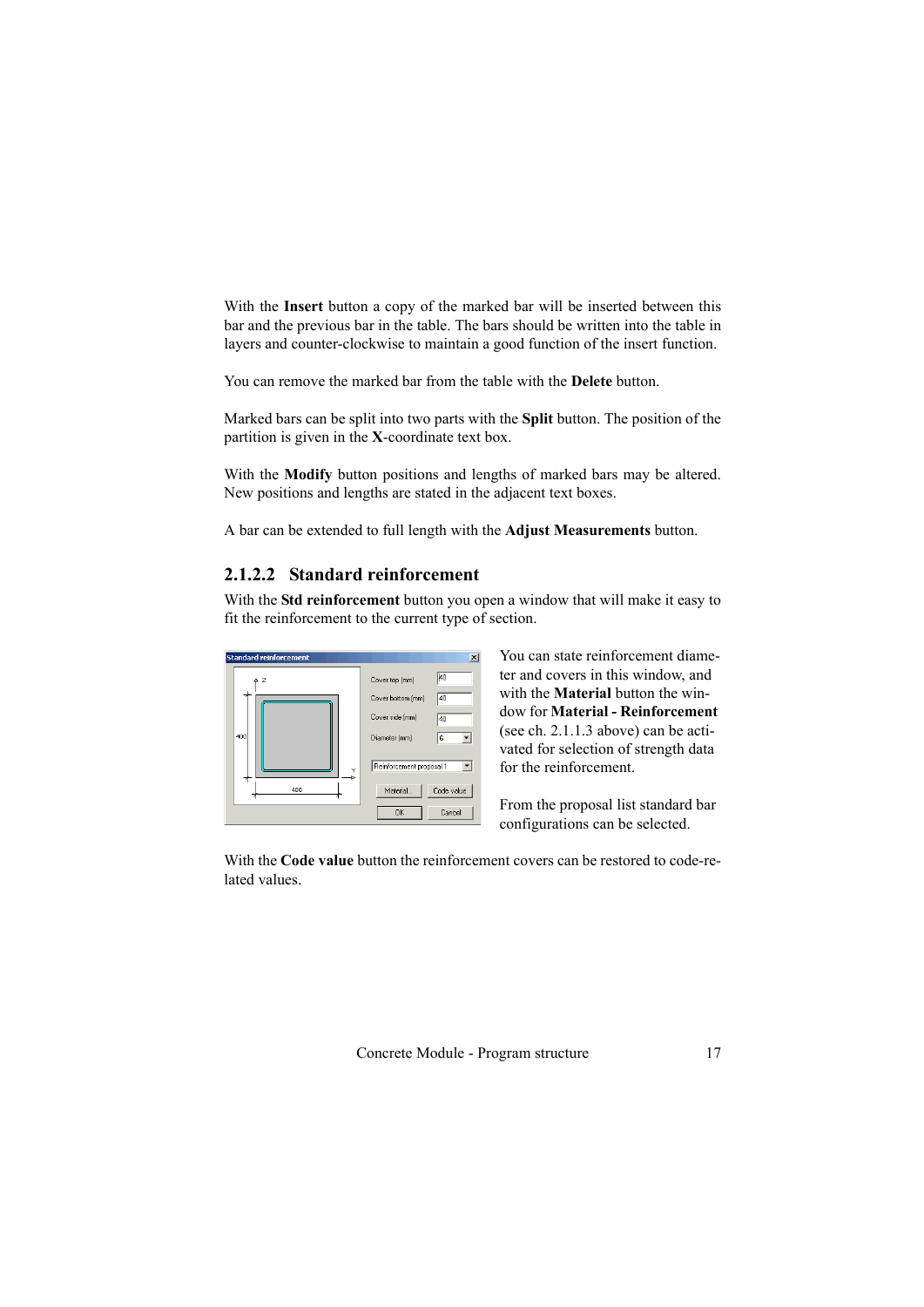<span id="page-17-0"></span>

With the **Layer of reinforcement** button you open a window in which it is possible to input or adjust reinforcement layers.

You can state reinforcement diameter and covers in this window, and with the **Material** button the window for **Material** - **Reinforcement** (see chapter [2.1.1.3](#page-13-0) above) can be acti-

vated for selection of strength data for the reinforcement.



### **2.1.2.4 Stirrup reinforcement**

Under the **Stirrup reinforcement** tab stirrup reinforcement is displayed graphically as well as in tables. An optional section can be displayed by (continuously) dragging the section arrow with the mouse pointer, or by giving a numerical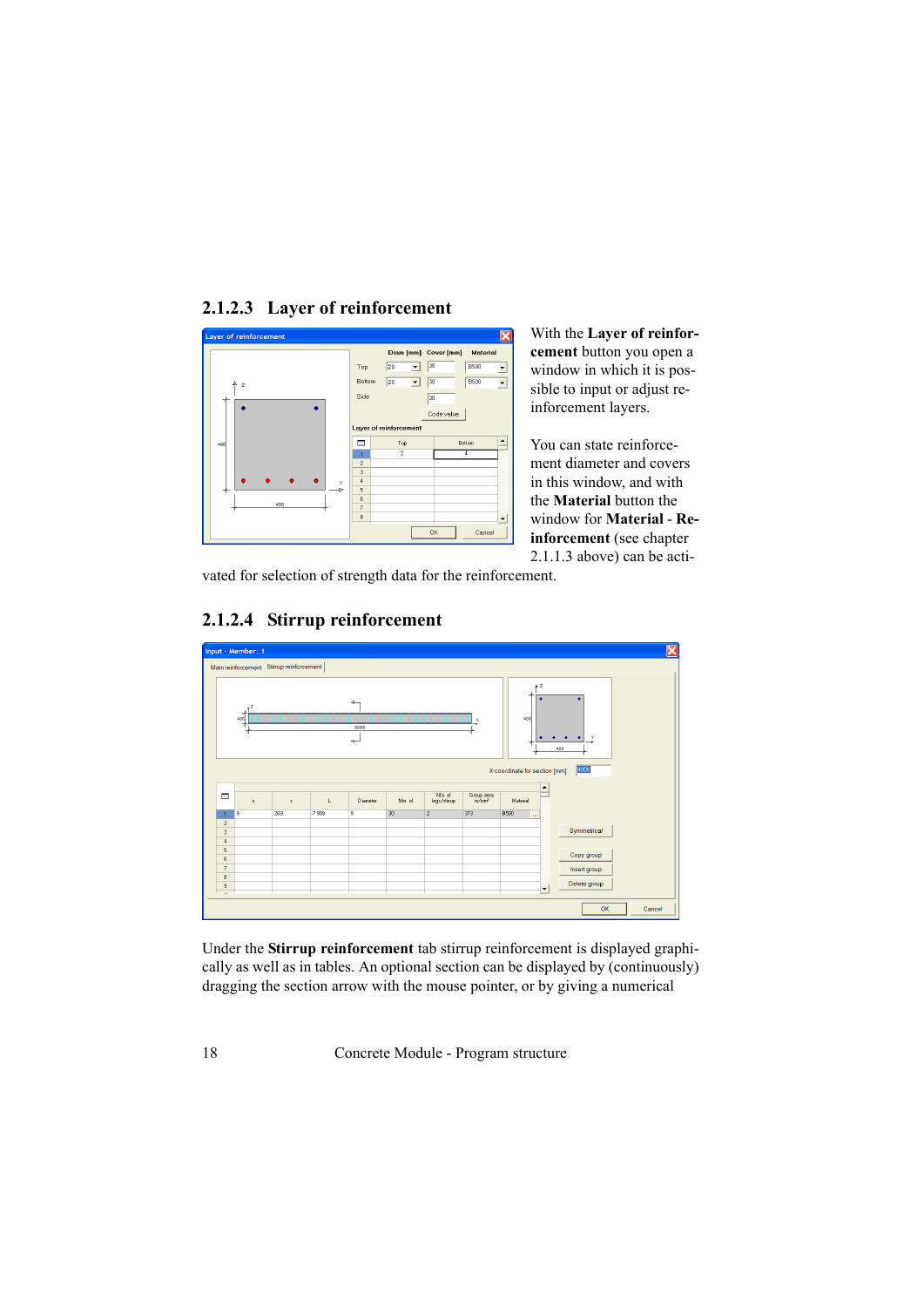<span id="page-18-0"></span>**X**-coordinate value for the position of the section. By pointing at a stirrup group in a section or on the elevation the corresponding group will be marked in the table.

With the **Copy material** current material will be copied into all groups.

With the **Copy group** button current group-data can be copied and inserted at any optional position. When the copying has been activated the marker will change in order to mark that insertions are possible, and this can be repeated an optional number of times. The copy-mode will end by once again pressing the button, which is now marked **End copying**.

With the **Insert group** button a copy of the marked group will be inserted between this and the previous group in the table. The groups should be written into the table in order.

You can remove the marked group from the table with the **Delete group** button.

A group will be inserted symmetrical around the centre of the member with the **Symmetry** button.

## **2.1.3 Long term parameters**

Load case dependent concrete data is stated in the **Long-term parameters** window.

| Input - Member: 1      |                      |                  |        |
|------------------------|----------------------|------------------|--------|
| Long term parameters   |                      |                  |        |
| Loadcase               | Creep<br>coefficient | Shrinkage<br>o/o |        |
| Load1_ULS - ULS (eff.) | 1.4                  |                  |        |
| Load2_ULS - ULS (eff.) | 1.6                  |                  |        |
| Load3_SLS_Long - SLS   | 3.00                 | 0.00             |        |
| Load4_SLS_Long-SLS     | 3.00                 | 0.25             |        |
|                        |                      |                  |        |
|                        |                      |                  |        |
|                        |                      |                  |        |
|                        |                      |                  |        |
|                        |                      |                  |        |
|                        |                      |                  |        |
|                        |                      |                  |        |
|                        |                      |                  |        |
|                        |                      |                  |        |
|                        |                      | OK               | Cancel |

ULC load cases and SLS load cases defined as long-term loads (see **Frame Analysis** chapter 2.1.2.6) will automatically be copied into the table. This means that the load cases must be created before the parameters can be stated. The parameters for creep and shrinkage can now be stated individually for each load-case and framemember.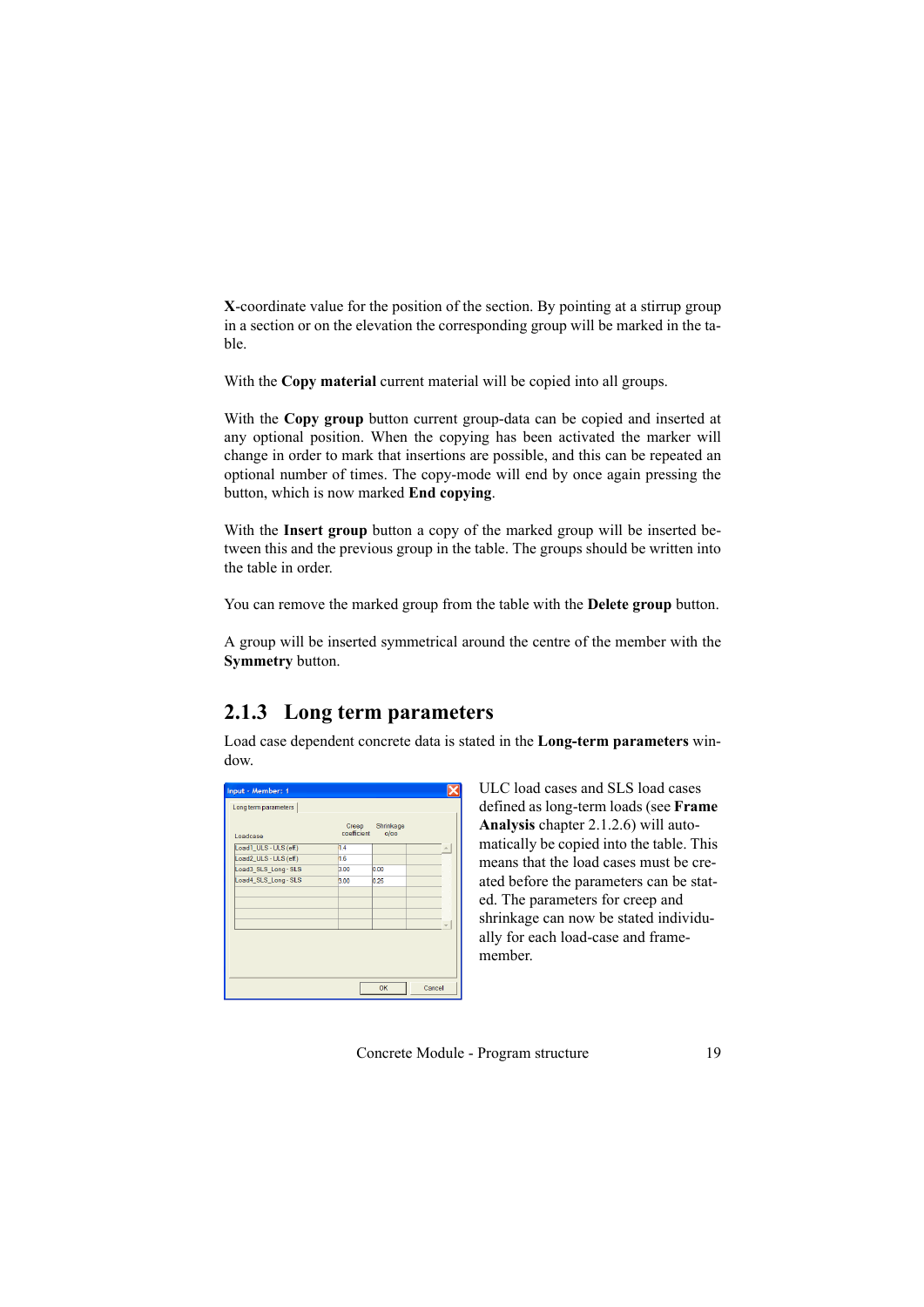<span id="page-19-0"></span>In earlier versions of the program creep values could not be defined for ULS load cases. The way to consider creep was then to tie an ULS load case to a long term SLS load case by defining a dependency between these load cases and then an effective creep value was calculated with regard to the relationship between the ULS load and the SLS load as well as the relationship between the ULS Emodule and the SLS E-module.

In version 6.0 the user can define creep values also for ULS load cases. For ULS load cases it is the effective creep number that should be defined. It is also possible to let the program calculate an effective creep value as in earlier versions of the program by defining a dependency with a long term SLS load case. In that case the original creep value should be defined also for the ULS load case and then an effective creep value will be calculated with regard to the relationship between the ULS load and the SLS load as well as the relationship between the ULS E-module and the SLS E-module. If the creep value for the ULS load case is zero no creep effects will influence the analysis for this load case although a dependency is defined. This is different from the way earlier versions of the program handled this effect.

### **2.1.4 Copy concrete data**



All concrete data can be copied from one member to another to the, in the lists, mentioned extent. If *measurements adjustments* check box has been marked some adjustments of positions etc. will be performed during the copying. See measurements adjustments for main reinforcement and stirrup reinforcement.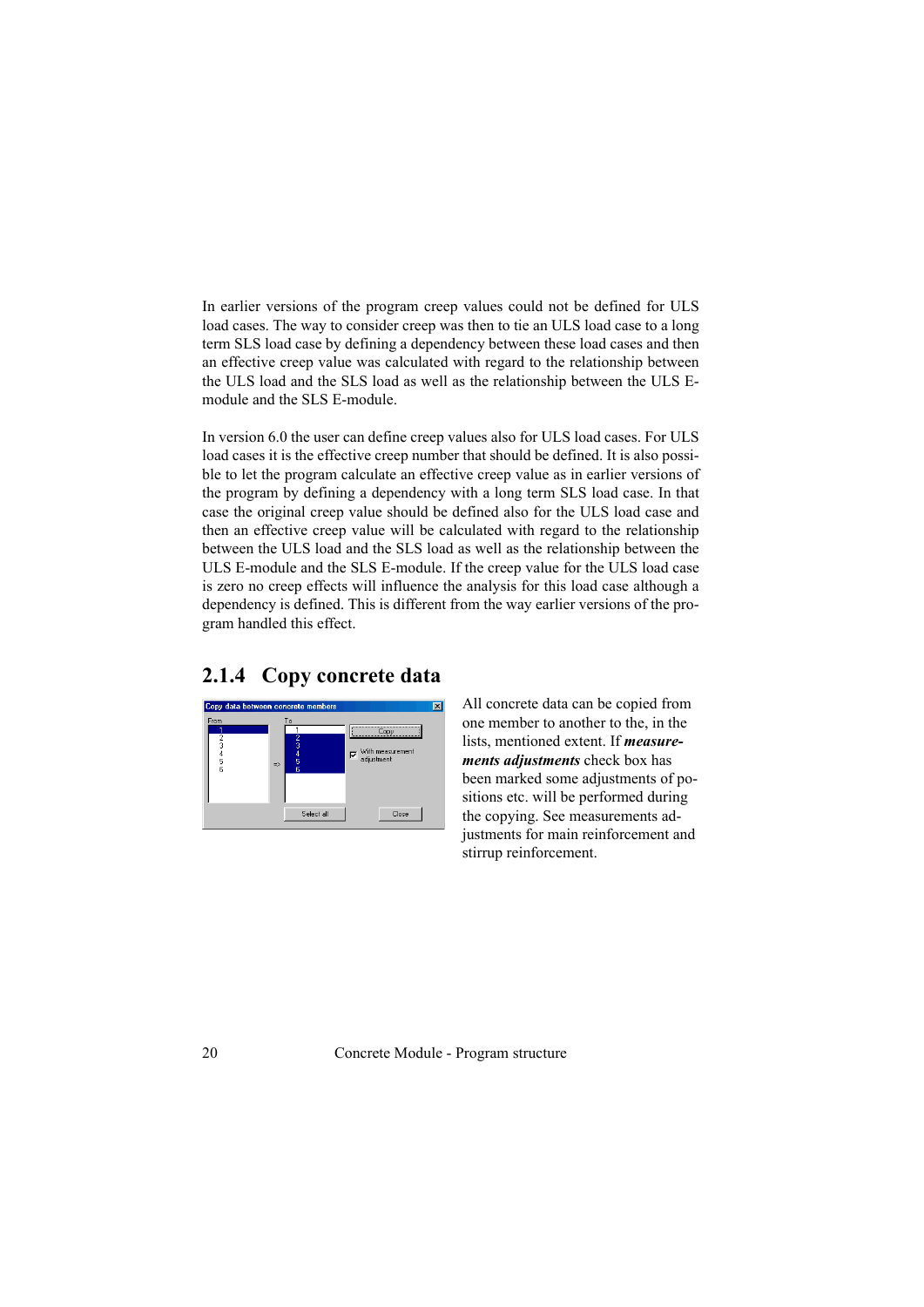#### User defined calculation sections  $\overline{\mathbf{x}}$ Calc sections **Calculation sections** More accurate results are normally more accurate results are nominally<br>reached considering cracked sections<br>and non linearity if the members are Member  $0.000$  $\ddot{\phantom{0}}$ split into smaller parts.<br>This is possible by defining more 1.000 Add  $\overline{\mathbf{a}}$  $2.000$ calculation sections.  $\overline{4}$ 3.000 Change F, 4.000 Delete  $\mathbf{g}$ Delete all nk. Member Cancel Length [m]<br>4.000 Section height [mm] Define all  $\overline{400}$

<span id="page-20-0"></span>**2.1.5 Calculation adjustments**

Consideration is taken to cracking and other non-linearities during the calculation by adjusting the effective cross section properties for each frame member in accordance with section controls performed at each member end. On the members the user can state a closer section control than the original, by choosing more sections to be calculated for each member.

With a closer section control chosen, the original members are split in more members internally, giving a more accurate calculation that naturally will take more time to execute. See also **Design** chapter [2.3](#page-21-0).

Single section control positions can be stated. You can use *spacing* for a quicker input.

Note, that too short member length(s) after splitting may degrade the calculation result. It is recommended to not use shorter splitted member lengths than member height and/or approximately 1/10 of original member length.

Note also, that the program inserts automatically internal sections at concentrated loads and these sections cannot be removed. In stead remove other sections to close these.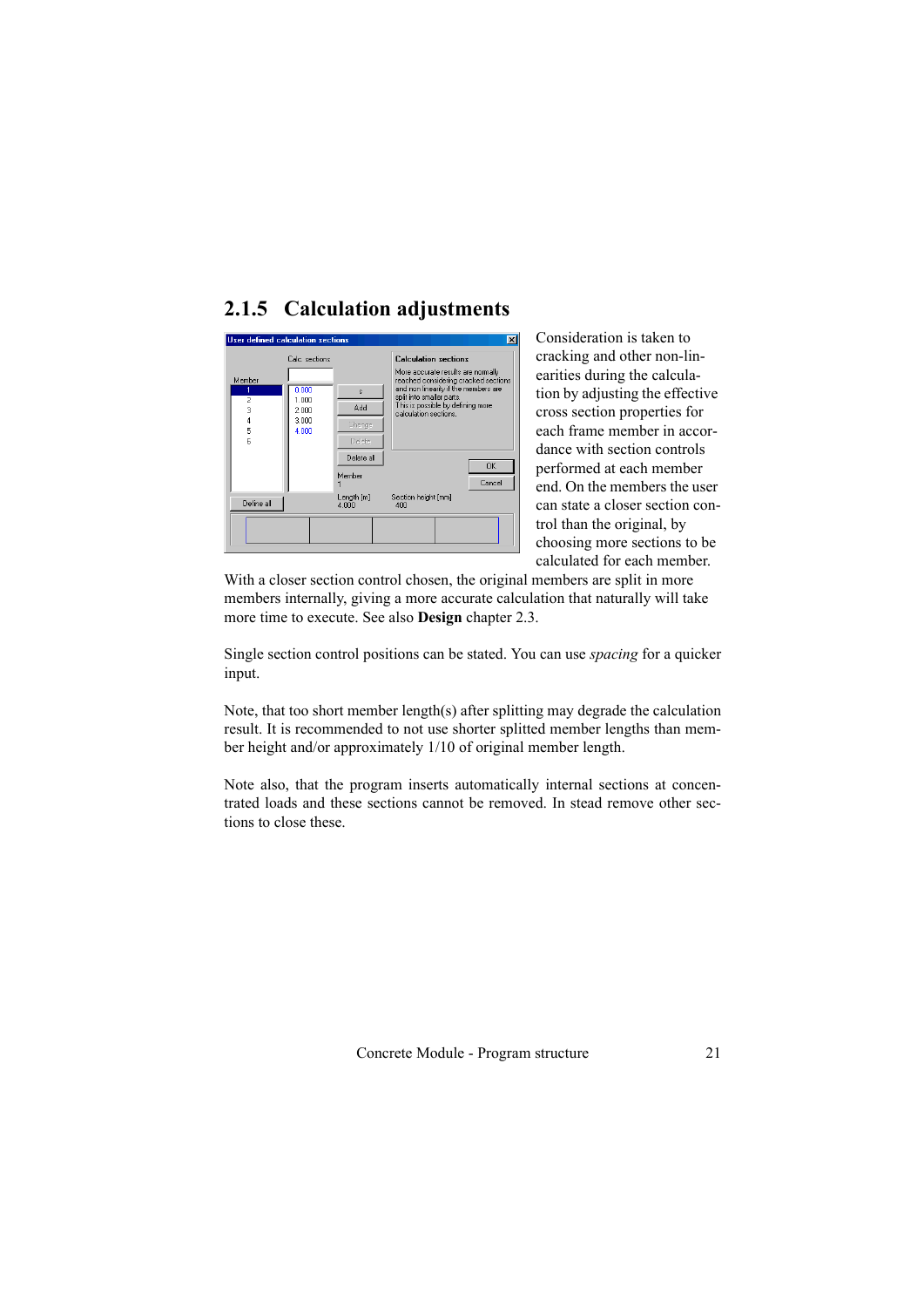# <span id="page-21-0"></span>**2.2 Calculate**



When **Calculate** has been selected to perform frame analysis with concrete members, the following input-box will be displayed on your screen.

In addition to load cases and so on, according to **Frame Analysis** chapter 2.2, convergence conditions, maximum number of iterations and lowest reduced stiffness (in percent of original) connected to the concrete calculation will be stated.

### **Calculation with considering cracking**

Use check box to select method of calculation to be used in the frame analysis (not available at design of initial reinforcement).

When the calculation considering cracking has been selected the calculation will be performed with consideration to changes of stiffness due to cracking. This often calls for an iterative calculation, see chapter [3](#page-38-0).

The calculation will be performed with stiffness for uncracked sections in other cases. Consideration will however be taken to the reinforcement. The method of calculation can be used as a reference to the cracked result.

# **2.3 Design**

When the calculation has been completed the **Design** program mode is enabled, and the appearance of the main menu changes as seen below. The **Design** option in the main menu makes it possible to define any additional information that may occur for a design control as well as study the results of the calculation.

**Note!** This mode is only available if **Concrete Module** has been installed.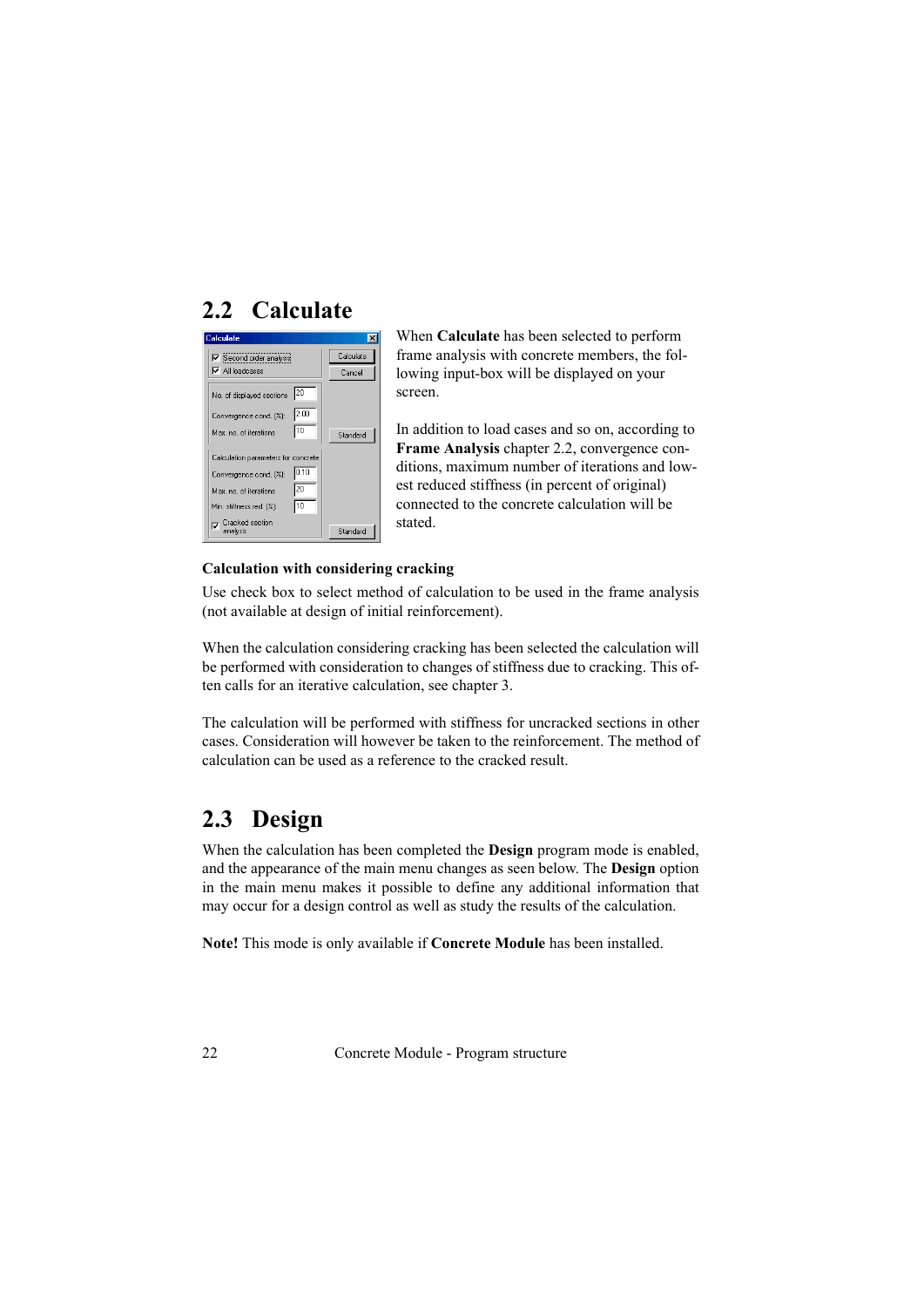

| File        | Contains information for different functions such as open<br>saved information, save new information and plot. Several<br>of the File options are identical to other Windows pro-<br>grams.                                                                                  |
|-------------|------------------------------------------------------------------------------------------------------------------------------------------------------------------------------------------------------------------------------------------------------------------------------|
| Edit        | Contains editing tools to undo and redo.                                                                                                                                                                                                                                     |
| <b>View</b> | This function is used for controlling the graphical drawing<br>of the frame on the screen. It also makes it possible to dis-<br>play/hide different fields/tools, and to switch from one pro-<br>gram mode to another.                                                       |
| Input data  | This menu option helps the user to define the problem in a<br>numerical way. Note that the problems often can be de-<br>fined graphically with some help from the graphical menu<br>Geometry tools. The user can also mix numerical input<br>data with graphical input data. |
| Calculate   | This option is used for dimensioning the chosen element.                                                                                                                                                                                                                     |
|             |                                                                                                                                                                                                                                                                              |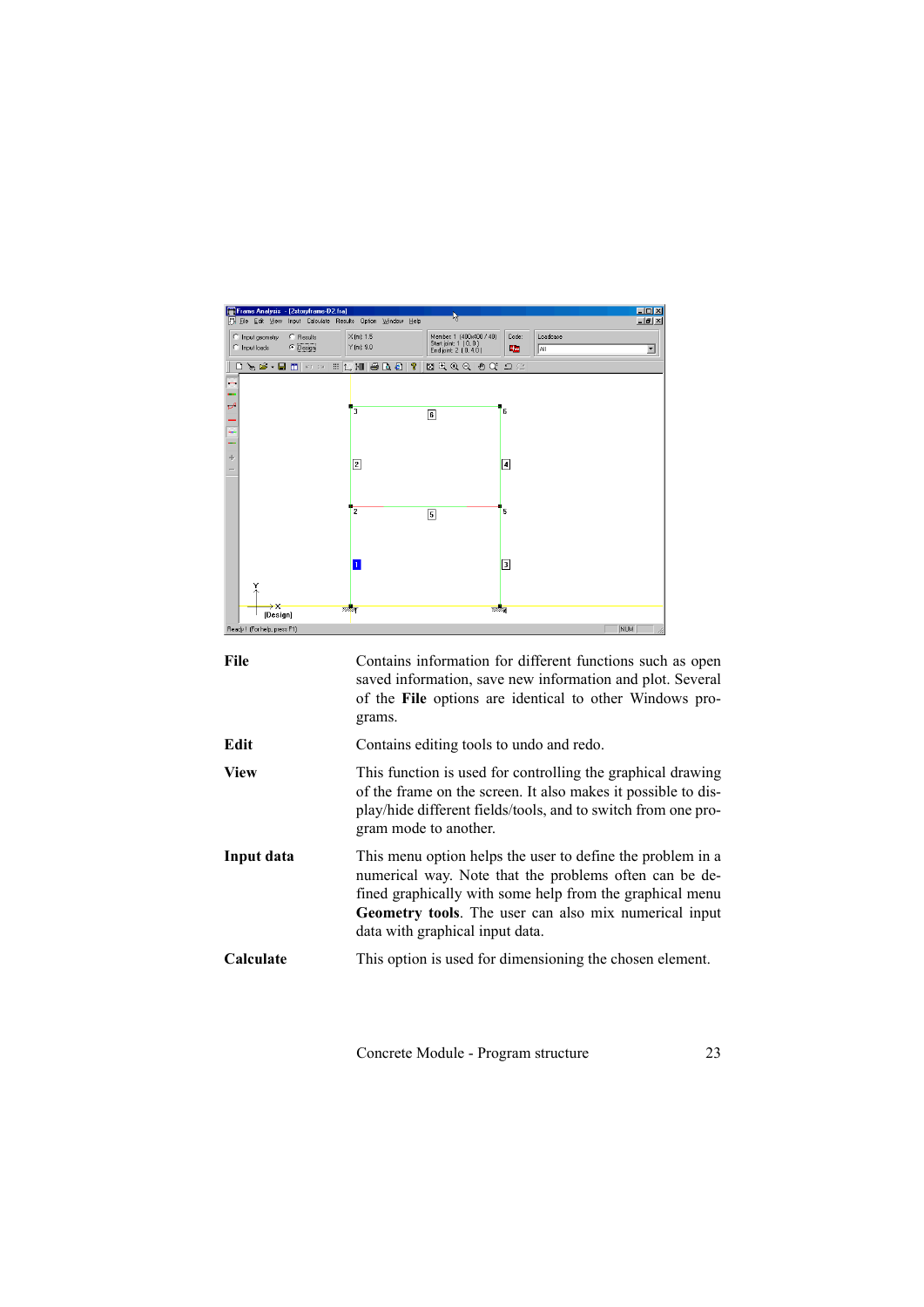<span id="page-23-0"></span>

| <b>Results</b> | This option is used for studying the, from the calculation,<br>generated results.           |
|----------------|---------------------------------------------------------------------------------------------|
| Option         | Contains functions to initiate the drawing area in a way<br>that suits the current problem. |
| Window         | Shows the current window.                                                                   |
| Help           | Contains the complete manual of the program.                                                |

## **2.3.1 File**

| File                  |              |
|-----------------------|--------------|
| $D$ New               | Ctrl+N       |
| Mizards.              |              |
| $\mathbf{B}$ Open     | $C$ trl+ $O$ |
| Open AutoSave         |              |
| <b>Close</b>          |              |
| $\Box$ Save           | Ctrl+S       |
| 霜 Save as             |              |
| Printout option       |              |
| ⊜ Print…              | Ctrl+P       |
| Preview               |              |
| Export to HTML format |              |
| Printer settings      |              |
| Send by e-mail.       |              |
| 1 T:\Ram test.fra     |              |
| Exit                  |              |

| <b>New</b> | Starts a new calculation. The short<br>cut is Ctrl+N.                                                                                                       |
|------------|-------------------------------------------------------------------------------------------------------------------------------------------------------------|
| Wizards    | The user can choose from several<br>pre-defined frameworks and frames.<br>See the <b>Frame Analysis</b> manual for a<br>more thorough description.          |
| Open       | Retrieves input data from an earlier<br>calculation. A list on saved input data<br>files (files that end with fra) is<br>shown. The short cut is $Ctrl+O$ . |

| <b>Open Auto Save</b>  | Retrieves input data that has been saved automatically (in<br>the TEMP-catalogue). This function is normally not need-                                                    |
|------------------------|---------------------------------------------------------------------------------------------------------------------------------------------------------------------------|
|                        | ed.                                                                                                                                                                       |
| <b>Close</b>           | Closes current activity.                                                                                                                                                  |
| <b>Save</b>            | Saves input data for the current calculation in the file with<br>the current filename. Save is not used until after having<br>used Save As. The short cut is $Ctrl + S$ . |
| <b>Save As</b>         | Saves input data for the current calculation in a file with a<br>filename different from the current.                                                                     |
| <b>Printout Option</b> | With this option you choose input data and the result that<br>will be printed.                                                                                            |
|                        |                                                                                                                                                                           |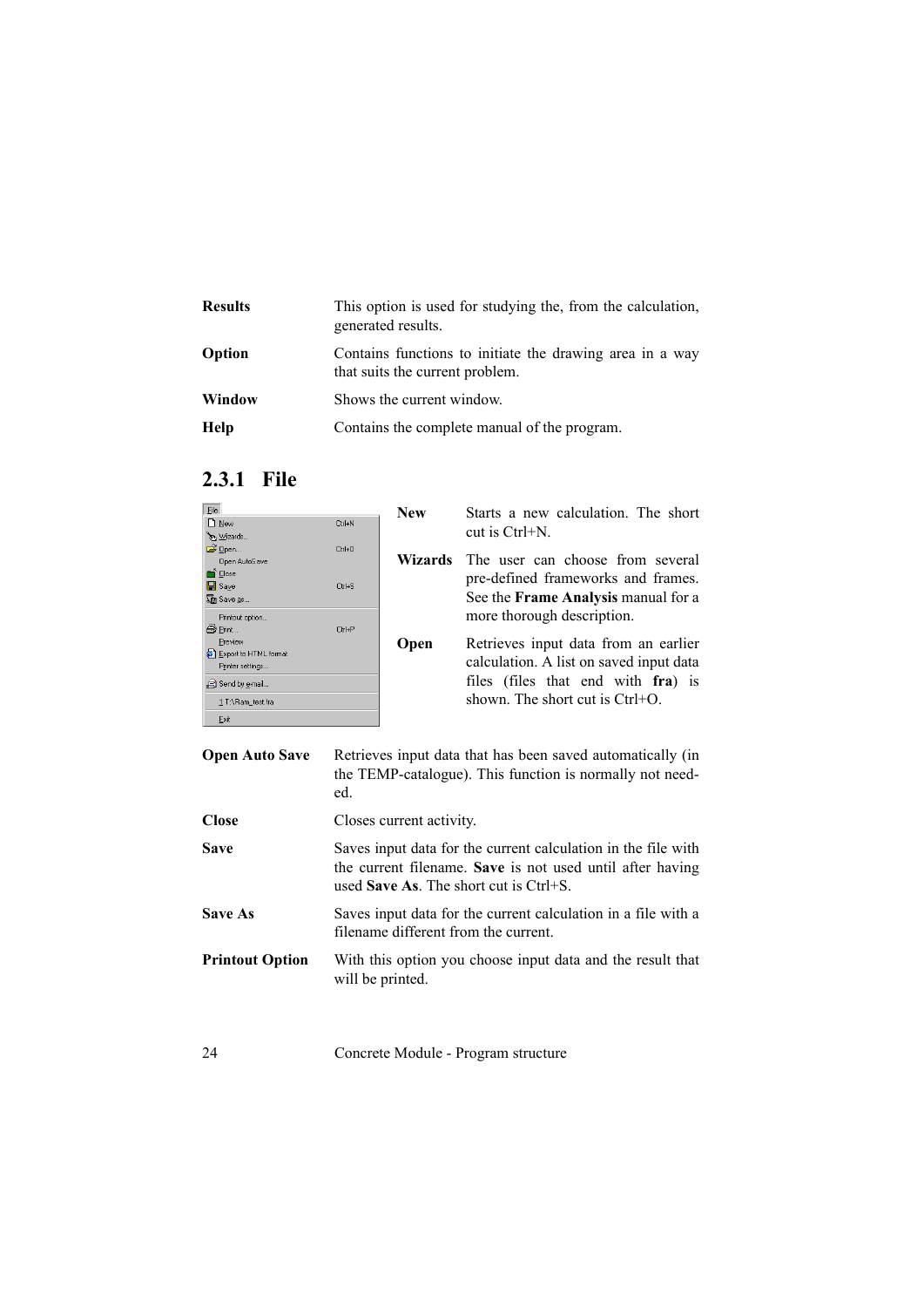<span id="page-24-0"></span>

| Print                   | Used for printing the current document. The short cut is<br>$Ctrl + P$                                        |
|-------------------------|---------------------------------------------------------------------------------------------------------------|
| <b>Preview</b>          | Makes it possible to, on screen, study the exact outcome of<br>the chosen printout.                           |
| <b>Printer Settings</b> | This function is used for specifying the printout when it<br>comes to type of printer, paper width and so on. |
| Send by e-mail          | Used for sending current input data via e-mail.                                                               |
| Exit                    | <b>Ends Frame Analysis.</b>                                                                                   |

### **2.3.2 Edit**

| Edit            |           |
|-----------------|-----------|
| <b>∗</b> ว Undo | $C$ trl+Z |
| C* Redo         | Ctrl+Y    |

**Undo** You can undo a command or an action with this option, and reverse one step. This can be repeated several times. The short cut is Ctrl+Y.

**Redo** This option is used when reversing the effects of the **Undo** command. It can be repeated several times. The short cut is Ctrl+Z.

## **2.3.3 View**

| View<br>区 Zoom all<br>E Zoom window                                                                                                                                                                     | <b>View Frame</b>    | Presents the frame drawn in a maximum use<br>of the window.                                                                            |
|---------------------------------------------------------------------------------------------------------------------------------------------------------------------------------------------------------|----------------------|----------------------------------------------------------------------------------------------------------------------------------------|
| $\mathfrak{D}$ Previous view<br>Re-draw<br>Export to DXF                                                                                                                                                | <b>Previous</b>      | Makes it possible to revert to the previous<br>zoom position.                                                                          |
| Copy Metafile<br>Zoom<br>Copy Bitmap<br>Tool bar<br>び<br>Status bar<br>Message field<br><b>Re-draw</b><br>Geometry tools<br>Pan/Zoom tools<br>$\vee$ Input geometry<br>Input loads<br>Results<br>Design |                      | A specified area of the frame can be en-<br>larged.                                                                                    |
|                                                                                                                                                                                                         | Re-draws the frame.  |                                                                                                                                        |
|                                                                                                                                                                                                         |                      | <b>Export to DXF</b> With this option current geometry can be<br>read by other programs, e.g. AutoCAD,<br>which can handle DXF Format. |
|                                                                                                                                                                                                         | <b>Copy Metafile</b> | The contents of the drawing area are copied<br>to a metafile.                                                                          |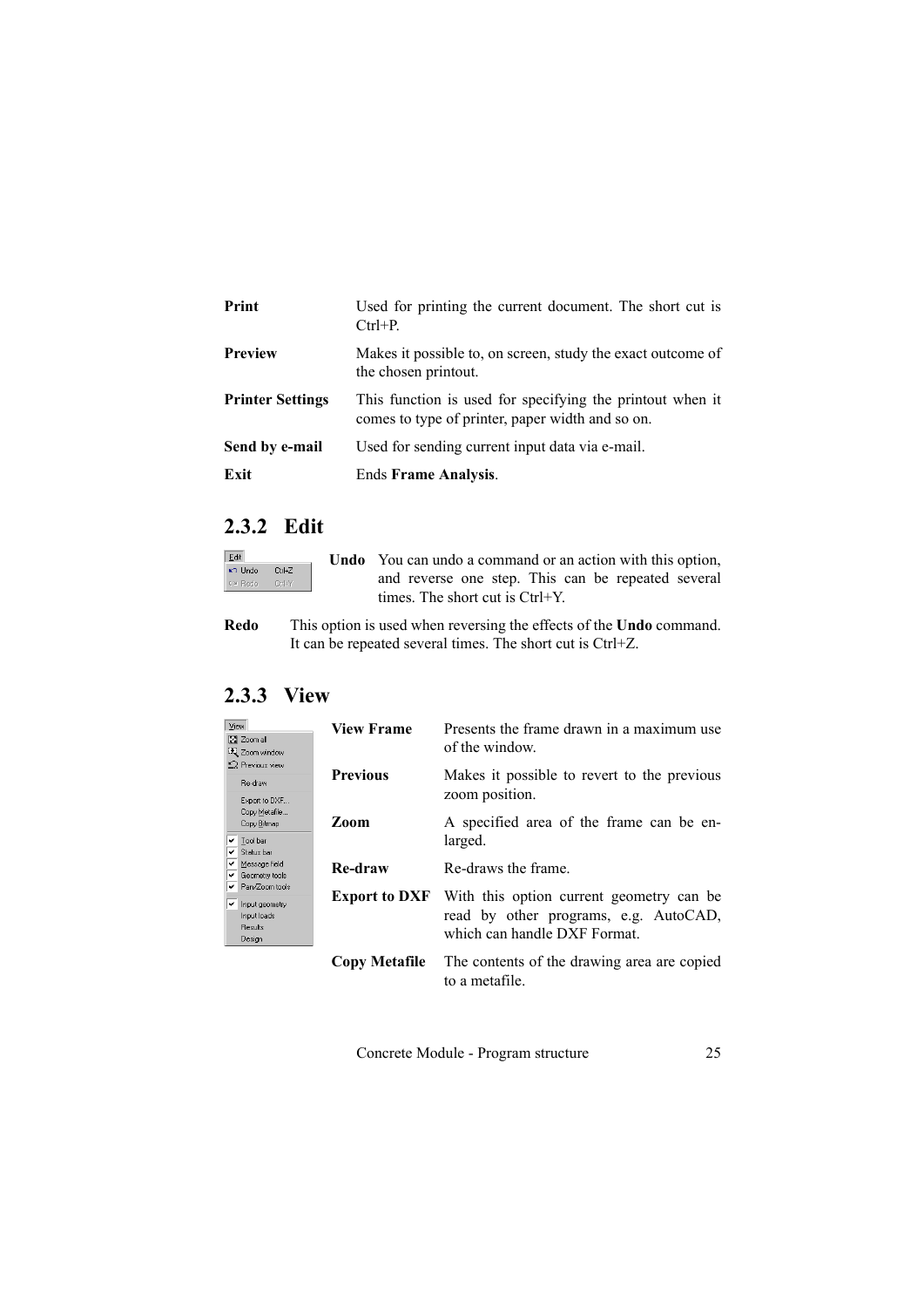<span id="page-25-0"></span>

| <b>Copy Bitmap</b>  | The contents of the drawing area are copied to the clip-<br>board where it can be retrieved by other programs. |
|---------------------|----------------------------------------------------------------------------------------------------------------|
| <b>Toolbar</b>      | Makes it possible to hide and restore the tool palette.                                                        |
| Staus bar           | Makes it possible to hide and restore the status bar.                                                          |
| Message field       | Makes it possible to hide and restore the message field.                                                       |
| <b>Design tools</b> | Makes it possible to hide and restore the design tools.                                                        |
| Input data geometry | This option is used for activating the geometry mode.                                                          |
| Input data loads    | This option is used for activating the load mode.                                                              |
| <b>Results</b>      | This option is used for activating the result mode.                                                            |
| Design              | This option is used for activating the design mode.                                                            |

### **2.3.4 Input data**



| <u>Meilidel</u><br>Load case                                                 | bers are to be designed.                                                                       |
|------------------------------------------------------------------------------|------------------------------------------------------------------------------------------------|
| Support conditions<br>End supports<br>Lateral support<br>Buckling stiffeners | This option is used for selecting which<br><b>Load cases</b><br>load cases are to be designed. |
| Load level<br>Details                                                        | <b>Support conditions</b> Not active with concrete members in<br>current version.              |
| Deflection check                                                             |                                                                                                |
| <b>End supports</b>                                                          | Not active with concrete members.                                                              |
| Lateral support                                                              | Not active with concrete members in current version.                                           |
| <b>Buckling stiffeners</b>                                                   | Not active with concrete members.                                                              |
| <b>Load level</b>                                                            | Not active with concrete members.                                                              |
| <b>Details</b>                                                               | Displays a detailed picture on the current member.                                             |
|                                                                              |                                                                                                |

| Deflection check | Makes it possible to enable and select conditions for |
|------------------|-------------------------------------------------------|
|                  | deflection control of active or selected members.     |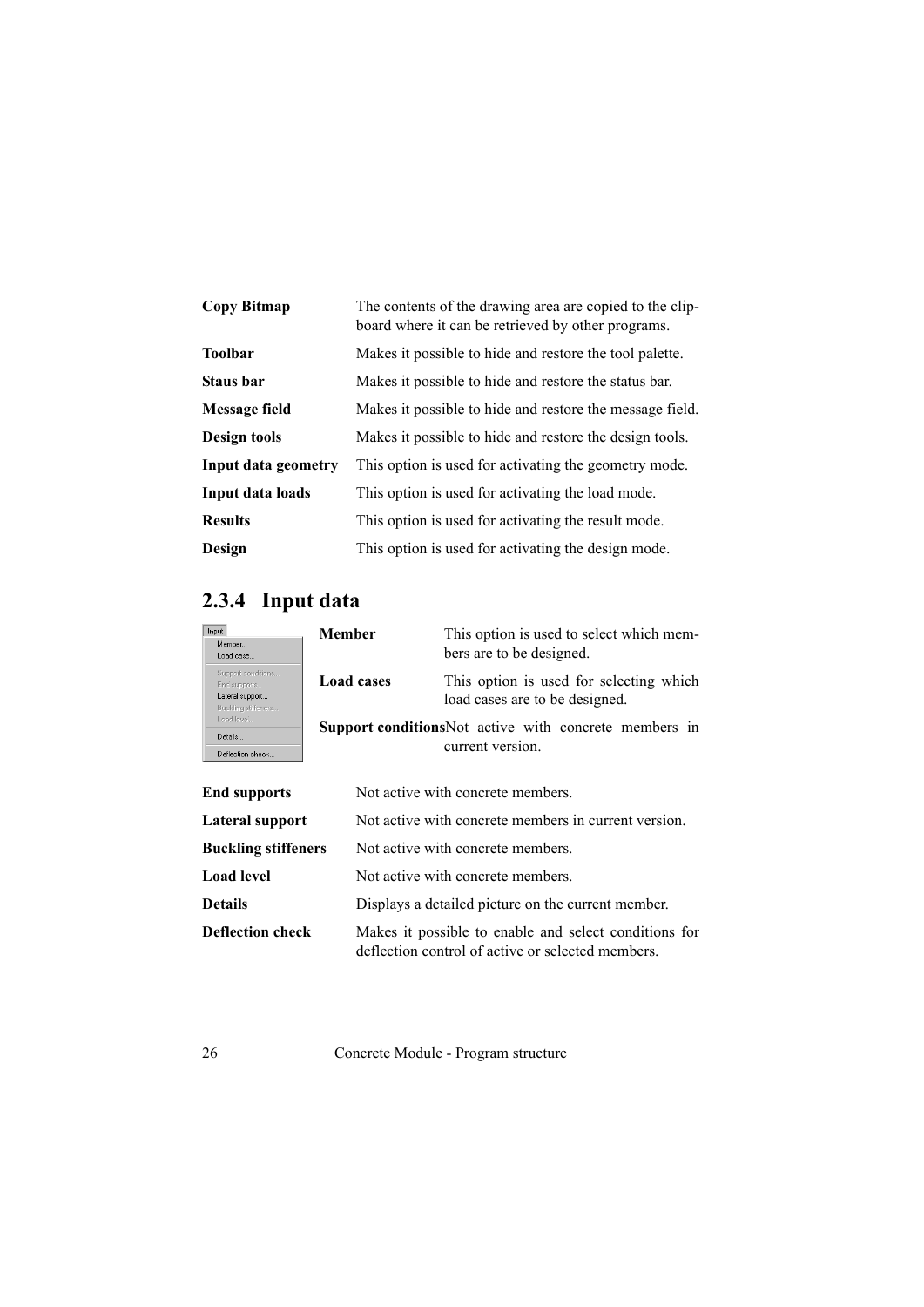## <span id="page-26-0"></span>**2.3.5 Calculate**

The **Calculate** menu option starts the design control calculation of currently selected members. Selected members have blue coloured member numbering. The members will be coloured according to information at **Degree of utilization with colours** see [2.4.12](#page-36-0) below. This will help you to, with a quick look, see where measures have to be taken. By shifting to other calculated load cases you swiftly can control if the load-bearing capacity of the structure is sufficient for all load cases.



By the arrow (1) you can see the currently active member, i.e. the member for which results can be shown. You can swiftly change load cases with some help from the arrow (2).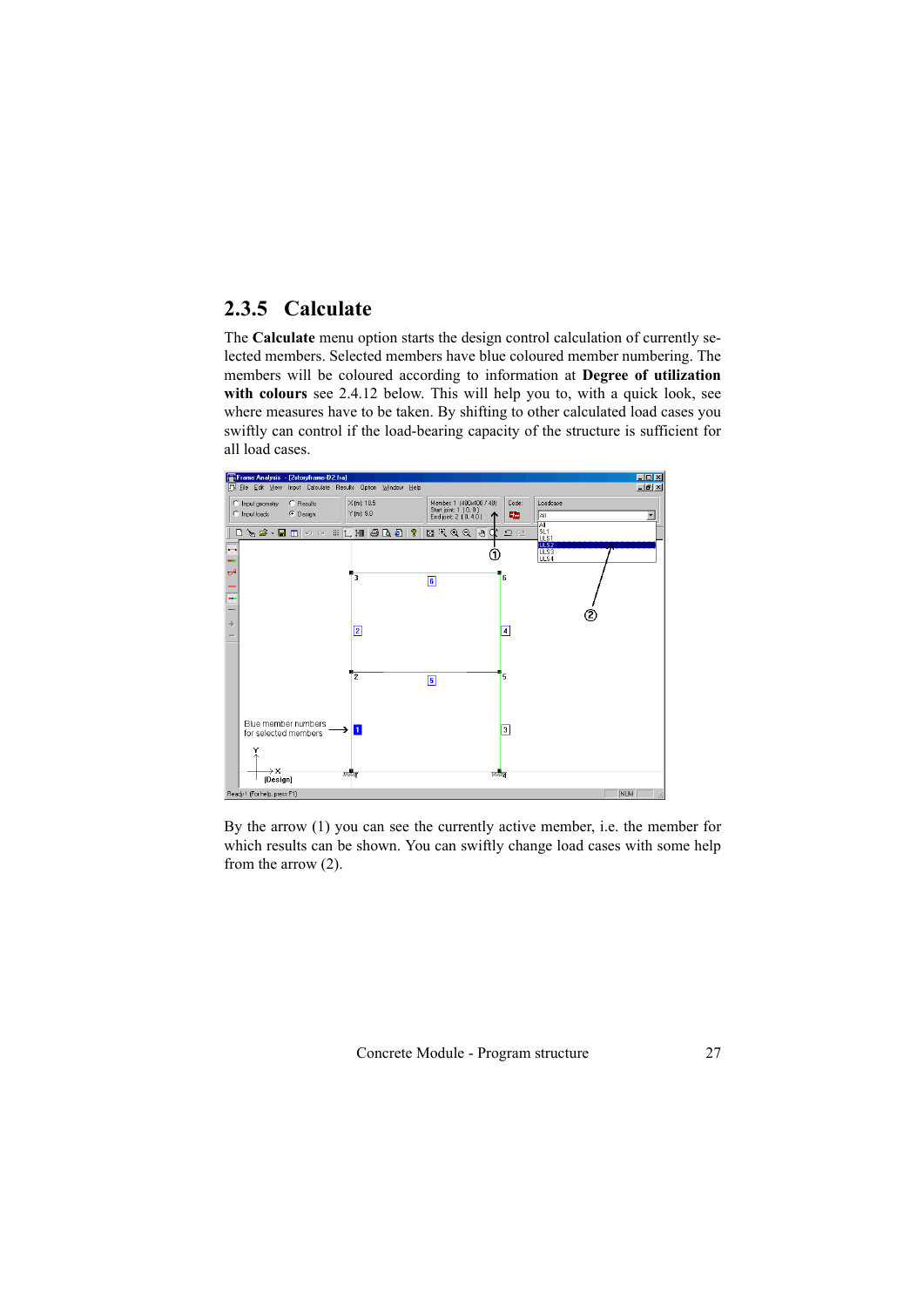## <span id="page-27-0"></span>**2.3.6 Results**

| Results<br>Material<br>Section values                                                                  | <b>Material</b>              | Shows material types and design values for con-<br>crete and reinforcement.                                                                                                                                                                           |  |
|--------------------------------------------------------------------------------------------------------|------------------------------|-------------------------------------------------------------------------------------------------------------------------------------------------------------------------------------------------------------------------------------------------------|--|
| Capacity<br>Code check<br>Utilization colours<br>Utilization table<br>Table - bending<br>Table · shear | <b>Section</b><br>properties | Shows a graphic representation of current pro-<br>file with belonging geometrical section proper-<br>ties.                                                                                                                                            |  |
| Table - crackdata<br>Interaction diagram                                                               | Capacity                     | Displays the current member capacity with re-<br>gards to moment and shear force.                                                                                                                                                                     |  |
| Control                                                                                                |                              | Displays for Ultimate Limit State load cases all code<br>controls for load-bearing capacity of the active mem-<br>ber. A deflection control might be displayed for Ser-<br>viceability load case if it has been defined for the<br>current load case. |  |
| Degree of utilization<br>with colours                                                                  | its.                         | This is used for getting a general view over the degree<br>of utilization of members according to user given lim-                                                                                                                                     |  |
| Degree of utilization<br>table                                                                         |                              | Shows (for all members) the value of the control that<br>utilizes the member the most.                                                                                                                                                                |  |
| Table - bending                                                                                        |                              | Shows bending results tabulated. In all sections sec-<br>tion forces, moment capacity, strains and so on are<br>displayed.                                                                                                                            |  |
| Table - shearing                                                                                       |                              | Shows shear results tabulated. In all sections section<br>forces, shear force capacity, shear reinforcement and<br>so on are displayed.                                                                                                               |  |
| Table - crack data                                                                                     |                              | Shows crack results tabulated. In all sections crack<br>state, cross section data, crack moment, crack width<br>and so on.                                                                                                                            |  |
| Interactive graph                                                                                      |                              | Graphically displays the correlation between axial<br>force and moment capacity with regards to different<br>bending axes.                                                                                                                            |  |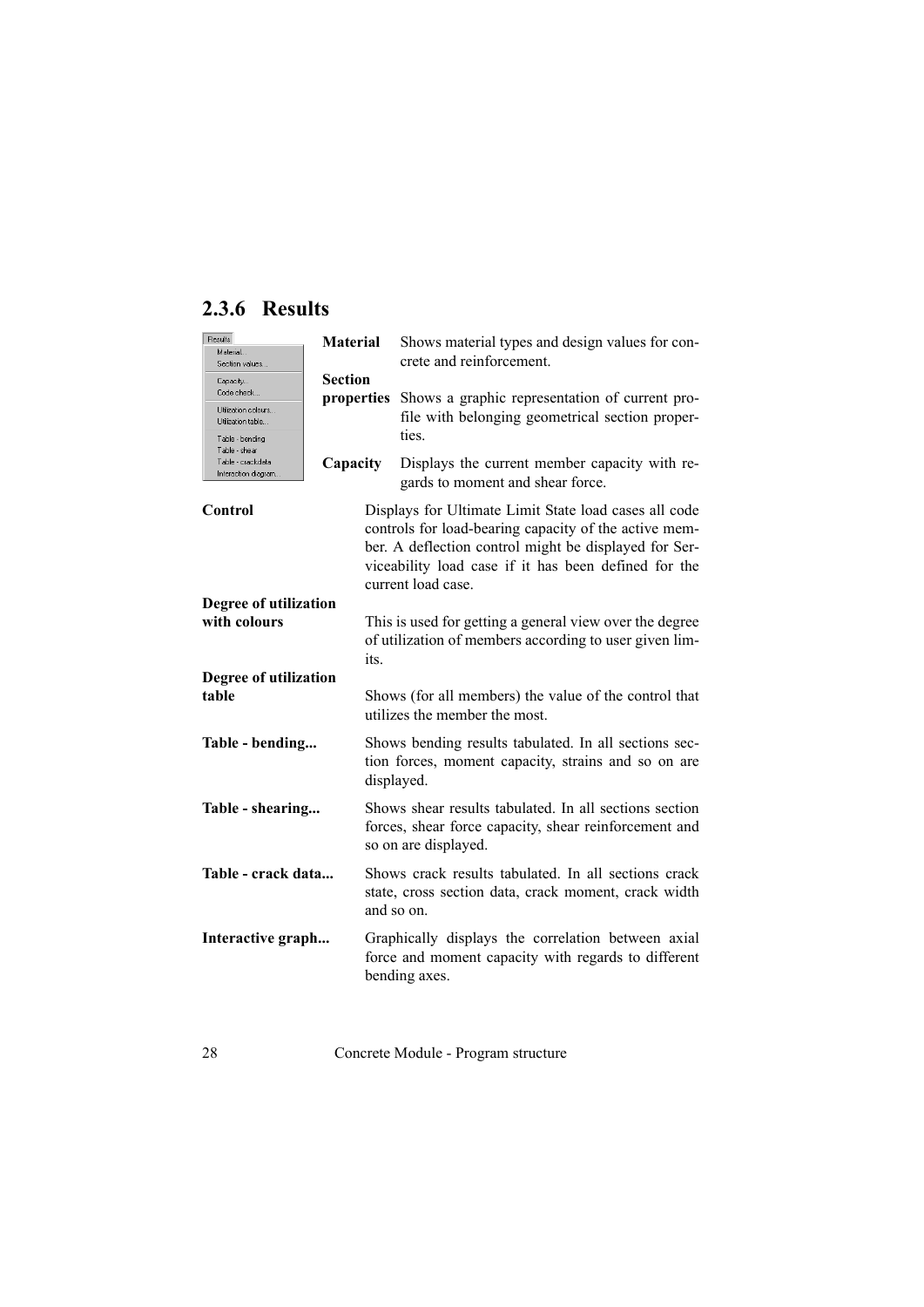# <span id="page-28-0"></span>**2.3.7 Options**

| <b>Option</b><br>Lateral support<br>Section image<br>I. Detailed                                                                                                             | Lateral<br>support      | Not active with concrete members in<br>this version.                                                                         |
|------------------------------------------------------------------------------------------------------------------------------------------------------------------------------|-------------------------|------------------------------------------------------------------------------------------------------------------------------|
| View type<br>Result colours<br>+ Enlarge scale<br>- Reduce scale<br>Coordinates                                                                                              | <b>Section</b><br>image | Displays/hides the section image of<br>the member                                                                            |
| Member name<br>Joint name<br>Joint symbols<br>Dynamic updating<br>Create a new window for every view section<br>Show message at dynamic updating<br>Drawing area<br>Settings | <b>Detailed</b>         | Displays/hides the members drawn<br>according to scale with regards to<br>chosen cross section including rein-<br>forcement. |
| Auto Save                                                                                                                                                                    |                         |                                                                                                                              |

# **Type of**

| TA ha ai              |                                                                                                                                                                                                                                                                                                                  |  |  |
|-----------------------|------------------------------------------------------------------------------------------------------------------------------------------------------------------------------------------------------------------------------------------------------------------------------------------------------------------|--|--|
| presentation          | <i>Normal</i> displays the members of the frame in thin co-<br>loured lines to show degree of utilization.<br><b>Graphs</b> display the degree of utilization as graphs along<br>the frame.<br><b>Thicker members</b> display the members of the frame in<br>thick coloured lines to show degree of utilization. |  |  |
| <b>Result colours</b> | <b>Monochromatic</b> displays the degree of utilization in<br>graphs.                                                                                                                                                                                                                                            |  |  |
|                       | <b>Three colours</b> display degree of utilization.                                                                                                                                                                                                                                                              |  |  |
|                       | <b>Red-green tint</b> displays degree of utilization.                                                                                                                                                                                                                                                            |  |  |
| <b>Enlarge scale</b>  | This function is used for enlarging the scale of a graph re-<br>sult.                                                                                                                                                                                                                                            |  |  |
| <b>Reduce scale</b>   | This function is used for reducing the scale of a graph re-<br>sult.                                                                                                                                                                                                                                             |  |  |
| <b>Coordinates</b>    | This function displays/hides the current coordinates of the<br>cursor.                                                                                                                                                                                                                                           |  |  |
| <b>Member names</b>   | Displays/hides the member names.                                                                                                                                                                                                                                                                                 |  |  |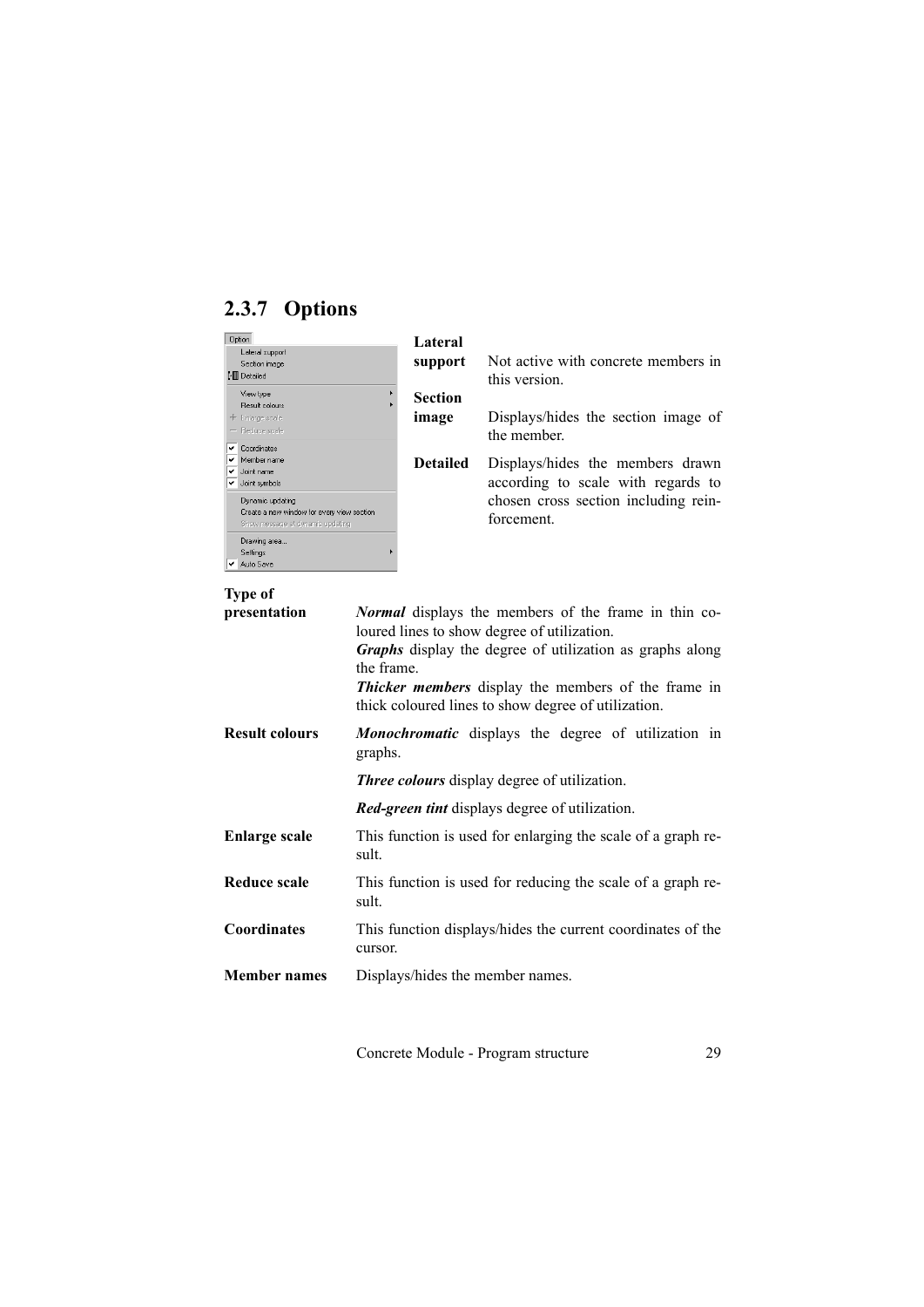| <b>Joint names</b>         | Displays/hides joint names.                                                                                                                                                                                                                                                                                                                                                          |
|----------------------------|--------------------------------------------------------------------------------------------------------------------------------------------------------------------------------------------------------------------------------------------------------------------------------------------------------------------------------------------------------------------------------------|
| Joint symbols              | Displays/hides joint symbols.                                                                                                                                                                                                                                                                                                                                                        |
| <b>Dynamic updating</b>    | This function updates the calculation automatically when a<br>change of input data has been made. This option builds on<br>the assumption that every view has been assigned a win-<br>dow of its own.                                                                                                                                                                                |
| Create a new<br>window for |                                                                                                                                                                                                                                                                                                                                                                                      |
| every view                 | Here view means Input data Geometry, Input data Lo-<br>ads, Results and Design, which by this option are assigned<br>windows of their own.                                                                                                                                                                                                                                           |
| <b>Drawing</b> area        | This function is used for setting drawing-area size, dis-<br>tance between points (grids), origin of coordinate axes,<br>resolution of the grid and snap distance to the joint/mem-<br>ber (pixels).                                                                                                                                                                                 |
| <b>Settings</b>            | <b>Start settings:</b> This function is used for specifying the doc-<br>ument- and language settings.                                                                                                                                                                                                                                                                                |
|                            | <b>Paths:</b> This function is used for defining paths to data files<br>such as section database, codes or templates.                                                                                                                                                                                                                                                                |
|                            | <b>Window title:</b> This function is used for specifying the text<br>in the window title-line. (Note that title or filename must<br>be included.)                                                                                                                                                                                                                                   |
|                            | <b>User/Signature</b> : This function is used for removing users<br>and to show how the automatic generation of the signa-<br>tures is to be performed.                                                                                                                                                                                                                              |
| <b>Auto Save</b>           | This function is used for creating a document restore file<br>automatically after a 10-minute time interval. The restored<br>file may contain information that has not been saved and<br>would have disappeared from the original document. The<br>restored file does not replace the Save command. The doc-<br>ument must still be saved when you have finished working<br>with it. |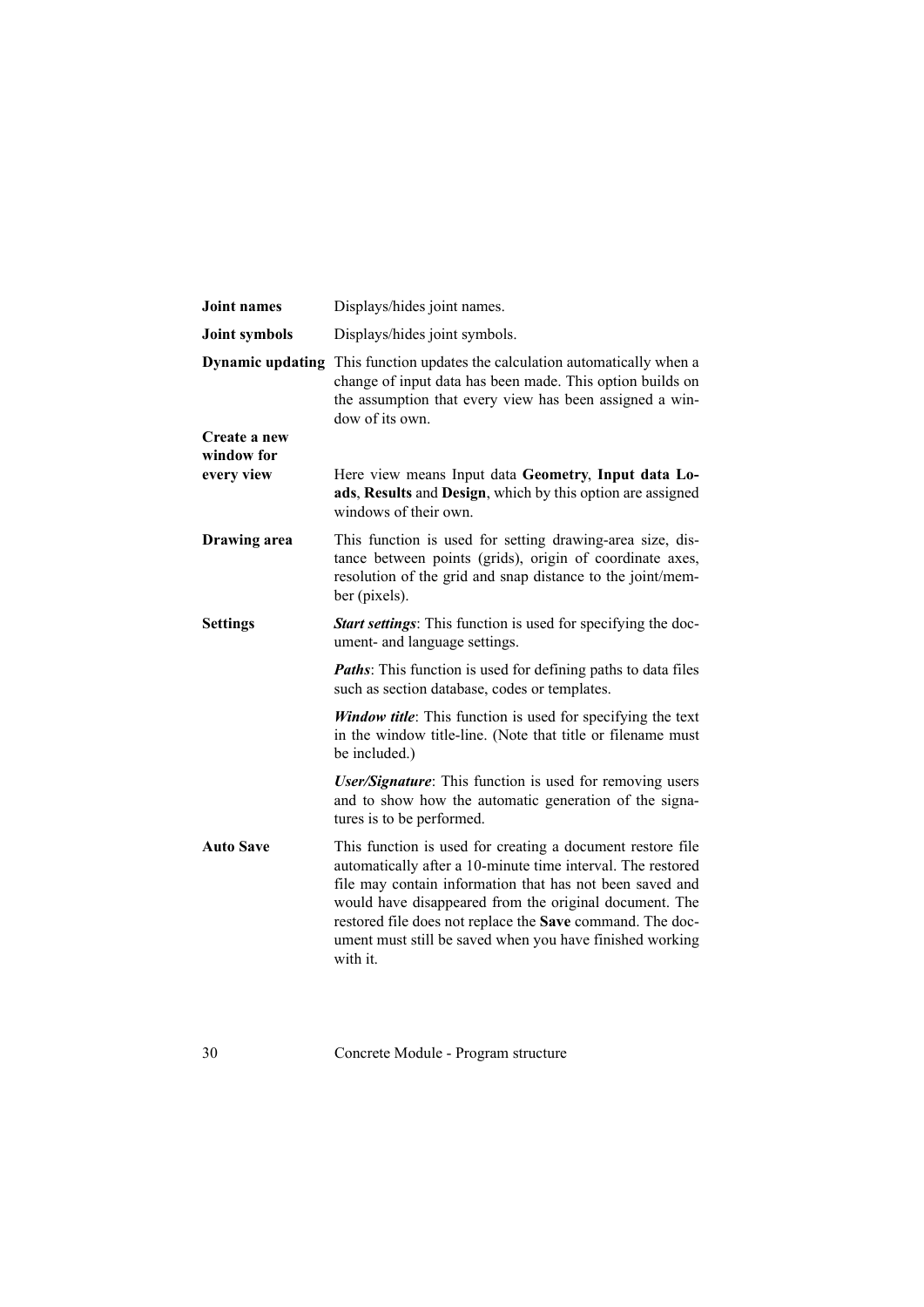## <span id="page-30-0"></span>**2.3.8 Window**

| Window<br>New window<br><b>异</b> Cascading<br>$\blacksquare$ Side by side<br>Arrange vertically<br><b>III</b> Arrange icons<br>✔ 2 2storyframe-D2.fra | <b>New Window</b> | This function opens a new window with the<br>same example thus giving opportunity for<br>the user to have several pictures, belonging<br>to the same example, visible at the same<br>time. |
|-------------------------------------------------------------------------------------------------------------------------------------------------------|-------------------|--------------------------------------------------------------------------------------------------------------------------------------------------------------------------------------------|
| Cascading                                                                                                                                             |                   | This function is used for arranging the current doc-<br>ument windows in a way that makes them cascade<br>each other so that the title-lines are visible.                                  |
| <b>Arrange Horizontally</b>                                                                                                                           | full.             | This function is used for arranging the current doc-<br>ument windows so that they all can be shown in                                                                                     |
| Side-by-Side                                                                                                                                          | same time.        | This function places all open document windows<br>side by side, so that all of them can be seen at the                                                                                     |
| <b>Arrange Icons</b>                                                                                                                                  |                   | This function is used for arranging the different cal-<br>culation-example icons that might be on the screen.                                                                              |
| $\sqrt{2}$ 2storyframe-D2.fra*                                                                                                                        |                   | The marking shows that the window that, e.g. rep-<br>resents the 2storyframe-D2 is active.                                                                                                 |

## **2.3.9 Help**

| Help<br>Contents<br>Concrete module (EN 1992)<br><b>?</b> About Frame Analysis | <b>Contents</b> The <b>Frame Analysis</b> manual can be access-<br>ed directly in the program by this option. |
|--------------------------------------------------------------------------------|---------------------------------------------------------------------------------------------------------------|
| <b>Active Concrete Code</b>                                                    | The <b>Concrete Module</b> manual can be accessed by<br>this option.                                          |
| <b>Active Timber Code</b>                                                      | The <b>Timber Module</b> manual can be accessed by this<br>option.                                            |
| <b>Active Steel Code</b>                                                       | The <b>Steel Module</b> manual can be accessed by this<br>option.                                             |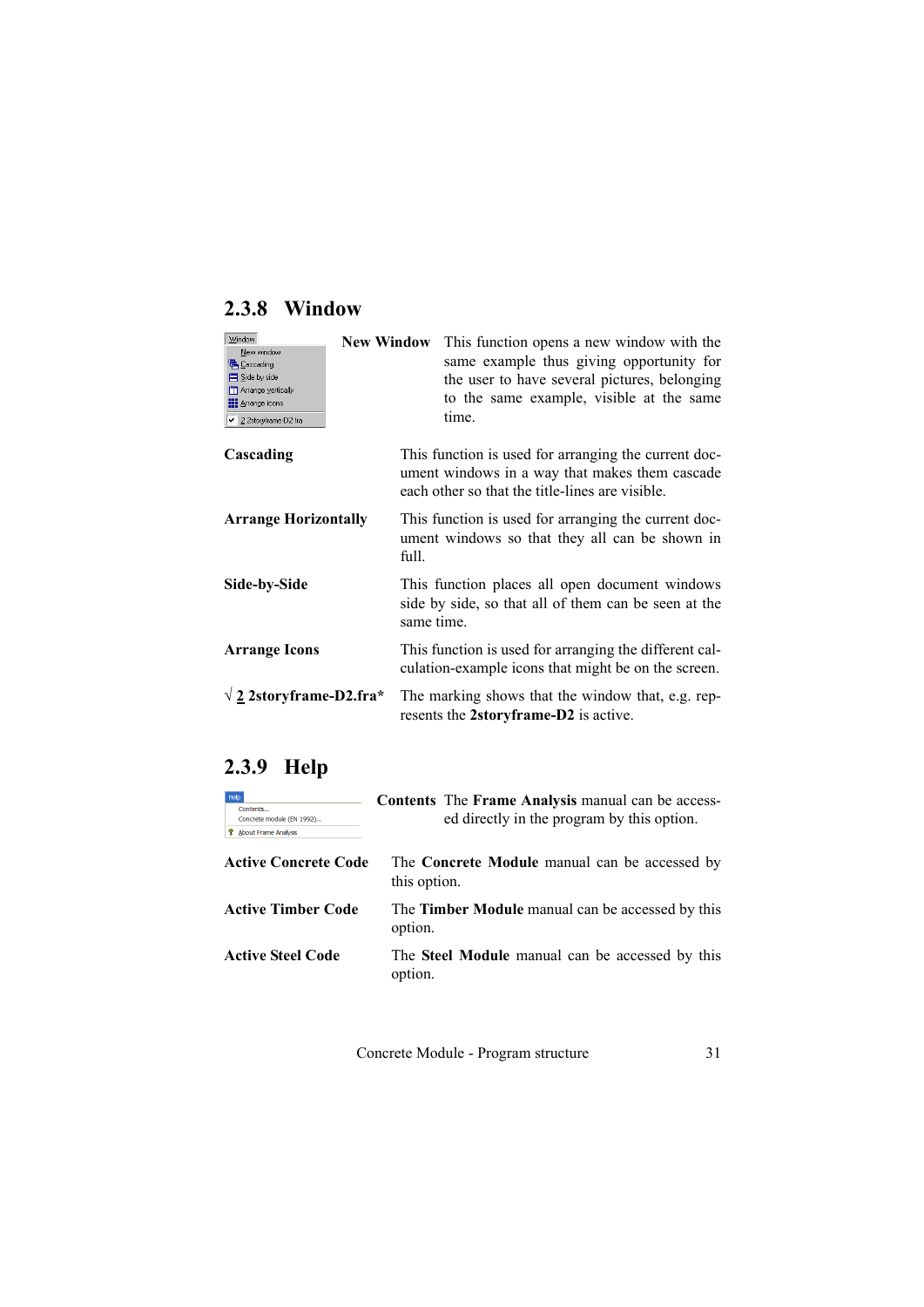<span id="page-31-0"></span>**About Frame Analysis** This function displays information, such as version number, about the program.

# **2.4 Input data**

| Input               |  |
|---------------------|--|
| Member              |  |
| Load case.          |  |
| Support conditions  |  |
| End supports        |  |
| Lateral support     |  |
| Buckling stiffeners |  |
| Load level          |  |
| Details             |  |
| Deflection check –  |  |

The Input data menu option makes it possible to define possible additional information for a design. Under **Input data** the **Members**, **Load cases**, **Lateral support**, **Details** and **Deflection check** options are active during concrete design.

## **2.4.1 Members**



The **Members** option displays a dialog-box in which you can select requested members.

## **2.4.2 Load case**



In **Load case** you choose what load cases is to be calculated for design check.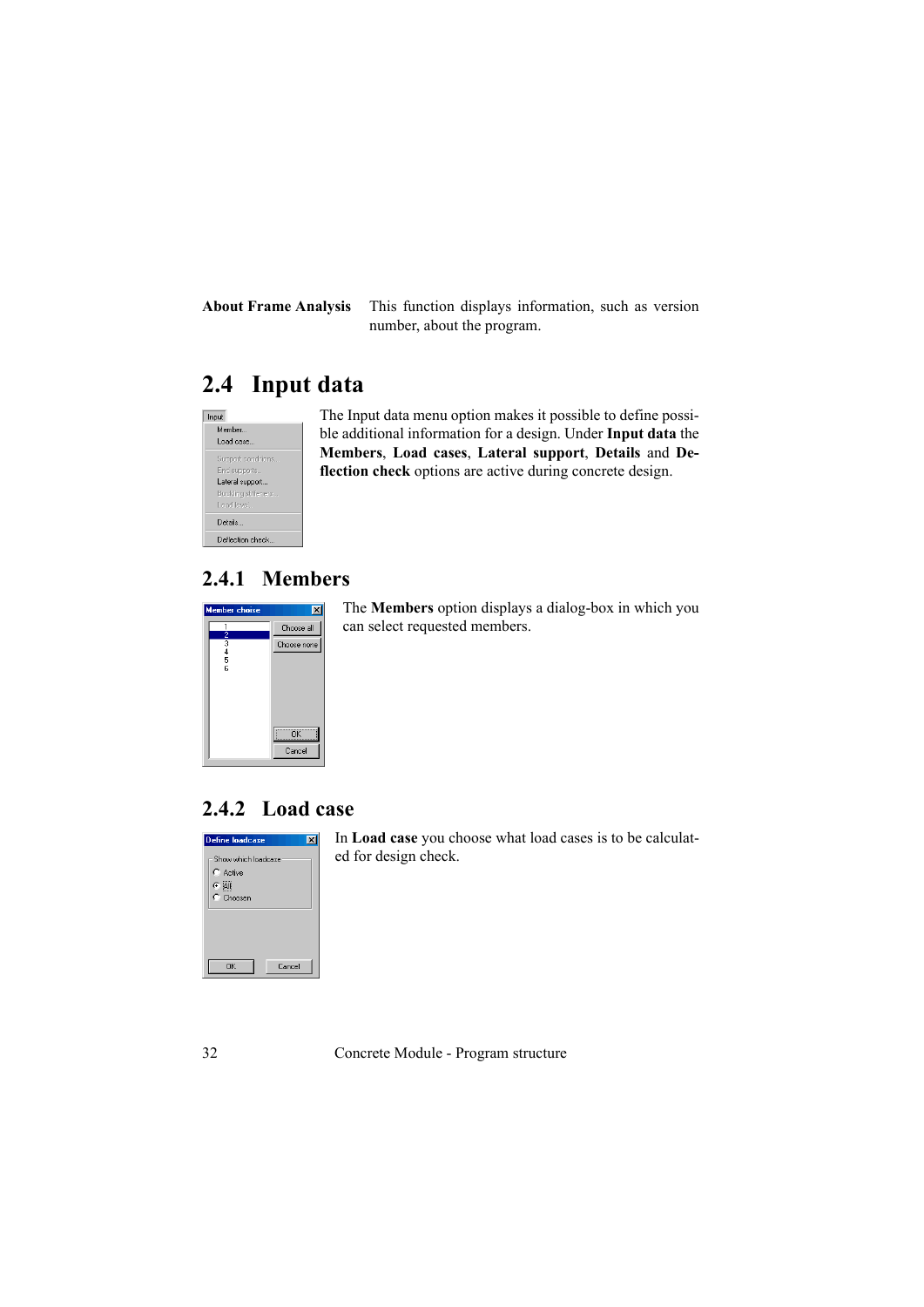## <span id="page-32-0"></span>**2.4.3 Support conditions**

In the dialog for **Support conditions** bucklinglength is given regarding buckling in frame plane if frame analysis has been performed according to  $1<sup>st</sup>$  order theory. Here is also defined supportconditions regarding buckling out of plane. Initially all members defined with the tool **Member** in **Frame Analysis** are supposed to have forked

| <b>End conditions Member - 1</b>                                                                                |                         | $\boldsymbol{\mathsf{x}}$                                                                    |
|-----------------------------------------------------------------------------------------------------------------|-------------------------|----------------------------------------------------------------------------------------------|
| Member - End 1<br>G Rigid<br>C Hinged<br>$C$ Free<br>Member End 2<br>$\subset$ Rigid<br>G Hinged<br>$\cap$ Free | $\overline{\mathbf{r}}$ | <b>OK</b><br>Cancel<br>Changes concerns<br>Active member<br>C Choosen members<br>Show member |
| Flexural buckling in the frame plane<br>Buckling length, Lc (m) 6.4                                             |                         |                                                                                              |

supportconditions in both ends. This means that the bucklinglength is equal to the memberlength.

**Note!** A joint that has been defined with the tool **Member** will automaticly be regarded as stabilized with regard to buckling out of plane. If no stabilizing sideways is wanted use instead the tool **Unsupported joint**.



If design is performed accor-

ding to  $2<sup>nd</sup>$  order theory section forces only supportconditions regarding buckling out of plane shall be defined.

At changing only the active member or selected members are affected depending on the before said. In the above picture only **1** member is selected which is seen in the title row of the dialog. In order to be possible to give supportconditions at least one member must be selected. If it shall be possible to set a free end the other end must be fixed.

Bucklinglength will also be used to calculate initial bow imperfection out of plane.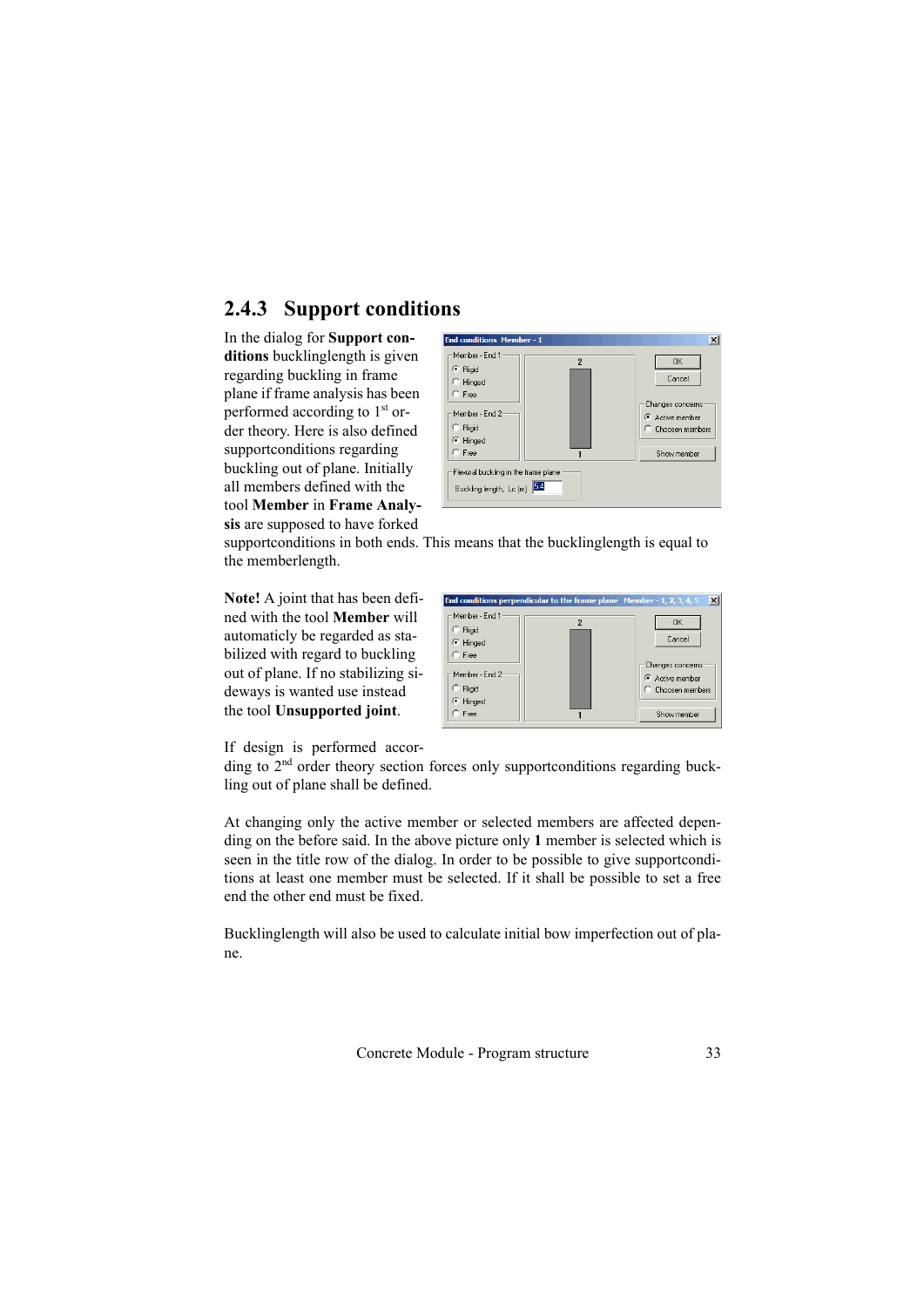## <span id="page-33-0"></span>**2.4.4 Lateral supports**

In the dialog for **Lateral supports** the user can define the lateral support or bracing between joints to reduce instability out of frame plane. **Lateral supports** is defined as continuous or point support. When a lateral support has been defined it will prevent the member to bend sideways in the support point. This requires the side supporting structure

| $\vert x \vert$<br>Lateral support Member - 1, 2, 3, 4, 5 |                   |              |
|-----------------------------------------------------------|-------------------|--------------|
| $\sigma$<br>Right                                         |                   | 0K<br>Cancel |
| $C$ Left                                                  |                   |              |
| C None                                                    | Changes concerns  |              |
| C Continuous                                              | Active member     |              |
| $\degree$ Single                                          | C Choosen members | Show member  |

to have enough strength to be able to prevent the lateral movement.

In the **Concrete Module** lateral instability is not considered but only buckling. Thus it is will give the same result to stabilize top as to stabilize bottom of section or both.

Max number of lateral point supports allowed are **10**. The point supports may not be put closer than **L**/**10**.

Lateral support of circular section can not be defined.

## **2.4.5 Details**



A window opens, in which current member/ members are shown as a beam or a column, when the **Details** option has been activated.

**Details** can only be defined if the stiff direction of the member is in the frame plane. Current end conditions are shown in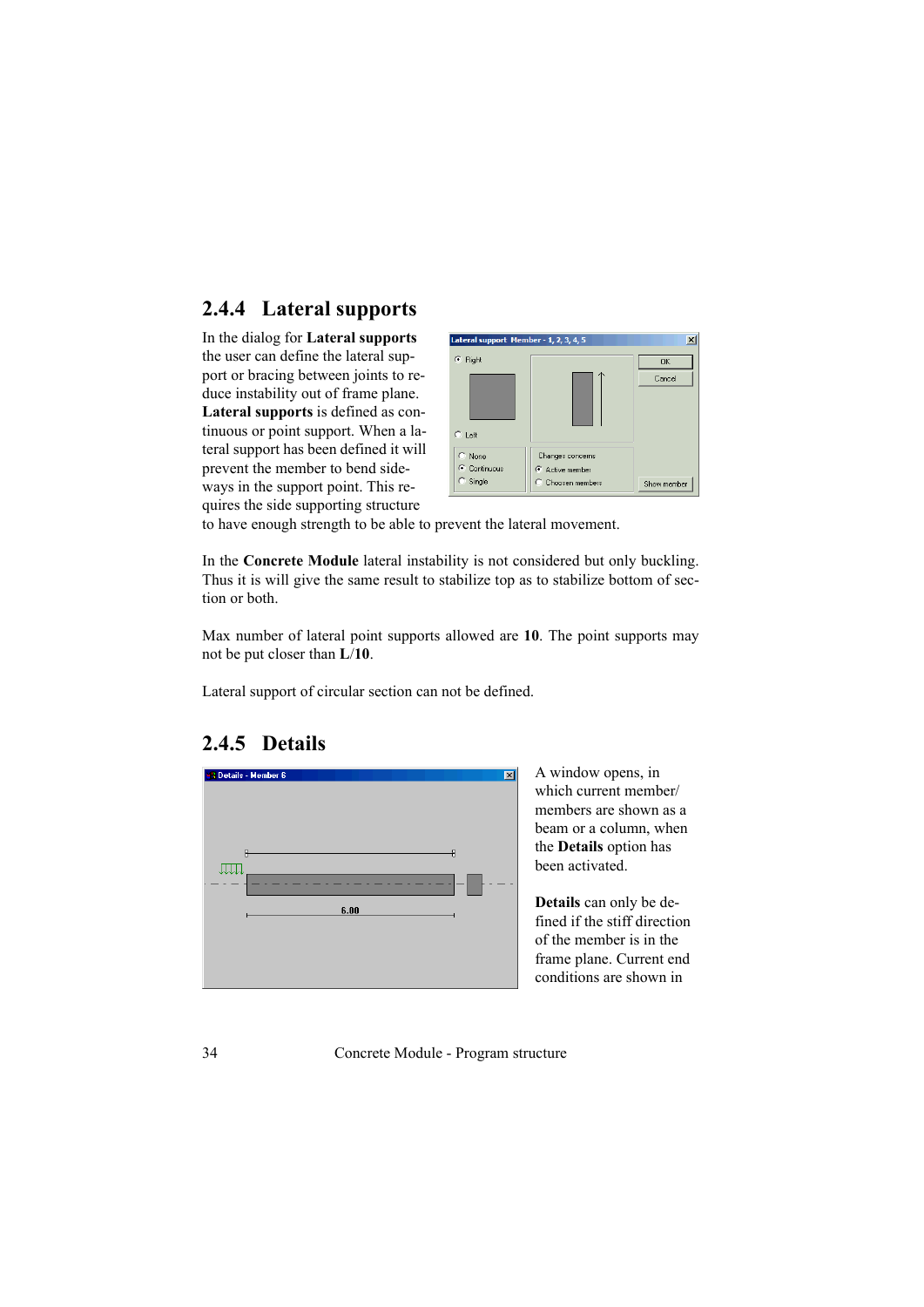<span id="page-34-0"></span>the picture (examples, see beside). The defined details are only valid for the selected members and at least one member must be selected in order for details to be stated.

The picture above displays a column member whose left side has been stated as continuous lateral braced. At continuous lateral bracing it is assumed that the bracings are being distributed over the member's entire length thus not allowing for lateral buckling.

The picture above displays how upper edge point bracings for a beam member is shown. Buckling between bracings can occur when using point bracings. The buckling length will be calculated with regards to all defined bracings when calculating the load-bearing capacity due to bending instability in the weak direction.

## **2.4.6 Deflection check**



You state whether you want to have a deflection check for active or selected members in the **Deflection check** dialog box. The deflection check can then be performed with respect to a factor of current span length or a stated value. In the latter case you will get the same criterion for all selected members.

# **2.4.7 Results**



The **Results** menu option makes it possible to study the results generated by the calculation. Under **Results** you can find the following options: **Material**, **Section properties**, **Capacity**, **Control**, **Degree of utilization with colours**, **Degree of utilization table**, **Table-bending**, **Table-shear**, **Table-crack data** and **Interaction graphs**.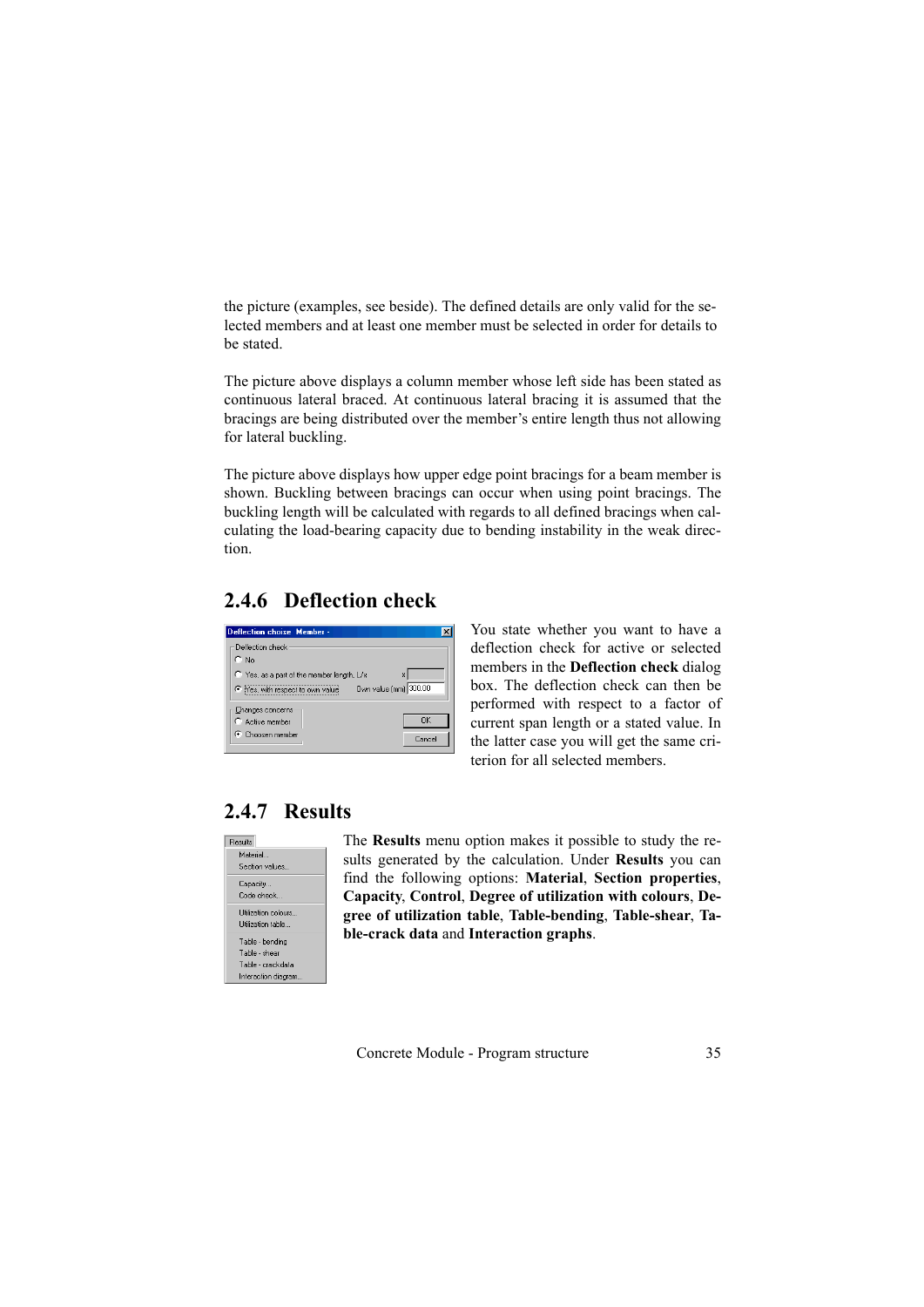## <span id="page-35-0"></span>**2.4.8 Material**

| <b>Material</b>                                                    |         |
|--------------------------------------------------------------------|---------|
| Member                                                             | nse     |
| Concrete material: C30/37                                          |         |
| $= 20.0$<br>fetd.<br>l <sup>t</sup> od<br>$E_{\text{ref}} = 27364$ | $-14$   |
| Main reinforcement: B500                                           |         |
| $= 435$<br>fvd<br>lyed<br>$E_{\rm sd}$<br>$= 200000$               | $= 435$ |
| Stirrup reinforcement: B500                                        |         |
| $-435$<br>fvd.<br>lyed.<br>$E_{sd}$ = 200000                       | $-435$  |
| (Material values presented in unit MPa)                            |         |

Material design strengths are shown in the **Material** dialog box.

## **2.4.9 Section properties**



The **Section properties** option displays a graphic picture of the current profile with belonging geometrical properties in uncracked state including reinforcement.

## **2.4.10 Capacity**

The **Capacity** option displays a dialog box where the capacity of the active member, with regards to current section forces, is shown. The shown result also depends on possible lateral bracing.

## **2.4.11 Code Check**

The **Code Check** option displays (for the active member at Ultimate Limit State) a picture in which all controls of the load-bearing capacity according to **Active Concrete Code** are shown as well as a deflection control for Serviceabil-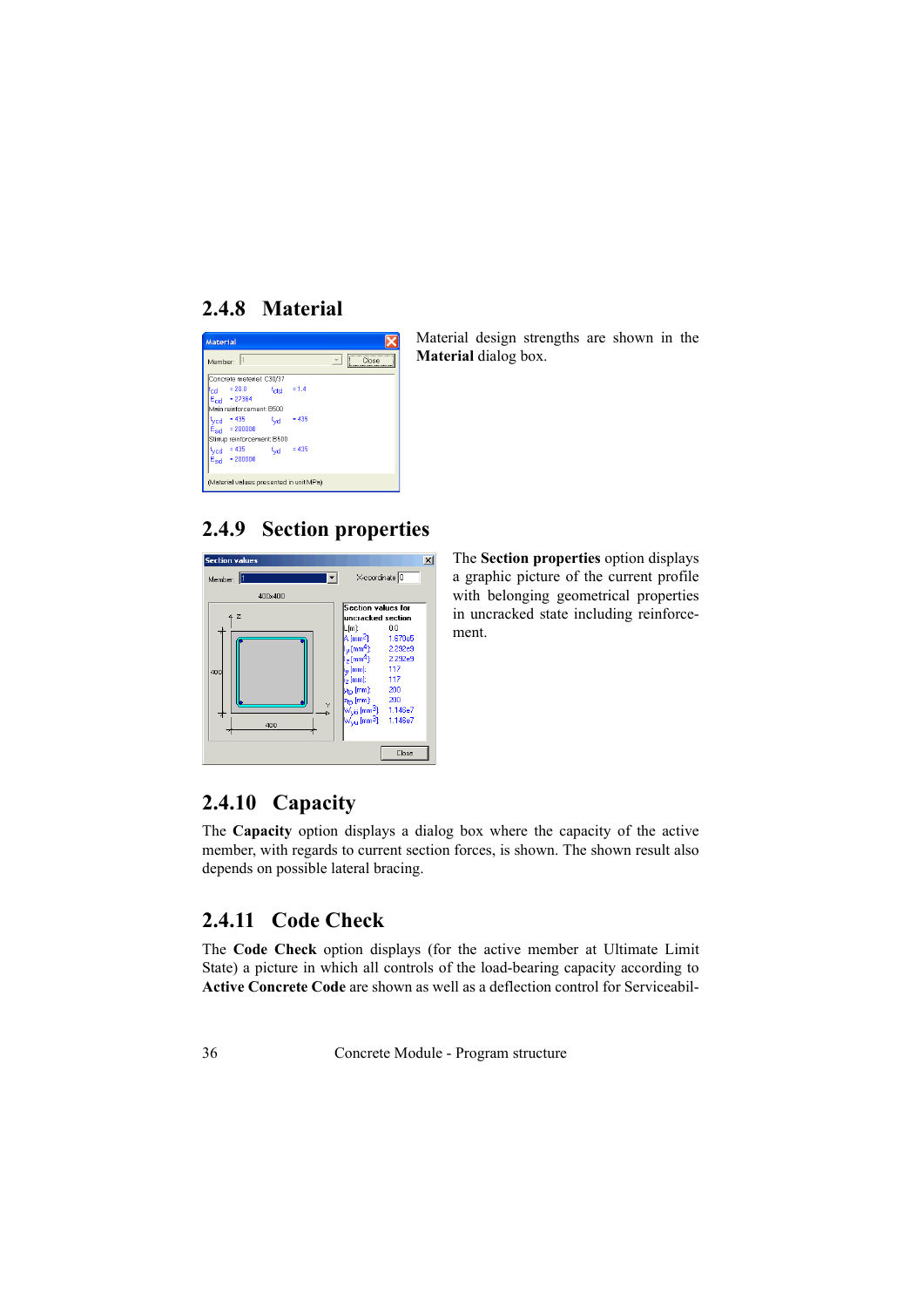ity Limit State if such has been defined for the current load case. Here it is also shown where the most critical section is located, and if upper or lower edge is critical. For vertical members the left side corresponds to the upper edge. Checks that might indicate that the load-bearing capacity is insufficient are shown with red text.

## **2.4.12 Degree of utilization with colours**

When the design has been completed the included members will get different colours depending on how the result turns out. The members that pass all controls will get a green colour and the others will get a red colour as default.

|            | Utnyttjandegrad - färgning  |        |
|------------|-----------------------------|--------|
| Grön       | $\left  \right  \leq 0.500$ |        |
| Blå        | $0.500 - 1.000$             |        |
| <b>Bod</b> | $_>$ 1.000                  | Avbryt |
|            |                             |        |

You can also get members coloured in blue according to the **Degree of utilization with colours** option. The purpose with this can e.g. be to swiftly survey, not only which members will pass but also to see which members are being utilized over a user-given limit.

In the picture above an example is shown where all members that are being utilized less than 50% are being green coloured, those that are being utilized 50- 100% are being blue coloured, and those that don't have enough capacity are being red coloured.

## **2.4.13 Degree of utilization table**

|         | Utnyttjandegradstabell |                   |
|---------|------------------------|-------------------|
| Element | Utnyttjandegrad        | Sortera efter     |
| 5       | 1.542                  |                   |
| 3       | 0.721                  | $C$ Element       |
|         | 0.688                  | C Utnyttjandegrad |
| 2       | 0.612                  |                   |
| 4       | 0.563                  |                   |
| Ŕ       | 0.561                  |                   |
|         |                        |                   |
|         |                        |                   |
|         |                        |                   |
|         |                        |                   |
|         |                        |                   |
|         |                        |                   |
|         |                        |                   |
|         |                        | Ständ             |

In order to quickly get an opinion on in what grade the different parts of the structure are being utilized, the **Degree of utilization table** option can be used. At this a table will be displayed, showing the value (for all members) of the control that utilizes the member the most. The table can be sorted according to utilization or order of member number.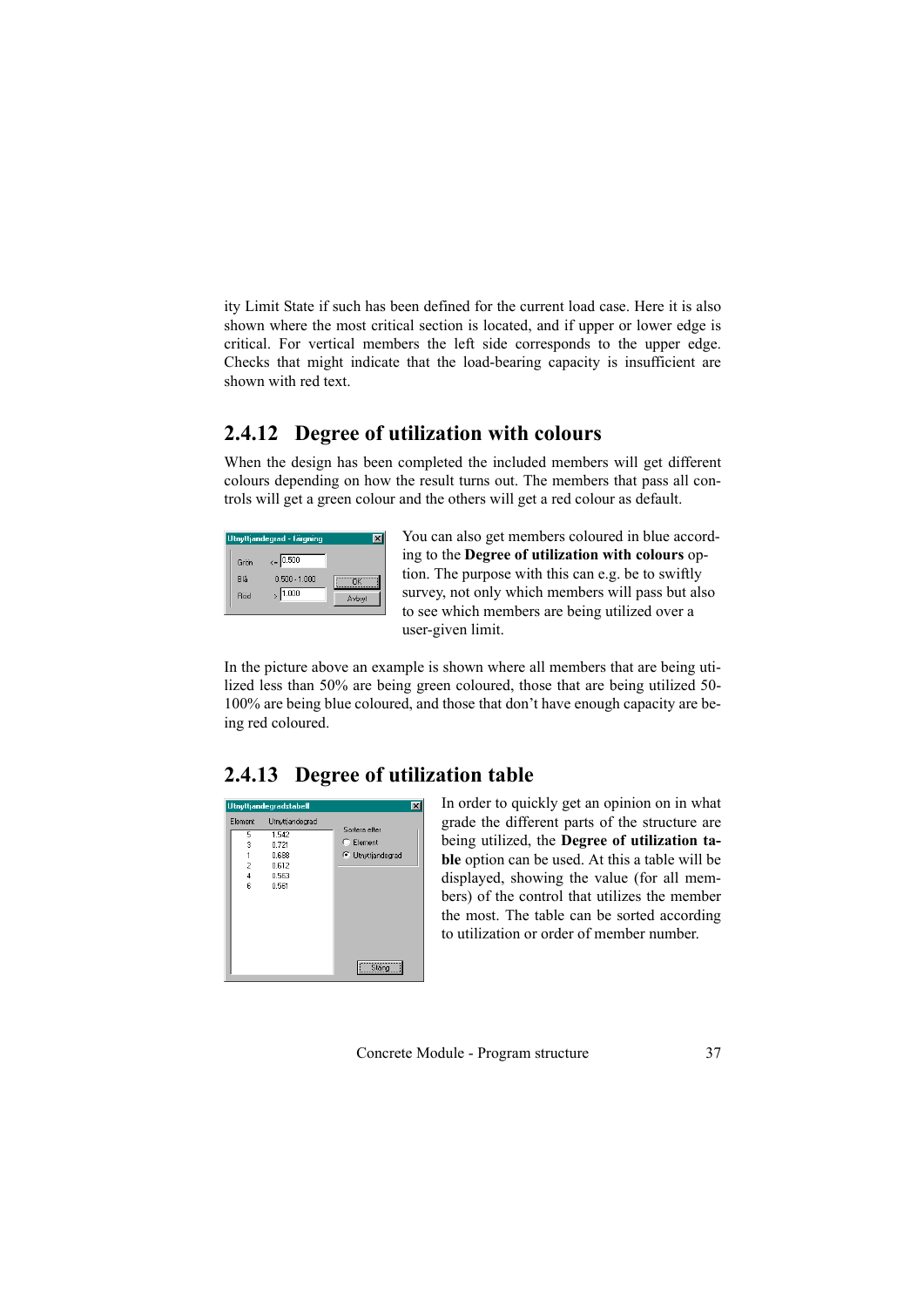# **2.5 Option**

| Option                                     |  |
|--------------------------------------------|--|
| Lateral support                            |  |
| Section image                              |  |
| I-M Detailed                               |  |
| View type                                  |  |
| Result colours                             |  |
| + Enlarge scale                            |  |
| - Reduce scale                             |  |
| Coordinates                                |  |
| Member name                                |  |
| ✓<br>Joint name                            |  |
| Joint symbols                              |  |
| Dynamic updating                           |  |
| Create a new window for every view section |  |
| Show message at dynamic updating           |  |
| Drawing area                               |  |
| Settings                                   |  |
| Auto Save                                  |  |

## **2.5.1 Lateral support**

With this option support against flexural buckling and lateral torsional buckling out of the frame plane can be defined.

## **2.5.2 Section image**



If the **Section image** in the **Option** menu is active the current cross section will be shown on the image as seen below: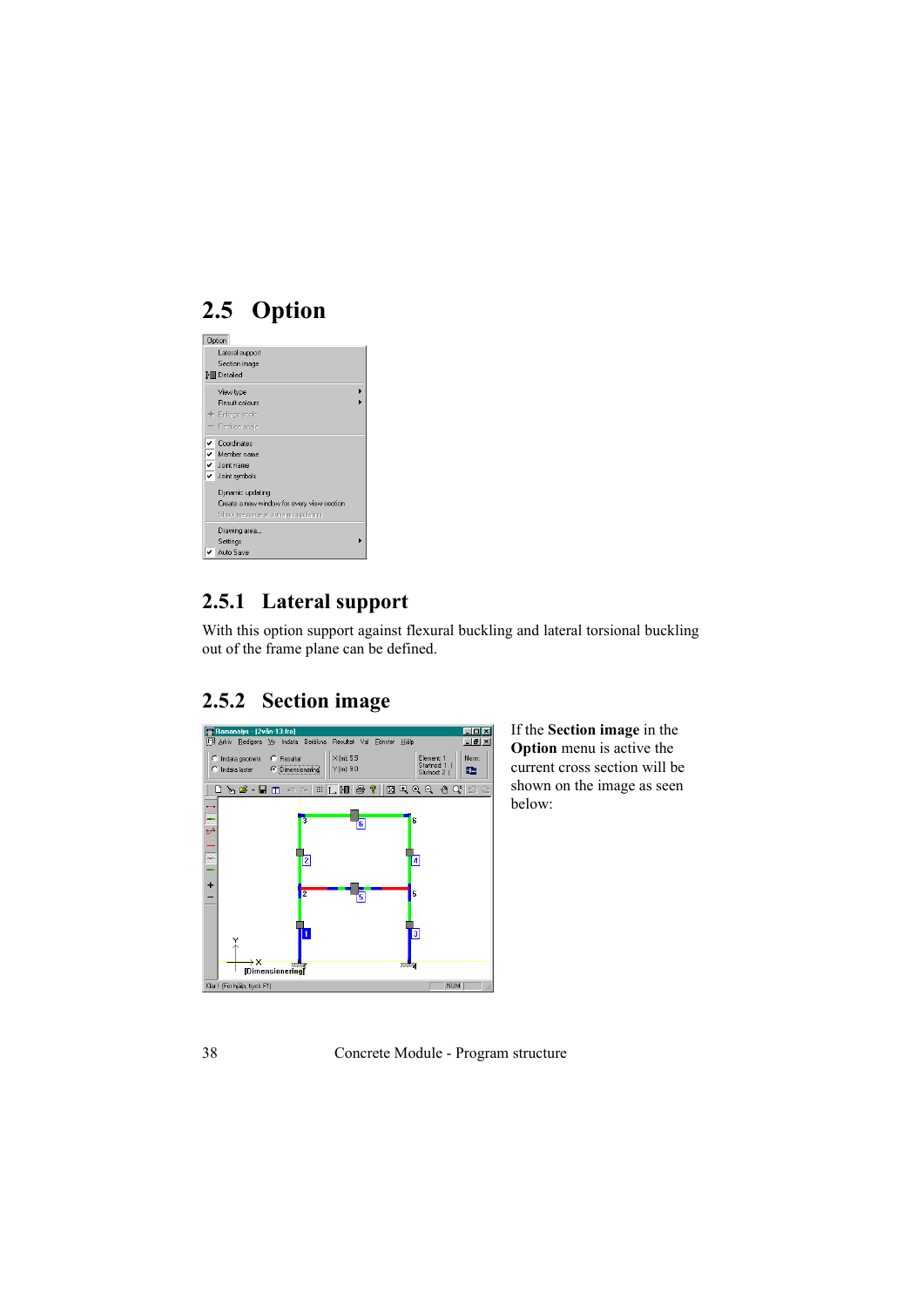# **3 Methods of calculation**

# **3.1 Design methods with regard to buckling**

The design is being performed according to [1] along with all code prescribed controls. Flexural buckling in the frame plane can be performed according to  $1<sup>th</sup>$ and  $2<sup>nd</sup>$  order theory. For buckling out of the plane frame  $1<sup>th</sup>$  order theory is used. The user chooses desired method in **Frame Analysis**.

## **3.1.1 The First Order Theory**

The following things are valid when designing according to the first order theory:

During a section force calculation consideration will be taken to the influence of cracking according to chapter [3.2.](#page-39-0) However, the influence of the frame deflection on force and moment distribution will not be considered, which means that instability will not be considered in the frame analysis.

The capacity with regard to flexural buckling is calculated according to [1] 5.8.7 *Method based on nominal stiffness* or [1] 5.8.8 *Method based on nominal curvature* depending on the user choise. In the frame plane the buckling length is defined by the user and out of the plane the buckling length is calculated from support conditions defined by the user. The effect of initial bow imperfection is alredy considered and has not to be defined separately.

## **3.1.2 The Second Order Theory**

The second order theory refers to that theory considers the influence of deflection on force and moment distribution within the frame. There is no need to think of buckling lengths in the frame plane when using this method since this will be regarded during the frame calculation with a second order analysis of the structure as well as the member. The slenderness effects will therefor form a part of the second order theory section forces and if the frame or its members are too slender the frame will be unstable and the calculation is not possible to fulfil.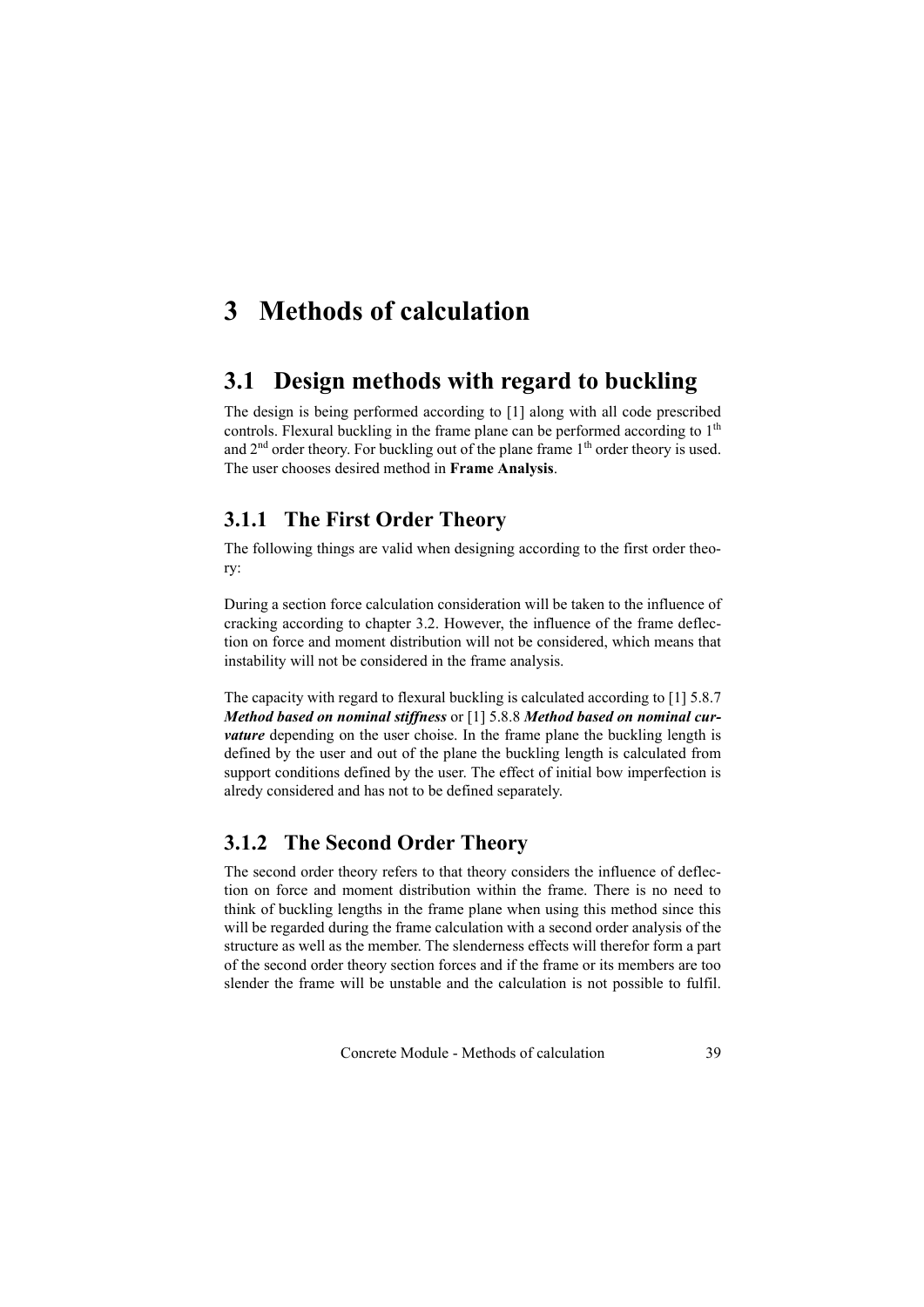<span id="page-39-0"></span>The limit for load-bearing capacity, with regards to slenderness (bending instability within the frame plane), is then shown in the section control that is performed for the second order section forces according to [1] 5.8.6 *General method*. When all members pass the section control there will be enough buckling safety within the frame plane for each member as well as for the frame as a whole.

Calculations according to the second order theory must have been selected in **Frame Analysis** in order to perform the design in this way in **Concrete Module**. Further when using this method the following demands must be fulfilled:

The stiffness of the frame must be reduced with consideration to cracking, see chapter 3.2. It is also possible to state value of lowest reduced stiffness to be used in **Frame Analysis**, which may have influence on the calculation result.

Consideration shall be taken to initial bow imperfection. Use the tool in **Frame Analysis** for this to state which members shall have initial curvature due to imperfection and let it act at least on compression members. It is particularly important for hinged members when they are loaded only with axial force or not at all.

When working with sway-frames (or isolated columns) consideration must also be taken to initial inclination from the vertical of the frame. **Frame Analysis** will not automatically consider this, so the user must choose another method in order to include effect of initial inclination. A suitable method is to add fictive horizontal loads corresponding to the effect of the inclination.

# **3.2 Calculation of concrete frames with regard to cracking**

Unlike other ordinary construction materials, e.g. steel, the characteristics of concrete make calculations of in particular statically undetermined structures complicated. Principally it is cracking and the following changes in stiffness that makes things more difficult. The non-linearity at higher strains and long-time effects such as creep adds to the complexity.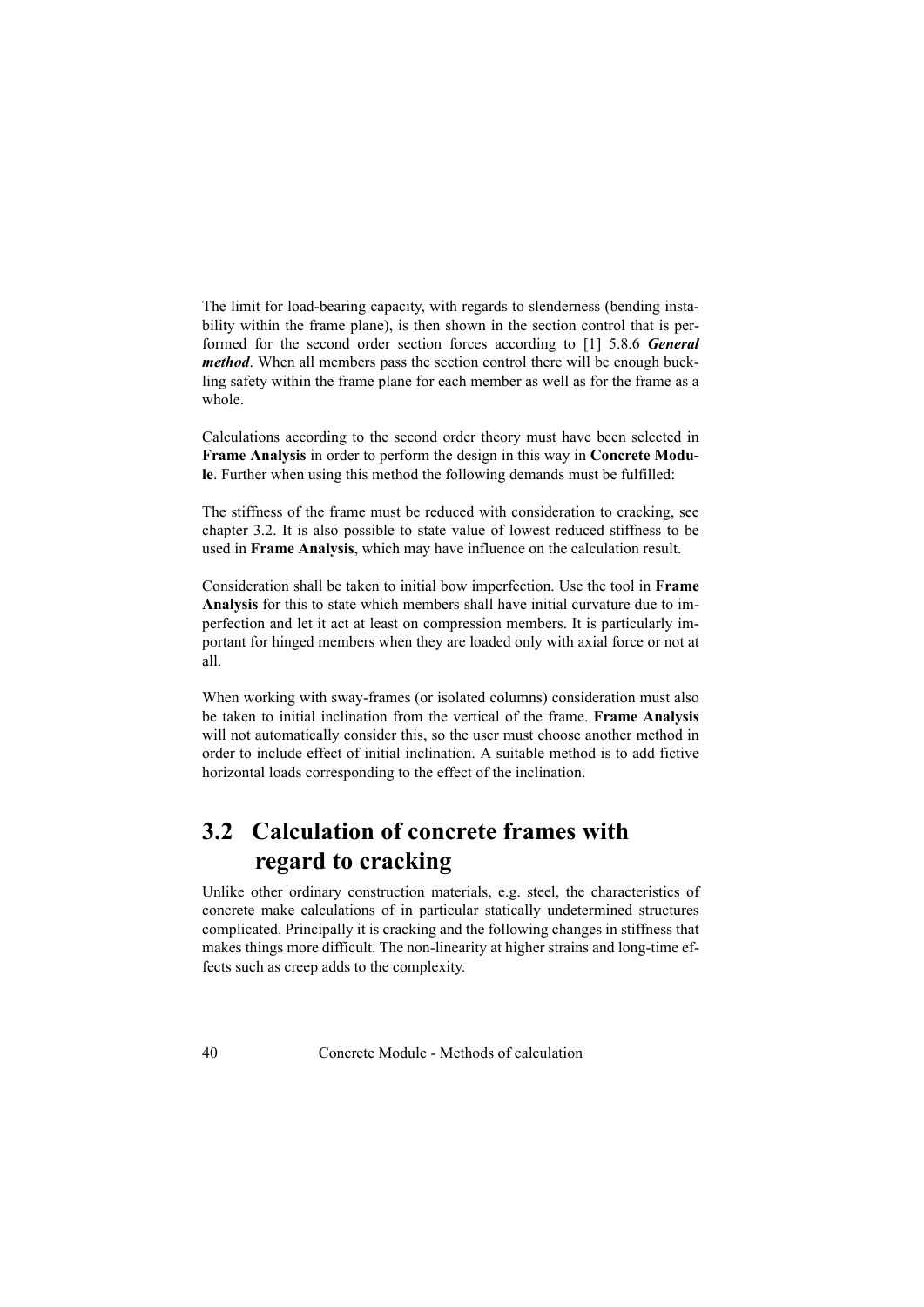## **3.2.1 Calculation principles**

The calculation of the frame is performed according to theory of elasticity as described in **Frame Analysis** 3.1.

During the calculation member stiffnesses, that have been calculated from strain and curvature obtained from a thorough (possible non-linear) section-analysis with section forces from the frame-calculation, will be used. The method can be seen as an iterative method of secant stiffness.

Other non-linear behaviour at cracking is condensed to strains and curvature, which form a part of the iteration as load between the nodes (corresponding to thermal load).

Non-linear strains of creep and shrinkage are converted to loads between the nodes (corresponding to thermal load). Since the size of creepstrains and curvature depend on the distribution of section forces the calculation of creeping also calls for iteration.

Remaining deflections from earlier load cases can also be added.

Flowchart:

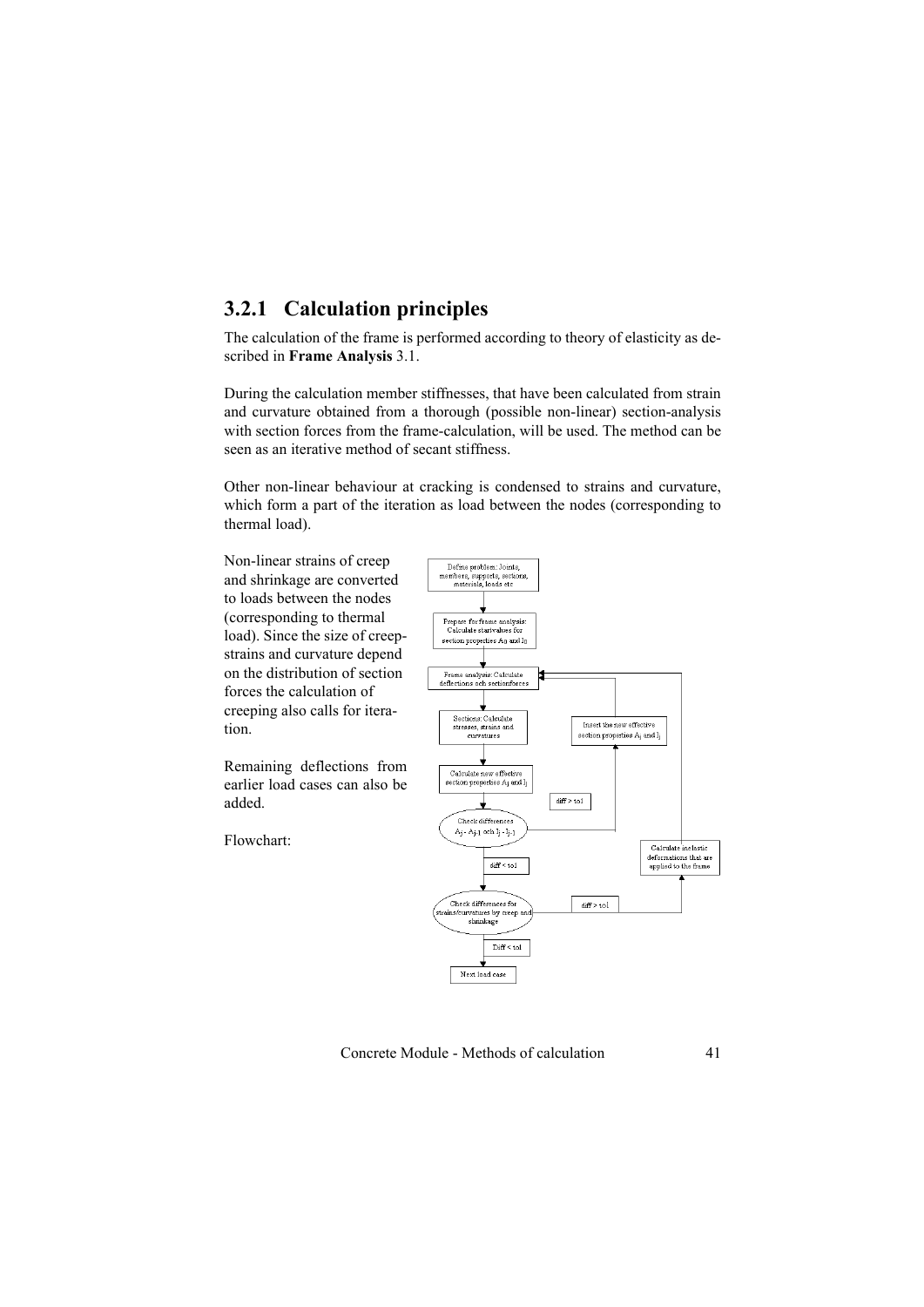## <span id="page-41-0"></span>**3.2.2 Effective stiffness**

A new effective stiffness, in the form of  $A_{\text{eff}}$  and  $I_{\text{eff}}$  from the strain and curvatures given from section calculations performed with current section forces, will be calculated for each member after every iteration-step in the calculation of the frame. Section properties are being calculated for the part of the strains and curvatures that remain when creep, shrinkage, temperature and so on have been deducted. We will then get:

$$
A_{eff} = N / E_c / \epsilon
$$
  
\n
$$
I_{eff} = M / E_c / \kappa
$$
  
\nwhere:  
\n
$$
A_{eff} = \text{effective area,}
$$
  
\n
$$
I_{eff} = \text{effective moment of inertia,}
$$
  
\n
$$
E_c = \text{modulus of elasticity for concrete,}
$$
  
\n
$$
\epsilon = \text{strain in the member's centroidal curve,}
$$
  
\n
$$
\kappa = \text{curvature of the member.}
$$

If the section calculation is non-linear due to the stress-strain curve of the materials, mainly in Ultimate Limit State, there will be an effective stiffness that, adapted to the increasing strain and curvature, is smaller than it is at linear elastic conditions.



Since  $A_{\text{eff}}$  and  $I_{\text{eff}}$  above are of physical significance as section properties, they must not be allocated negative values. This means that measures must be taken when **N** or **M** equals zero in order to avoid dividing zero with zero. The original values for **A** and **I** will be used in this situation.

The centroid of the section will be moved from its original location in the uncracked section during cracking. The strain must be calculated in the cracked state in order to get a strain value that corresponds to  $A<sub>eff</sub>$ . This means that a cracked section gives:

$$
\varepsilon = \varepsilon_{\text{cg,uncr}} + \kappa z_{\text{cg,cr}}
$$

Note that the curvature does not change.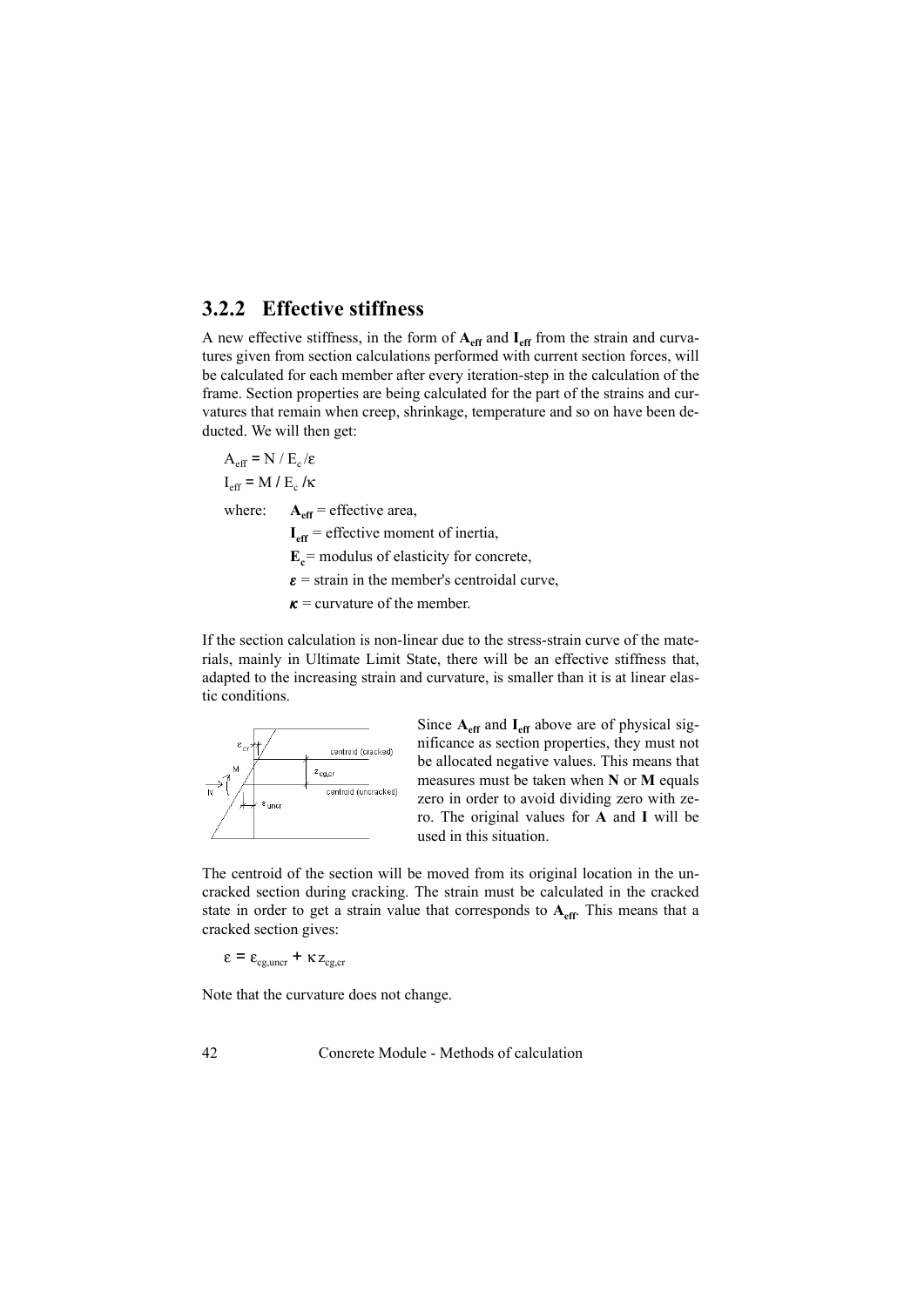## **3.2.3 Inelastic strain at cracking**

In the calculation of the frame the members are represented by their centroidal curve, which coincides with uncracked centre-of-gravity line. The centroids will be moved to a new position when a member cracks, which means that the centre-of-gravity line of the member will differ from the original centre-of-gravity line for an uncracked member. This must be considered when the strain-curvature results from the section calculation are translated into effective stiffness.

As described above (see chapter [3.2.2\)](#page-41-0) the conditions displayed in the figure (axial compressive force but tension in the centroidal curve of the member) cause trouble when calculating the effective area. This is more compatible to the strain in the centre of gravity of a cracked section. However, the lengthening of the centroidal curve will not be compatible to axial compressing strain, i.e. compatibility in strain is not at hand. In order to restore the compatibility, the program chooses to interpret the difference in strain between the frame calculation and the section analysis as an inelastic deflection that is added to the frame.

The difference in strain for a member is obtained from:

 $\Delta \varepsilon = \varepsilon_{\text{c}g\text{-inter}} - \Delta / L$ 

where:  $\epsilon_{\text{c}g,nner}$  = an average strain in the centroidal curve of the member, exc. creeping, shrinkage and thermal elongation,

> $\Delta$  = an average strain in the centroidal curve of the member, exc. creeping, shrinkage and thermal elongation,

 $L$  = member length.

During iteration  $\Delta \varepsilon$  is added to  $\Sigma \Delta \varepsilon$  from the previous step. When a displacement is  $\Delta \varepsilon = 0$  during a new iteration step, the strains within the frame calculation and section analysis are corresponding.

## **3.2.4 Inelastic strain and curvature of creep and shrinkage**

If creep or shrinkage has been defined a calculation of the effects on equilibrium of forces and the strains will be performed during the section analysis. The parts of strain and curvature that correspond to creep and shrinkage are separated and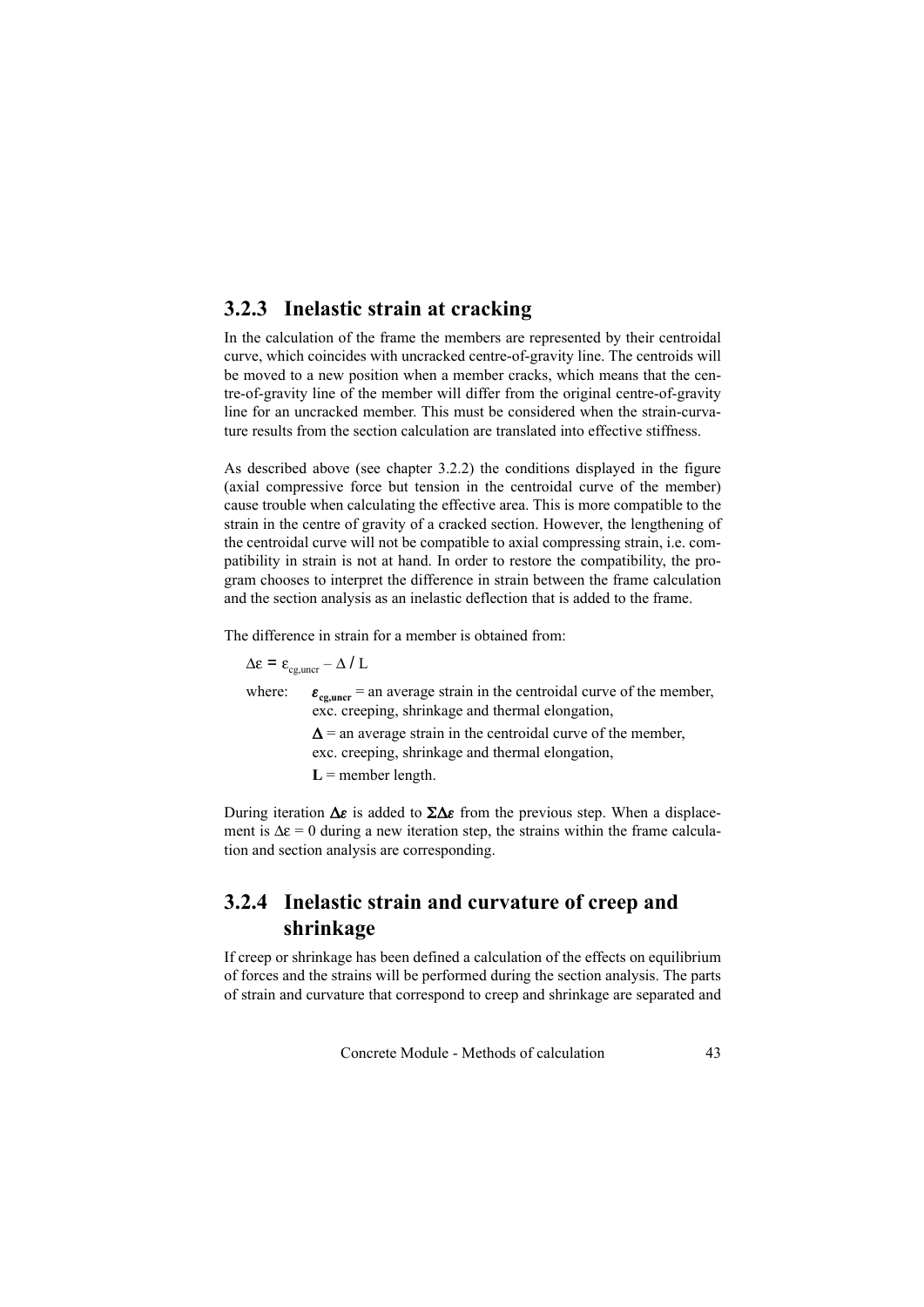then added to the frame as an inelastic deflection. When the frame is statically undetermined, the added inelastic deflections will generate section forces that will be added to section forces from other load-effects. It is then obvious that the effect of creep and shrinkage must be calculated with iteration. See flowchart.

## **3.2.5 Inelastic strain and curvature from previous load cases**

Creep and shrinkage result in that deflections remain in the frame after unloading. These deflections are stored for all concerned load cases during the calculation, and can be re-activated with **Dependence** (see **Frame Analysis** 2.1.2.6), i.e. the calculation result of a load case can be made dependent on a previous calculated load case. This way the effect of a long-time load in one load case can be made to work in another. When calculating the new load case the inherited deflections will be considered as added deflections in the same way as any other added deflections.

## **3.2.6 Cracking in previous load cases**

Possible cracking in a load case is stored during a calculation. Through **Dependence** (see **Frame Analysis** 2.1.2.6) the cracking from a previous load case can be inherited, which might affect the analysis of the current load case.

# **3.3 Design**

## **3.3.1 Bending reinforcement**

Design of required (tensile and/or compression) reinforcement in a section providing enough flexural capacity for specific section forces is one of the keystones in ultimate bending design. This can be done in several ways, e.g. as a trial and error method, as a coefficient method or as a direct method. The suitable method depends on section type, moment vector direction, reinforcement rules etc. Here we assume bending axis to be parallel to **y**-axis or **z**-axis and use a direct method to get the most efficient result. At biaxial bending the design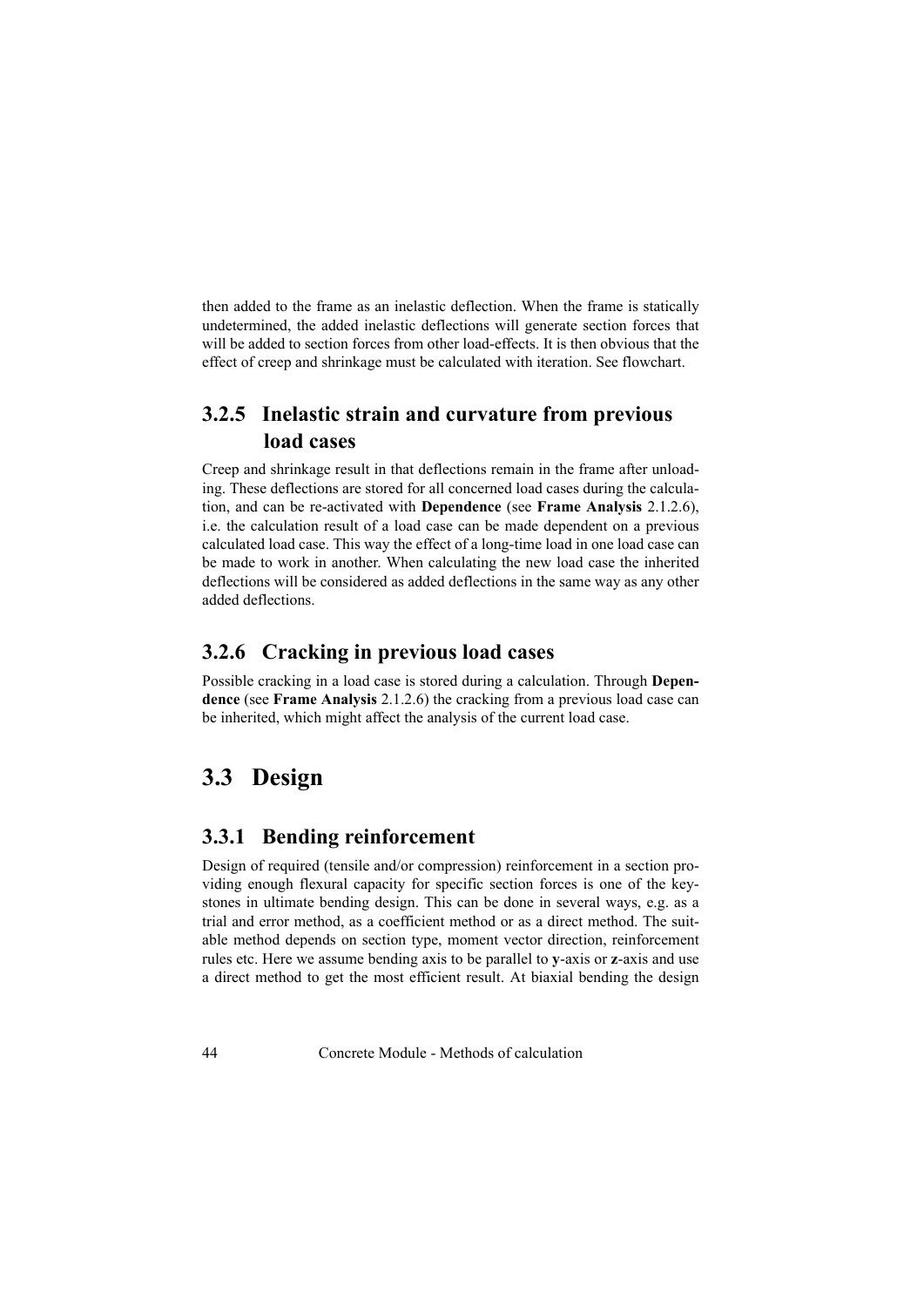problem has generally more than one solution and we then use an approximate method, see ch. [3.3.1.6.](#page-50-0)



Before the design calculation can start conditions for the design must be set. These include concrete and reinforcement quality, bar sizes, cover and spacing rules as well as maximum and minimum rules for bar sizes and number of bars.

From cover and spacing rules we get possible positions of reinforcement layers both in bottom and top of section as well as possible numbers of bars in each layer at a given bar size.

From material properties we get maximum compressive strain in concrete and maximum tensile strain and yield strain in reinforcement. As we have assumed bending axis to be parallel to **y**-axis or **z**-axis it follows that the neutral axis is also parallel to **y**-axis or **z**-axis. It is now possible to establish various strain distributions for the section within the limits given by maximum strain values. To each combination of strain distribution and bar positions will correspond a set of internal normal- and moment forces. An iteration procedure is then mostly necessary to establish a suitable set of bars, which together with an appropriate strain distribution will give the requested capacity.

### **3.3.1.1 Balanced reinforcement and balanced moment**

To start with a strain distribution corresponding to  $\varepsilon_c = \varepsilon_{cmax}$  and  $\varepsilon_s = f_y / E_{sk}$  is chosen. When calculating internal forces in section the method proposed in ch. [3.4.3.1](#page-64-0) is used. From start no reinforcement area has been set, so the strain distribution will only give the compression force  $\mathbf{F}_c$  in the concrete and its moment  $M_c$  with reference to the point **R**, which is the point of action for the exter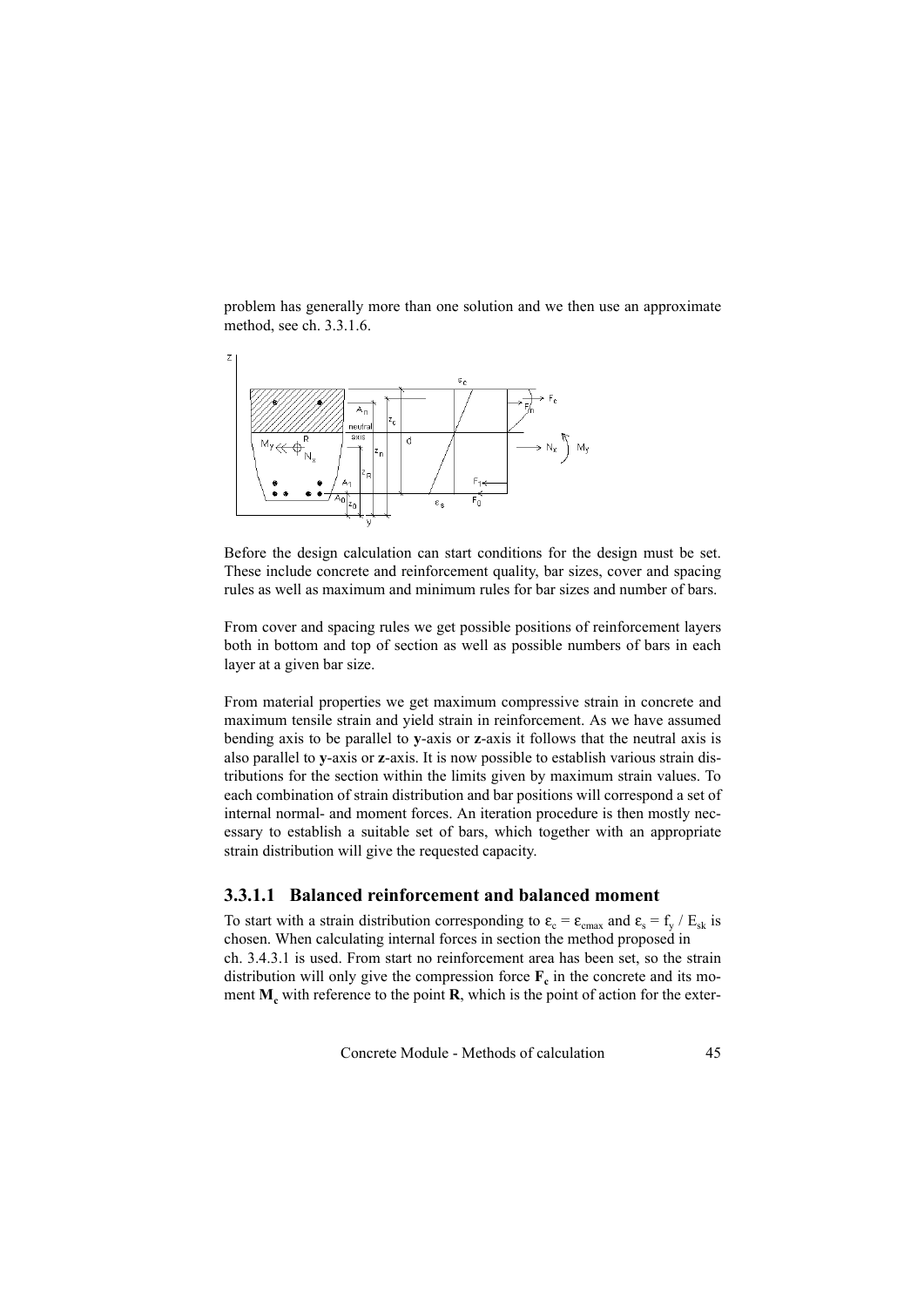nal section forces. Equilibrium in a direction perpendicular to the section plane will then give the required tensile force in reinforcement and thus the corresponding reinforcement area. We get (forces are positive at tension):

$$
F_s = N_x - F_c
$$

and the balanced reinforcement area:

$$
A_{\text{solbal}} = F_{\text{s}} / \sigma_{\text{s0}}
$$

where  $\sigma_{\rm so} = f_{\rm s}(\epsilon_{\rm s})$  is calculated using the stress-strain relation for steel (see ch. [3.4.3.3\)](#page-67-0).

If  $F_s < 0$  we set  $F_s = 0$  because a negative value does not conform to the chosen strain distribution.

The moment capacity with balanced reinforcement will be the balanced moment:

 $M_{bal} = M_{can} = M_c + F_s (z_R - z_0)$ 

Thus far we have a moment capacity, which corresponds to a reinforcement area in one lower layer. If current section force  $M_v$  is not equal to  $M_{bal}$  various steps of action have to be taken depending on whether  $M_v < M_{bal}$  or not.

In later iteration steps additional reinforcement layers (normally filled up) may be present in tensile side (and compression side) and thus contribute to the internal forces. These layers will be regarded as part of the section and *balanced* reinforcement in the lowest, not filled layer can be calculated gradually. Equilibrium equation is modified to:

$$
F_s = N_x - F_c - F_t
$$

and the balanced moment in this case:

 $M_{bal} = M_{cap} = M_c + M_t + F_s (z_R - z_0)$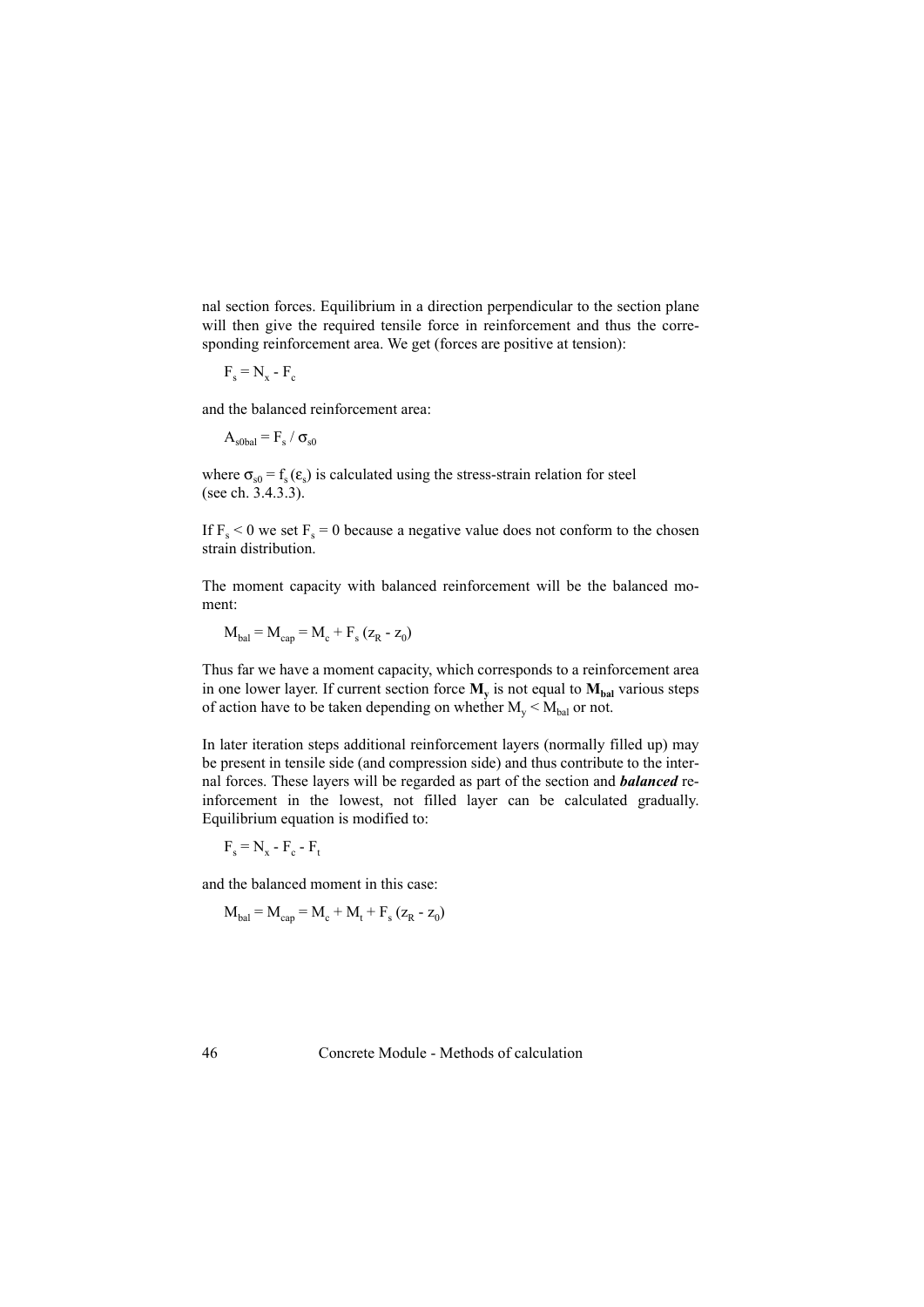### <span id="page-46-0"></span>**3.3.1.2 Reinforcement with compression bars**

When  $M_v > M_{hal}$  in most cases we get the most economic reinforcement (= smallest total area) with reinforcement in compression zone and increased tensile reinforcement.

The additional force in upper layer **n** and lower layer **0** will then be:

$$
\Delta F = (M_y - M_{bal}) / (z_n - z_0)
$$

Calculate strain in upper layer **n** and corresponding stress  $\sigma_{sn}$  using stress-strain relation for steel as above:

$$
\sigma_{\rm sn} = f_{\rm s}(\epsilon_{\rm n})
$$

Calculate the concrete stress  $\sigma_{cn}$  at the position of layer **n** using the stress-strain relation for concrete (see ch. [3.4.3.2](#page-66-0)).

Reinforcement area in compression zone will be:

 $A_{\rm cn} = \Delta F / (\sigma_{\rm cn} - \sigma_{\rm cn})$ 

and tensile reinforcement area will be:

$$
A_{s0} = A_{s0bal} + \Delta F / \sigma_{s0}
$$

As the reinforcement area corresponds to an integer number of bars, we will not get the most economic reinforcement if we put in bars both in compression zone and tensile zone corresponding to respective zone area. Instead we choose to round the compression zone area to an integer number of bars and calculate the tensile area corresponding to this rounded area. We get:

 $A_{snadjusted} = round (A_{sn} / A_{bar}) A_{bar}$ 

where *round* means round to higher or lower value in usual way.

$$
A_{\text{s0adjused}} = A_{\text{s0}} - (A_{\text{sn}} - A_{\text{snadivsted}}) (\sigma_{\text{sn}} - \sigma_{\text{cn}}) / \sigma_{\text{s0}}
$$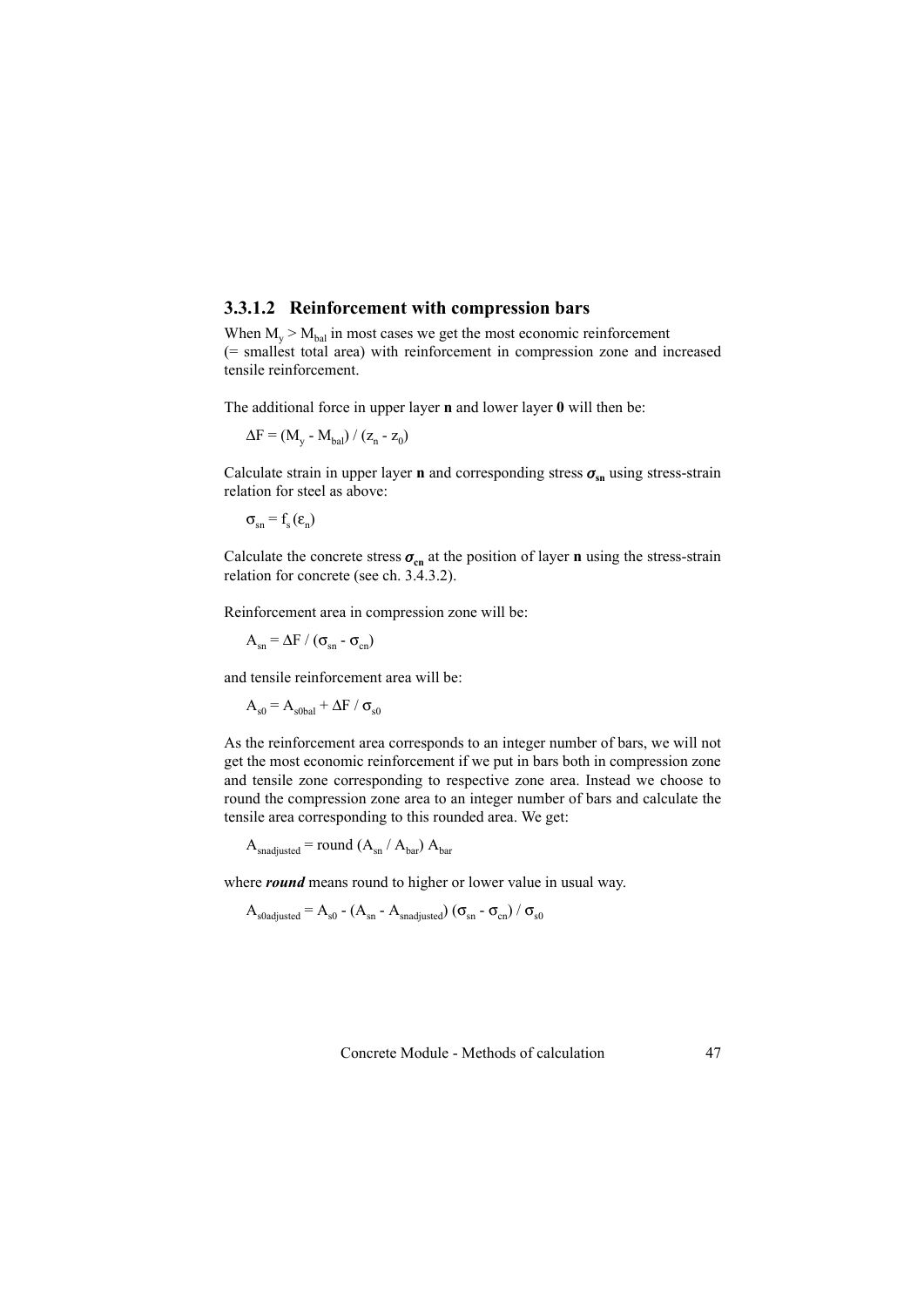### <span id="page-47-0"></span>**3.3.1.3 Underbalanced reinforcement**

When  $M_{v}$  <  $M_{hal}$  the balanced reinforcement area in tensile zone is to large and must be decreased to give better reinforcement economy.

As the balanced reinforcement area is calculated with  $\epsilon_{s} \geq \epsilon_{\nu}$  a decrease of area means also a decrease of tensile force in reinforcement. The decrease of force in compression zone and tensile reinforcement will then be:

$$
\Delta F = (M_y - M_{bal}) / (z_c - z_0)
$$

Required compression force will be given by  $F_c = F_{chal} + \Delta F$  (note that  $\Delta F$  is negative in this case). With no reinforcement in compression zone, the area of the compression zone then must be decreased to maintain equilibrium, which will influence the position of  $\mathbf{F}_c$  and thus  $\mathbf{z}_c$  will be changed too. Consequently, an iterative procedure is required to calculate ∆**F**.

#### **Iteration procedure:**

The iteration is performed by estimating a new value of the compression zone depth. A suitable estimation at the **i**:th step is:

$$
d_c(i + 1) = d_c(i) M_y / M_{cap}(i)
$$

Keeping the concrete strain constant will give a new value of the tensile strain  $\epsilon$ . by calculating:

$$
\varepsilon_{\rm s} = \varepsilon_{\rm c} \left( d - d_{\rm c} \right) / d_{\rm c}
$$

and we can calculate new forces  $\mathbf{F}_c$  and  $\mathbf{F}_{s0}$  (which include  $\Delta \mathbf{F}$ ).

When a constant  $\epsilon_{\rm c}$  gives  $\epsilon_{\rm s} > \epsilon_{\rm smax}$  instead  $\epsilon_{\rm c}$  must be decreased keeping  $\epsilon_{\rm s} = \epsilon_{\rm smax}$  constant.

The iteration continues until  $M_{\text{can}}(i) = M_{v}$ .

When  $\varepsilon_{s0}$  and  $\mathbf{F}_{s0}$  have been calculated corresponding stress  $\sigma_{s0}$  is calculated using stress-strain relation and required reinforcement area will be:

$$
A_{s0} \equiv F_{s0} \mathbin{/} \sigma_{s0}
$$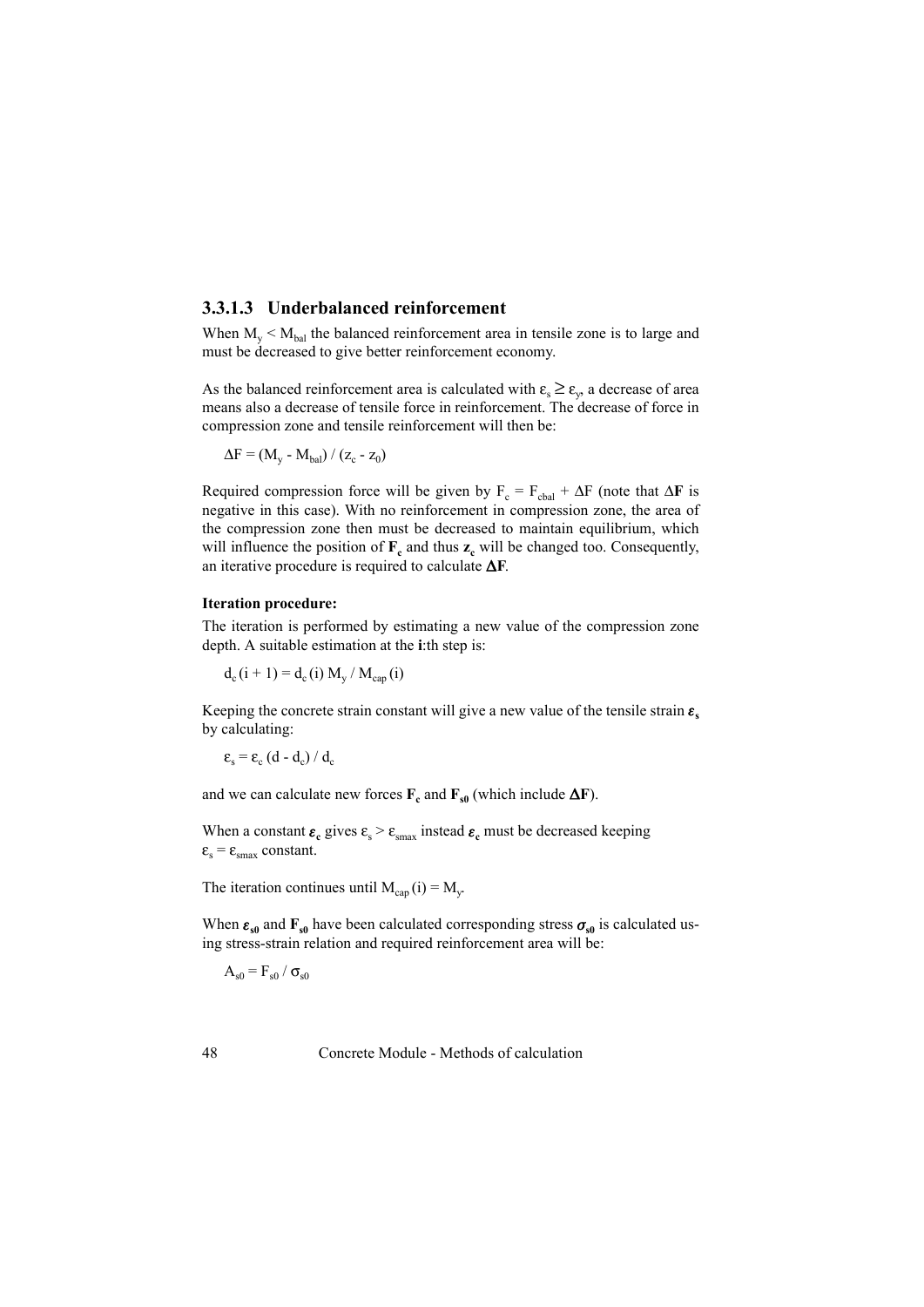### **3.3.1.4 Reinforcement at tensed section**

At external tensile normal force  $(N_r > 0)$  the eccentricity of the normal force must be checked to be able to decide if tensile reinforcement is needed both in bottom and top of section.

The eccentricity of the normal force is:

$$
e_N = M_y / N_x
$$

When  $e_N > z_R - z_0$  the calculation may be performed as in the usual way as described before (see ch. [3.3.1.2](#page-46-0) - [3.3.1.3](#page-47-0)).

When  $e_N < z_R - z_0$  equilibrium is not possible without tensile reinforcement in top as well as in bottom.

In the last case forces in top and bottom can be calculated directly. Forces in upper layer **n** and lower layer **0** is calculated as:

$$
F_{s0} = [M_y + N_x (z_R - z_0)] / (z_n - z_0)
$$
  
\n
$$
F_{sn} = [-M_y + N_x (z_n - z_R)] / (z_n - z_0)
$$

We then set the strain distribution equal to  $\varepsilon$ <sub>y</sub> both in upper and lower layer and use the stress-strain relation to calculate stresses in the layers.

In lower layer the tensile reinforcement area will be:

$$
A_{s0} \equiv F_{s0} \,/\, \sigma_{s0}
$$

And in upper layer:

$$
A_{sn} = F_{sn} / \sigma_{sn}
$$

### **3.3.1.5 Without tensile reinforcement**

When  $M_v < M_{hal}$  the balanced reinforcement area is too large and in some cases not needed at all to establish equilibrium between internal and external forces.

The eccentricity of the normal force is:

$$
e_N = M_y / N_x
$$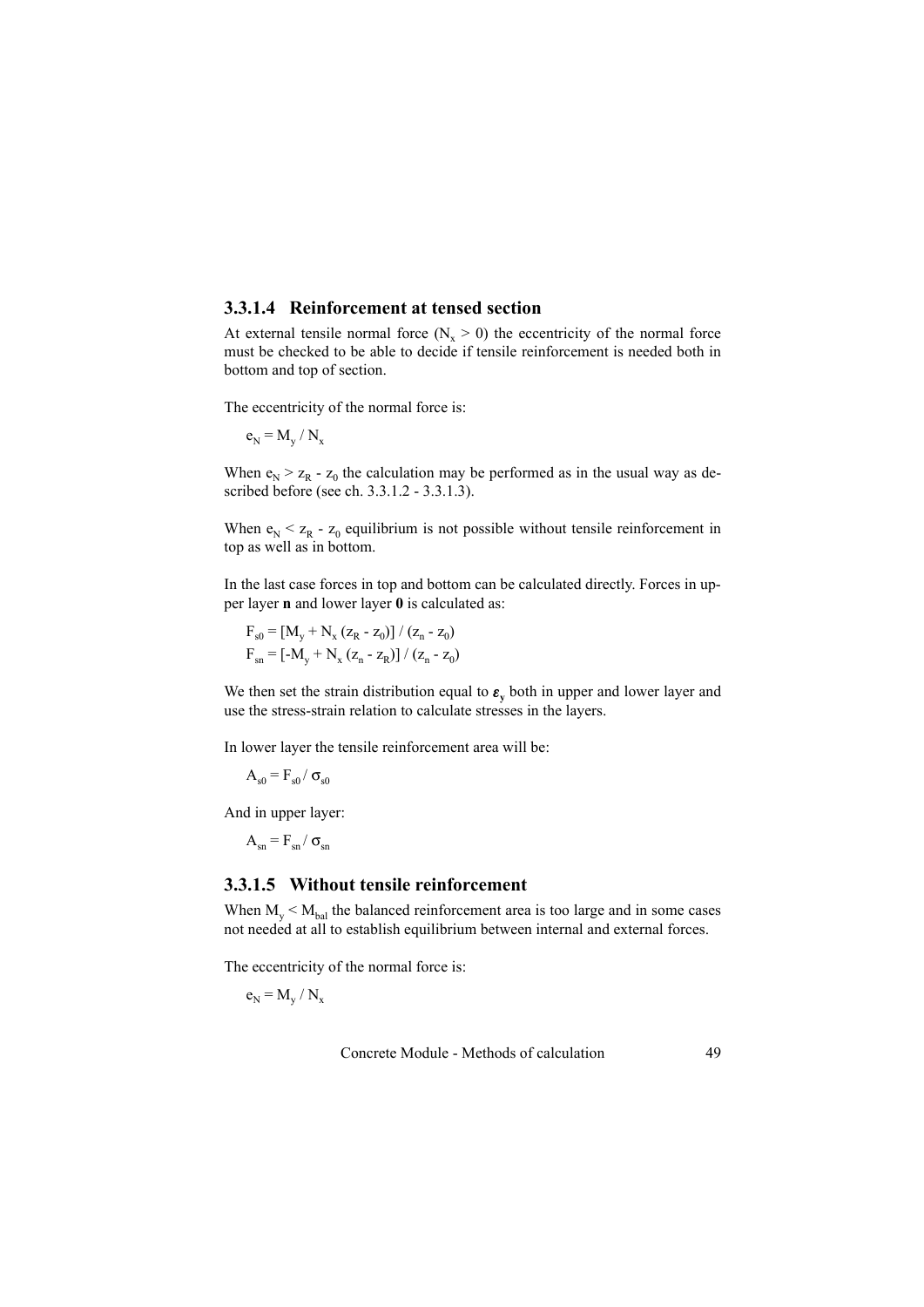If the balanced reinforcement area is ignored we can verify that if  $e_N < M_{\text{chal}}/F_c$ and  $M_v < M_{\text{chal}}$  no tensile reinforcement is needed. As  $N_v < F_c$  it is always possible to find a strain distribution that satisfies equilibrium.

When  $e_N > M_{\text{chal}}$  / F<sub>c</sub> or  $M_v > M_{\text{chal}}$  we start with assuming that underbalanced reinforcement is a correct solution. If we then at iteration find that for a suitable  $\epsilon_{\rm s}$  equilibrium requires that  $\epsilon_{\rm s}$  < 0 no tensile reinforcement is needed and the iteration is changed to find a compression zone depth that satisfies equilibrium.

#### **Iteration procedure:**

The iteration is performed by estimating a new value of the compression zone depth. A suitable estimation at the **i**:th step is:

 $d_c(i + 1) = d_c(i) N_r / F_c(i)$ 

Keeping  $\epsilon$  constant will give a new value of the tensile strain  $\epsilon$  (although no reinforcement is assumed at the lower layer) by calculating:

$$
\varepsilon_{\rm s} = \varepsilon_{\rm c} \left( d - d_{\rm c} \right) / d_{\rm c}
$$

and we can calculate a new value of the force  $\mathbf{F}_{c}$ .

The iteration continues until  $F_c$  (i) = N<sub>x</sub>

When  $M_v < M_c$ , the capacity is sufficient without reinforcement for the obtained strain distribution.

When  $M_v > M_c$  compression reinforcement (and maybe tensile reinforcement) is needed in order to get sufficient moment capacity.

The added force in upper layer n required to get  $M_v = M_{cap}$  will then be:

 $\Delta F = (M_v - M_c) / (z_p - z_p)$ 

Calculate strain in upper layer **n** and corresponding stress  $\sigma_{\rm cn}$  using the stressstrain relation as above:

$$
\sigma_{_{\text{S}\!n}}\!=f_{_{\text{S}}}\left(\epsilon_{_{\text{n}}}\right)
$$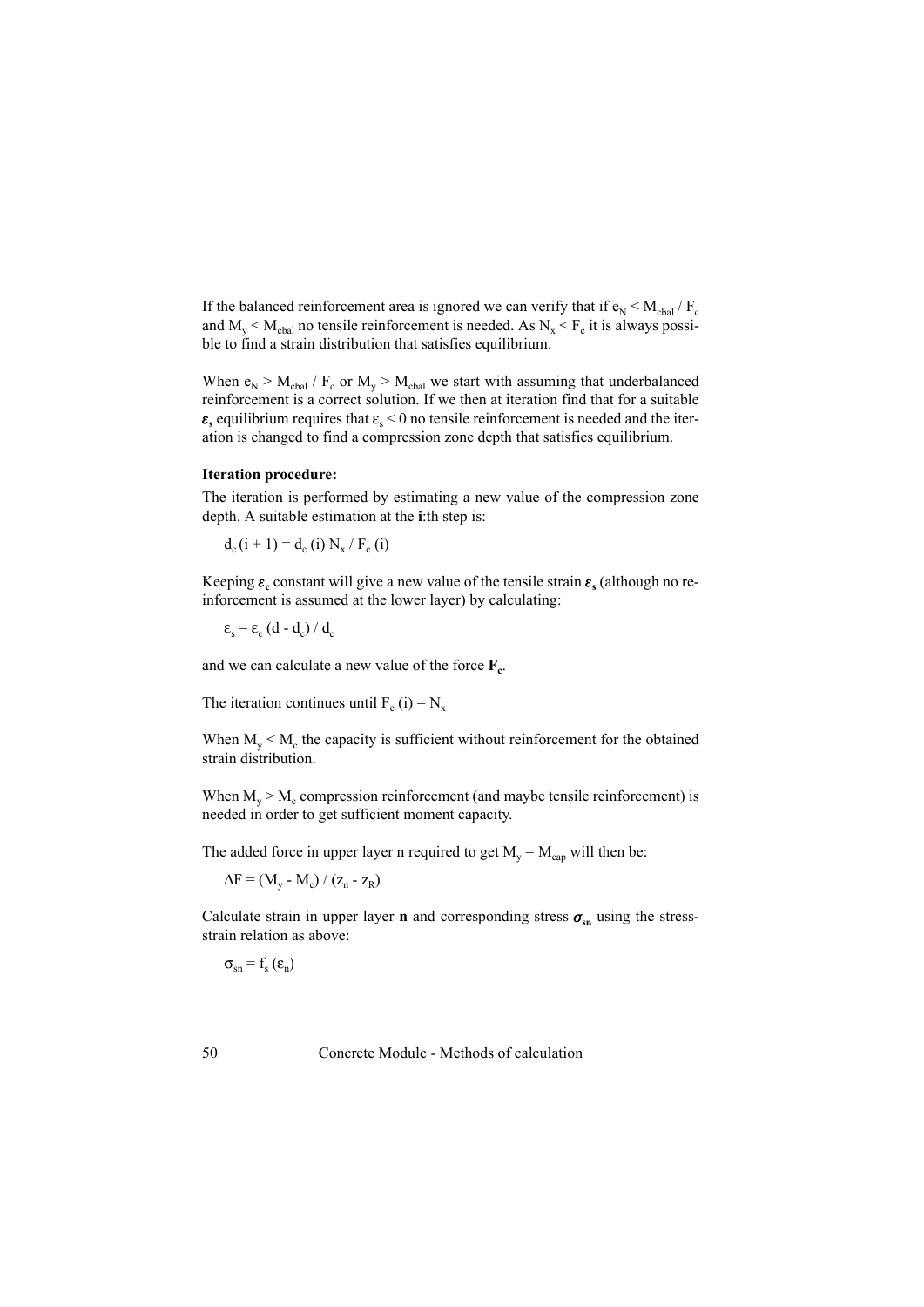<span id="page-50-0"></span>Calculate also the concrete stress  $\sigma_{cn}$  at the position of layer **n** using the concrete stress-strain relation (see ch. [3.4.3.2](#page-66-0)).

Compression reinforcement area will be:

 $A_{\rm sn} = \Delta F / (\sigma_{\rm sn} - \sigma_{\rm cn})$ 

### **3.3.1.6 Arranging reinforcement bars**



When calculating required reinforcement area for layers in bottom and top it must be checked that it is possible to arrange the corresponding number of bars in the layer considering rules for cover and spacing. If it is possible the design of reinforcement is finished. If required number of bars is larger than the maximum possible number of bar in a layer we have to settle with this number and increase the number of layers to give space for the missing bars. As the new layer is not so favourably situated as the one used in calculation the

calculation must be repeated to get a more correct value for the added layer.

When repeating the calculation the layers that are filled up will be treated as fixed and the added layers are viewed as bottom and top layer.

The calculation is repeated as long as the reinforcement must be moved to new layers. When there is no space for a new layer on the proper side of the neutral axis the possibility to put in more reinforcement is exhausted and this sets a limit to the capacity of the section.

## **3.3.2 Shear reinforcement**

Design of shear reinforcement is performed by first calculating shear capacity as described in ch. [3.4.6](#page-69-0).

The shear reinforcement area  $A_{\rm sv}$  is converted to vertical 2-cut stirrups using selected diameter and appropriate spacing and shape depending on current section type.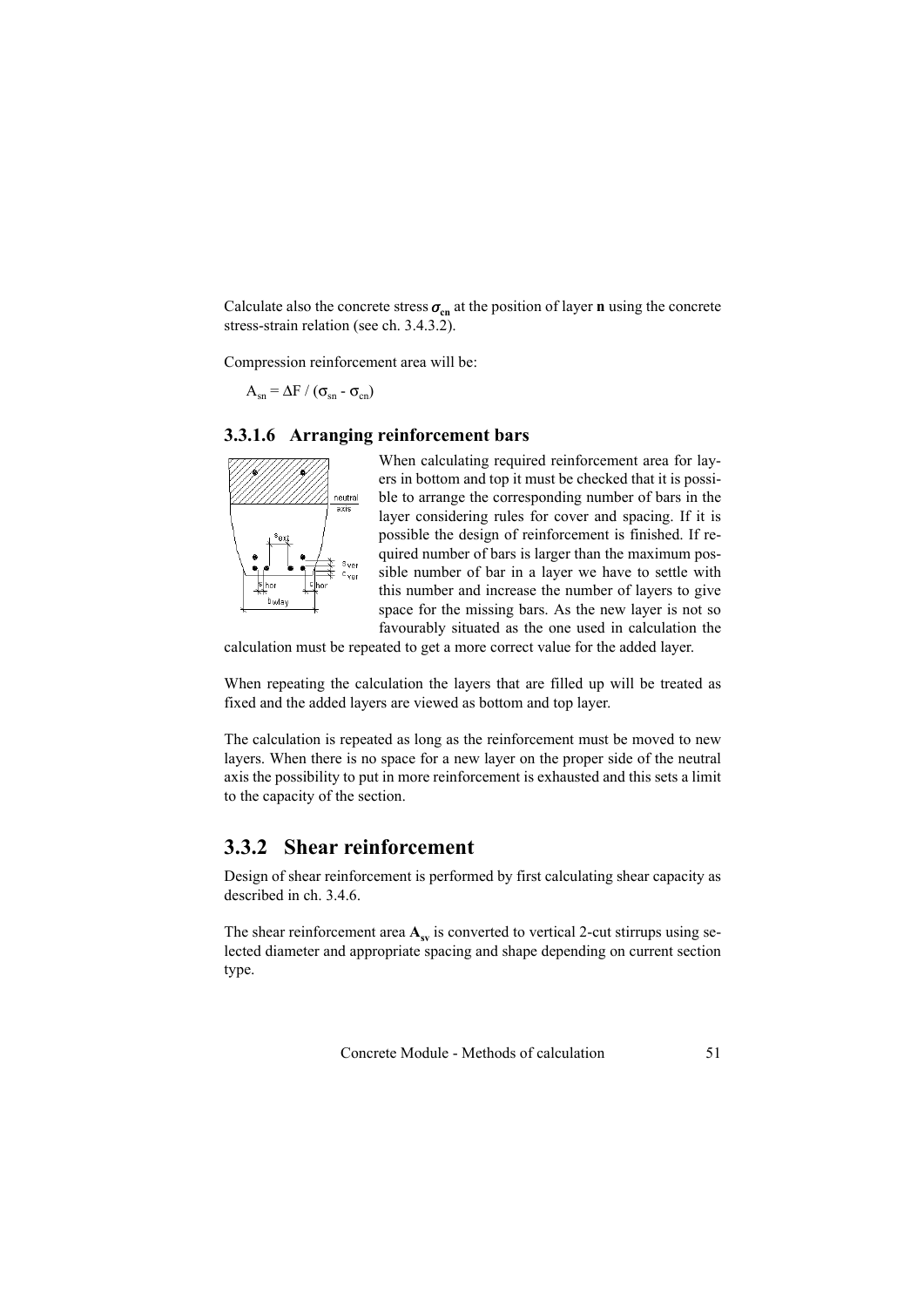## <span id="page-51-0"></span>**3.4 Control**

## **3.4.1 Section properties**

### **3.4.1.1 Area properties of concrete gross section**

z  $n - 1$  $n - 2$  $\mathcal{C}$ 

A general integral over an area of arbitrary shape is given as:

$$
H_{mn} = \int y^m z^n dA
$$

with **m** and **n** as positive integers. Setting **m** and **n** equal to **0**, **1** or **2**, the integral will give values of the area integrals **A**,  $S_y$ ,  $S_z$ ,  $I_y$ ,  $I_z$  and  $I_{yz}$  which are defined as area properties.

At calculation all section types (open as well as closed) are converted to polygon shape and after that the section properties are easily calculated using numeric integration (see [6]).

### **3.4.1.2 Area properties of reinforcement in cross-section**



Section properties for reinforcement composed of **N** bars with cross-section area  $A_{sj}$  and positions  $(y_j, z_j)$  are calculated as a summation:

$$
H_{mn} = \sum_{j=1}^{N} y_j^m z_j^n A_{sj}
$$

With **m** and **n** equal to **0**, **1** or **2**, the summation will give values of the area integrals  $A$ ,  $S_v$ ,  $S_z$ ,  $I_v$ ,  $I_z$  and  $I_{vz}$  which are defined as area properties.

### **3.4.1.3 Area properties of composite cross-section**

Section properties for the composite section are calculated using the section properties of net concrete section (i.e. with area corresponding to reinforcement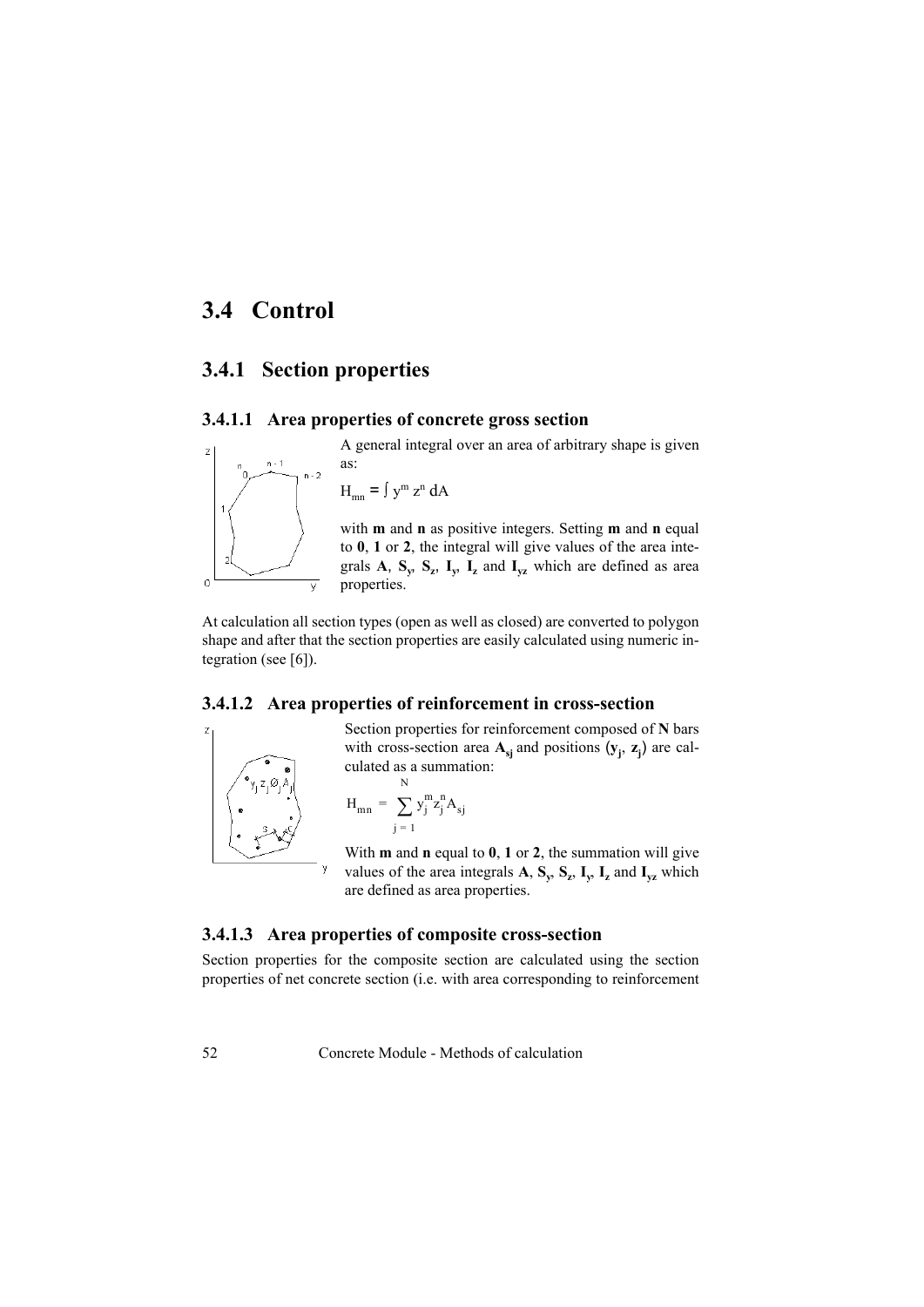<span id="page-52-0"></span>subtracted) and section properties of reinforcement considering the difference in modulus of elasticity. This section is also referred to as the transformed section.

The difference in modulus of elasticity is expressed by the factor:

$$
\alpha = \mathrm{E}_{\mathrm{s}} / \mathrm{E}_{\mathrm{c}}
$$

Summation of areas and static moments around coordinate axes give property values of the transformed section:

$$
A = A_{cn} + \alpha A_s
$$
  
\n
$$
S_y = S_{cny} + \alpha S_{sy}
$$
  
\n
$$
S_z = S_{cnz} + \alpha S_{sz}
$$

Coordinates for the centroid of the transformed area are then easily found by:

$$
y_{cg} = S_y / A
$$

$$
z_{cg} = S_z / A
$$

Moments of inertia are then calculated using Steiner's theorems:

$$
I_{ycg} = I_{cny} + \alpha I_{sy} - z_{cg}^2 A
$$
  
\n
$$
I_{zcg} = I_{cnz} + \alpha I_{sz} - y_{cg}^2 A
$$
  
\n
$$
I_{yzcg} = I_{cnyz} + \alpha I_{syz} - y_{cg} z_{cg} A
$$

## **3.4.2 Stresses and strains at linear section analysis**

Section forces are assumed to act in the reference point **R**, which coincide with the centre-of gravity of the uncracked section.

At linear section analysis it is assumed that: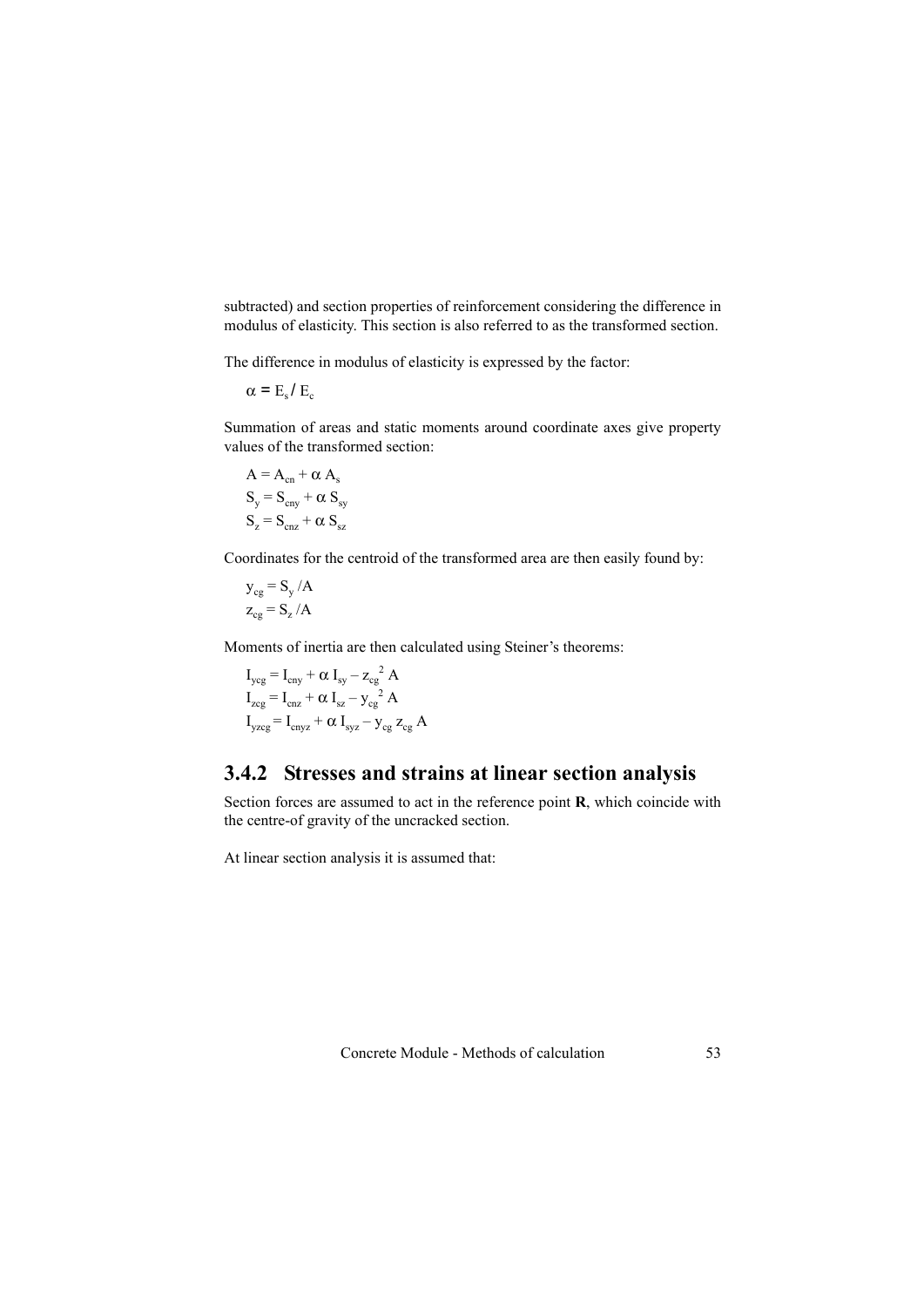- a) Plane cross-sections remain plane at bending (Bernoulli's hypothesis).
- b) Only normal stresses occur in pure bending (Navier's hypothesis).
- c) A linear stress-strain relation applies for the normal stresses in every fiber (Hooke's law).

Formulated as equations (see also [5] and [6]) we get from a):

 $\varepsilon = \varepsilon_0 + \psi_y (z - z_R) + \psi_z (y - y_R)$ 



where:  $\epsilon_0$  is the strain at the reference point **R**,  $ψ<sub>v</sub> = δε/∂z$ , and  $ψ<sub>z</sub> = δε/∂y$ , represent the curvatures in the **xz** and **xy** planes.

From conditions b) and c) we get:

$$
\sigma = E \varepsilon
$$
  
N =  $\int \sigma dA$   
M<sub>y</sub> =  $-\int \sigma z dA$   
M<sub>z</sub> =  $\int \sigma y dA$ 

Substitution of the expression for  $\varepsilon$  gives:

$$
N = E (A\epsilon_0 + S_y \psi_y + S_z \psi_z)
$$
  
\n
$$
M_y = - E (S_y \epsilon_0 + I_y \psi_y + I_{yz} \psi_z)
$$
  
\n
$$
M_y = E (S_z \epsilon_0 + I_{yz} \psi_y + I_z \psi_z)
$$

where **S** and **I** are static moments and moments of inertia for the section area around axis parallel to **y** and **z**-axes through reference point **R**.

In matrix form it can be written: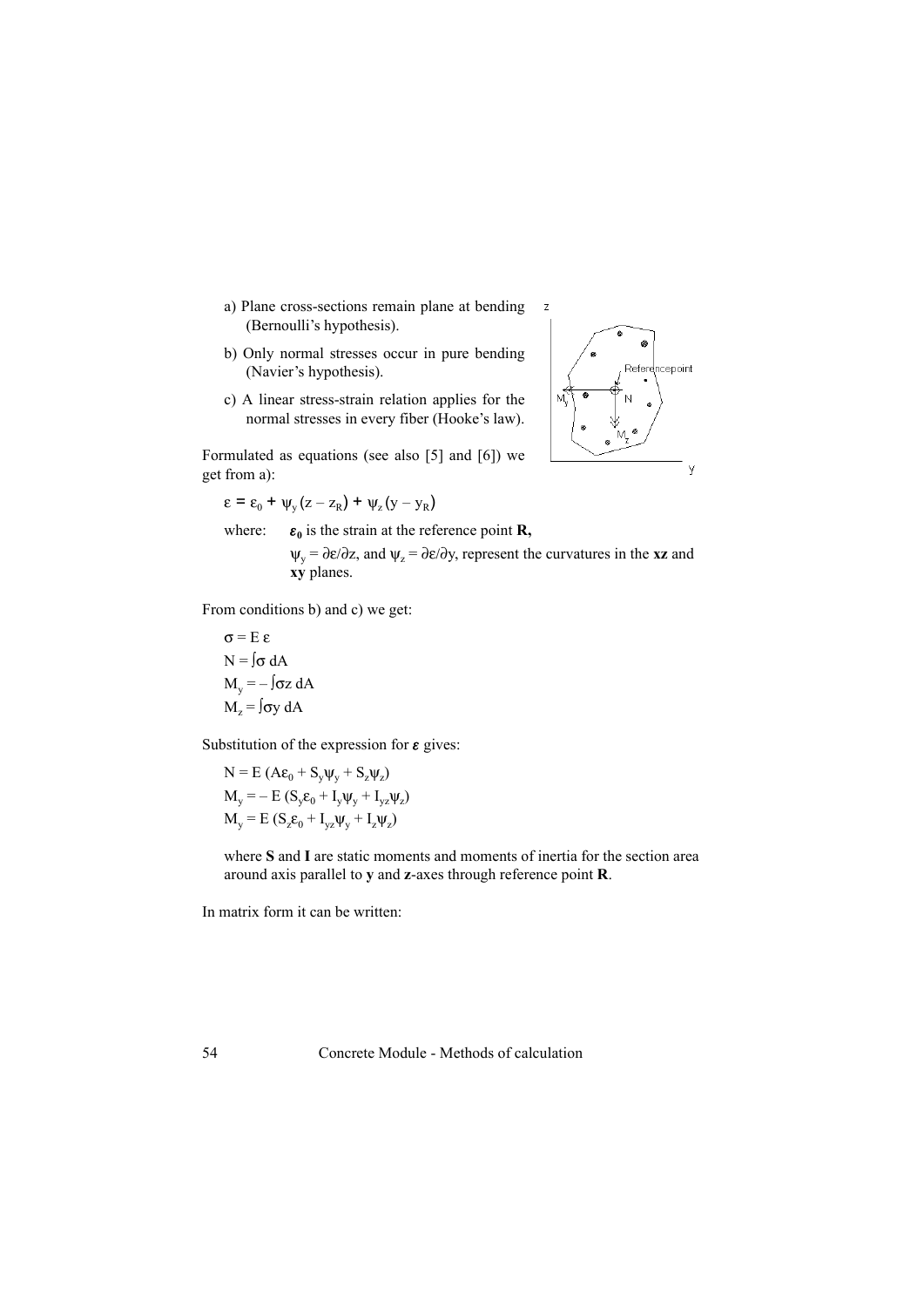<span id="page-54-0"></span>
$$
\begin{array}{ll}\n\text{[N]} & \begin{bmatrix} A & S_y & S_z \end{bmatrix} \begin{bmatrix} \varepsilon_0 \\ \varepsilon_0 \end{bmatrix} & \text{This equation can be used to determine} \\
\text{the stress resultants } \{N, M_y, M_z\}^t \\
\text{when the strain or stress distributions} \\
\text{[N]} & \begin{bmatrix} S_z & I_{yz} & I_z \end{bmatrix} \begin{bmatrix} \psi_y \end{bmatrix} & \text{are known.} \\
\text{are known.} \\
\end{array}
$$

The inverse can be used to determine for given values of  $\{N, M_{v}, M_{z}\}^{\dagger}$  the axial strain and the curvatures that define the strain distribution:

$$
\begin{aligned}\n\lceil \epsilon_0 \rceil & \qquad \qquad \lceil A \quad S_y \quad S_z \rceil^1 \lceil N \rceil \\
\{\psi_y\} &= (1 \mid E) \mid -S_y \mid -I_{yz} \mid \{M_y\} \\
\lfloor \psi_z \rfloor & \qquad \qquad \lfloor S_z \quad I_{yz} \quad I_z \rfloor \mid M_z \rfloor \\
\sigma_0 &= E \epsilon_0 \\
\gamma_y &= E \quad \psi_y \\
\gamma_z &= E \quad \psi_z\n\end{aligned}
$$

Multiplication of the strain distribution by **E** gives the stress distribution with the three stress parameters:

and the stress in an arbitrary point as:

$$
\sigma = \sigma_0 + \gamma_y (z - z_R) + \gamma_z (y - y_R)
$$

#### **3.4.2.1 Stresses in reinforcement**

When the strain distribution over the section is determined it is it easy to calculate the reinforcement stresses. First calculate the strain in the bar position  $(y, z)$ using the expression for the strain distribution. The bar stress is then calculated using Hooke's law. Thus we get:

$$
\sigma_{\rm s} = \mathbf{E}_{\rm s} \left[ \varepsilon_0 + \psi_{\rm y} (z - z_{\rm R}) + \psi_z (y - y_{\rm R}) \right]
$$

In case of initial stresses in the bar we have to add these stresses to the above bending stresses.

#### **3.4.2.2 Time-dependent stresses and strains**

An accurate determination of stresses and strains due to time-dependent effects is important in the analysis and design of indeterminate structures, particularly in sway frames or other structures where displacements have great influence on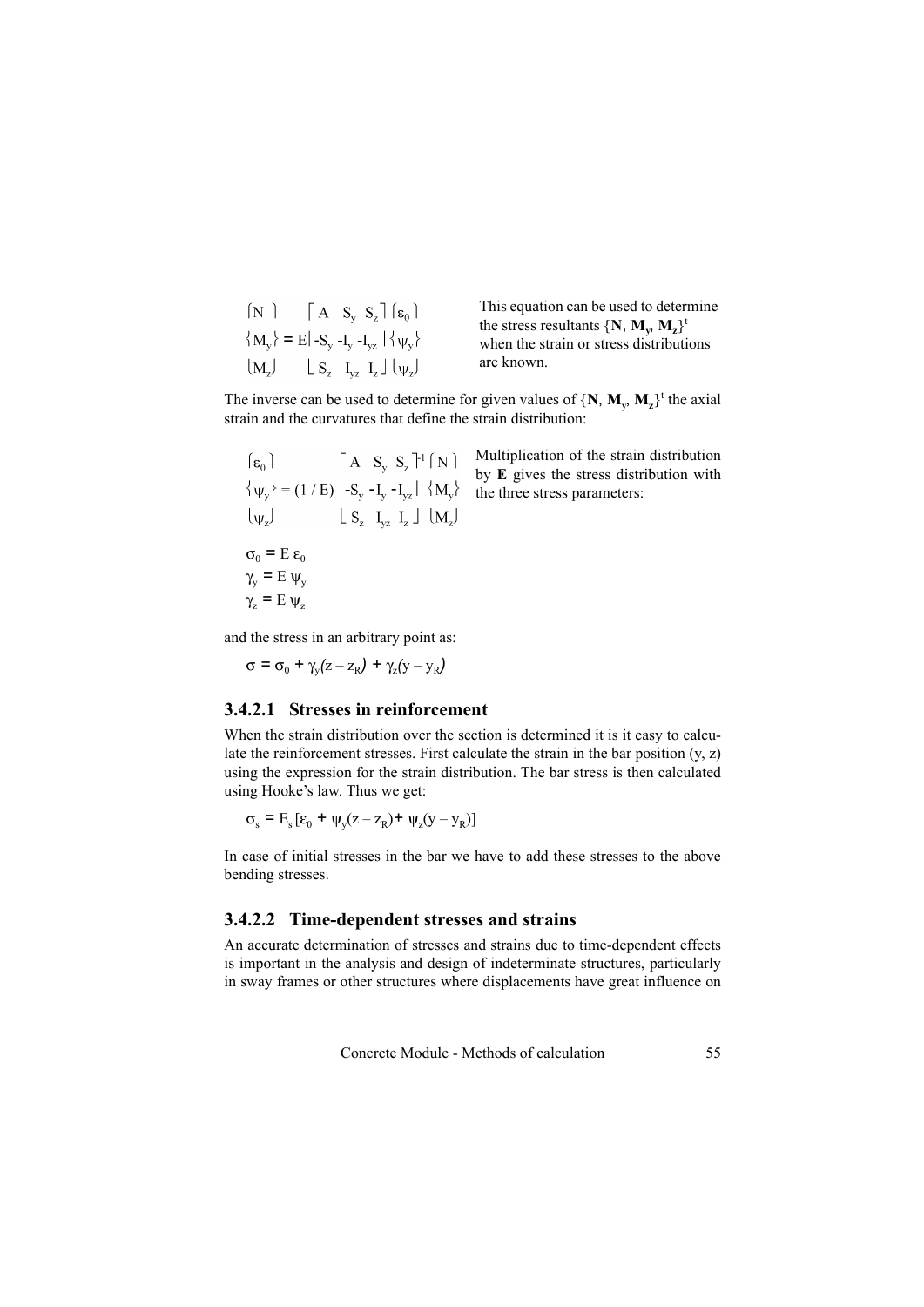the solution. In such structures long-time displacements due to shrink and creep can have a major influence and a rigorous method for calculating these effects are therefore of great importance.

#### **Stress-strain relation for concrete at creep**

At serviceability limit state it is assumed that a stress increment  $\Delta\sigma_c$  introduced at time  $t_0$  and sustained, without change in magnitude, produces at time  $t_0$  a strain given by:

 $\varepsilon_c(t) = \Delta \sigma_c (1 + \varphi) / E_c(t_0)$ 

where:  $\mathbf{E}_c(\mathbf{t}_0)$  is the modulus of elasticity of concrete at the instant  $\mathbf{t}_0$ ,  $\varphi$  [=  $\varphi$ (t, t<sub>0</sub>)] is the creep coefficient.

The value of  $\varphi$  representing the ratio of creep to the instantaneous strains depends on the properties of the concrete and the environment in which it is kept. Values are proposed in various codes but it must be emphasised that these values are rough and may have weaknesses. For a more accurate determination see e.g. [4] chapter 2.3.

When the stress increment  $\Delta \sigma$ <sub>c</sub> is gradually introduced from zero at time  $t_0$  to its full value at time **t** the strain at time **t** is given by:

$$
\varepsilon_{\rm c}(t) = \Delta \sigma_{\rm c} \left( 1 + \chi_{\rm c} \varphi \right) / E_{\rm c}(t_0)
$$

where:  $\chi_c$  [=  $\chi_c$ (t, t<sub>0</sub>)  $\approx$  0.8] is the ageing coefficient of concrete.

The strain may also be written as:

$$
\epsilon_{\rm c}(t) = \Delta \sigma_{\rm c} / E_{\rm eff}
$$

with  $E_{\text{eff}} [E_{\text{eff}}(t, t_0)]$  is the age-adjusted modulus of elasticity defined by:

$$
E_{\text{ceff}} = E_{\text{c}}(t_0) / (1 + \chi_{\text{c}} \varphi)
$$

#### **Stress-strain relation for steel at relaxation**

At serviceability limit state it is assumed that the stress-strain relation for normal nonprestressed steel is not time dependent, i.e. it will not change during a calculation.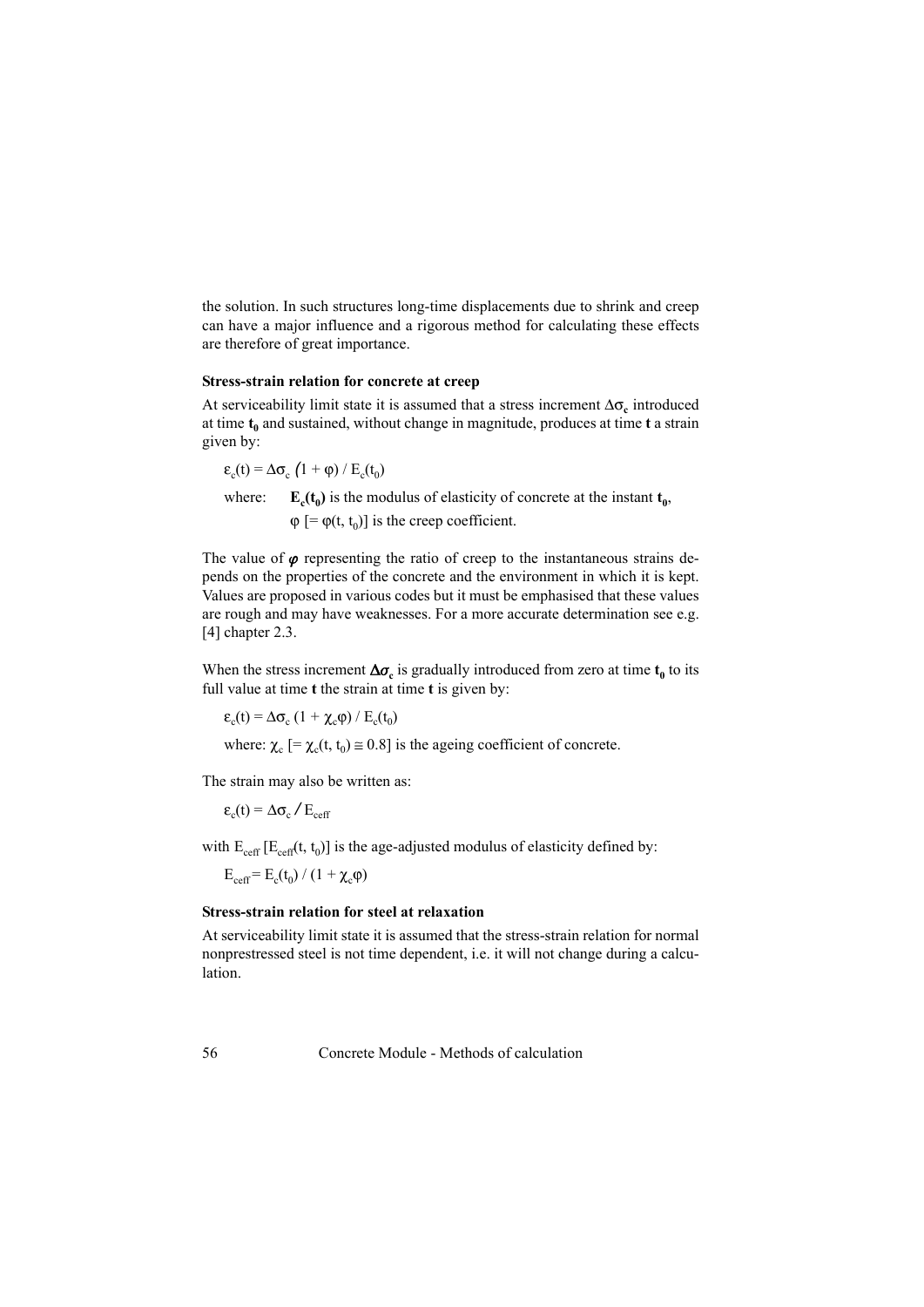For prestressed steel the stress strain relation is time dependent. The phenomenon, known as relaxation, appears as stress loss at constant strain. The time dependent relation for intrinsic relaxation is usually set to:

$$
\sigma_{_{\mathrm{S}}}(t)=\sigma_{_{\mathrm{S}}}(t_{_{\mathrm{0}}})\left(1-\chi_{_{\mathrm{S}}}\right)
$$

Because of changes in steel stress due to loading history (with influences of creep and shrinkage) the intrinsic relaxation have to be reduced in accordance with these stress changes. See e.g. [1] and [4].

#### **Transformed cross sections at creep**

For the analysis of stress and strain occurring immediately after load application on reinforced concrete sections, the term *transformed section* is used to represent a section composed of the area of concrete  $A_c$  plus the areas of the reinforcement **A**<sub>s</sub> multiplied by  $\alpha = E_s / E_c(t_0)$ , see ch[.3.4.1.3](#page-51-0).

When analysis is performed for changes in stress and strain due to creep, shrinkage and relaxation, the term *age-adjusted transformed section* is used. This is composed of the area of concrete  $A_c$  plus the areas of the reinforcement  $A_s$  multiplied by  $\alpha = E_s / E_{\text{eff}}(t_0)$ .

#### **Four analyses steps**

Four steps can be followed to determine the stress and strain distributions at time  $t_0$ , immediately after application of section forces, and at time **t** after occurrence of creep, shrinkage and relaxation.

• **Step 1**

Apply section forces  $\{N, M_{\gamma}, M_{z}\}^t$  on a transformed section to determine  ${\{\epsilon_0(t_0), \psi_{\nu}(t_0), \psi(\zeta(t_0)\}\}^t}$  which define the instantaneous strain. Multiplication by  $\mathbf{E}_c(t_0)$  gives  $\{\sigma_0(t_0), \gamma_y(t_0), \gamma_z(t_0)\}^t$ , which define the instantaneous concrete stresses. Multiplication of the concrete stress by  $\alpha(t_0)$  gives the stresses in nonprestressed steel. For the prestressed steel the initial tension must be added.

• **Step 2**

Determine the hypothetical change, in the period  $t_0$  to  $t$ , in the strain distribution due to creep and shrinkage if they were free to occur. The change in strain in the reference point **R** is equal to  $[\varphi(t, t_0) \varepsilon_0(t_0) + \varepsilon_{cs}]$  and the chang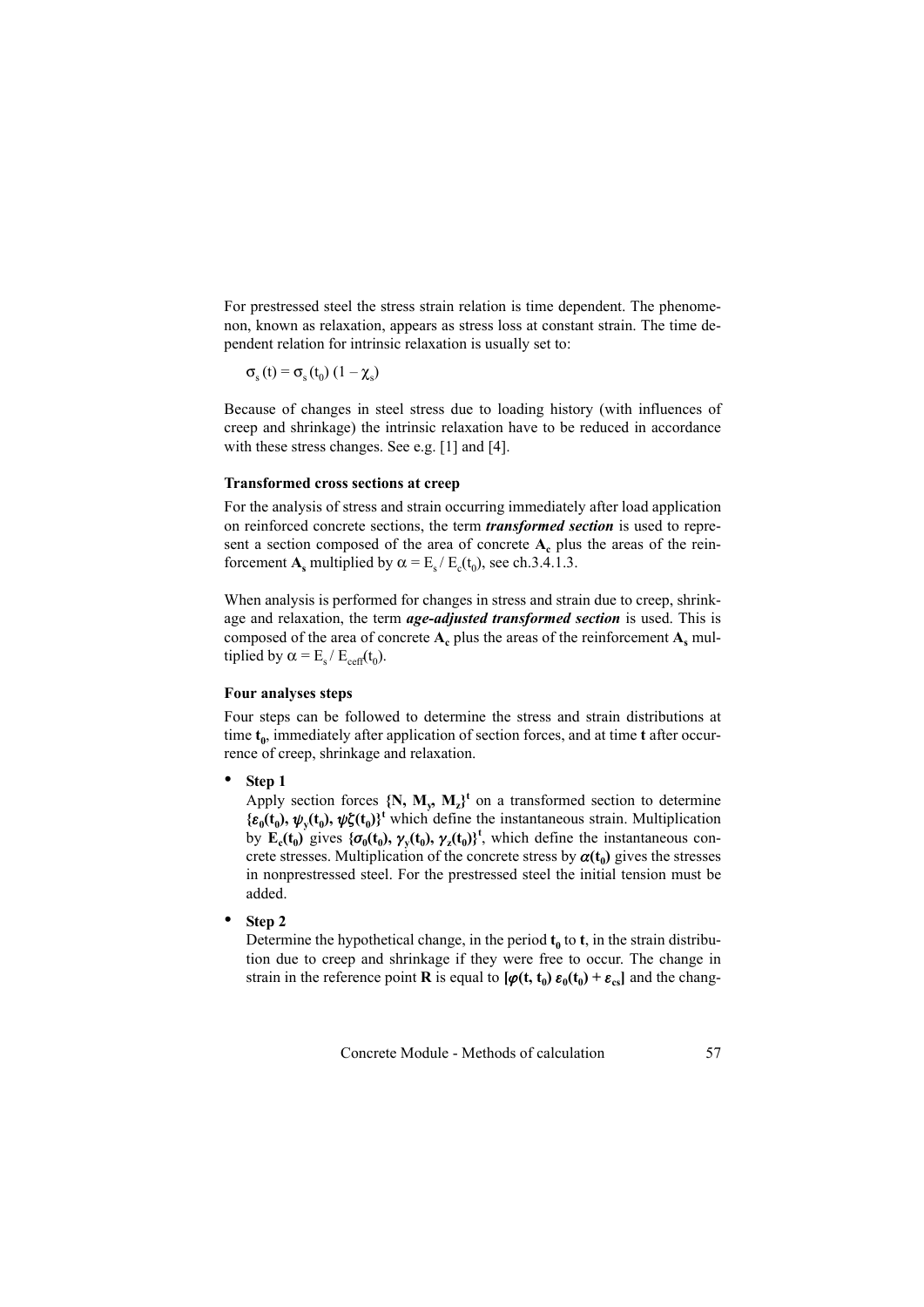es in curvature are  $[\varphi(t, t_0) \psi_{v}(t_0) + \Delta e_{\text{csv}}]$  and  $[\varphi(t, t_0) \psi \zeta(t_0) + \Delta e_{\text{csv}}]$ .  $\varepsilon_{\text{cs}}$  is the free shrinkage of concrete in the period  $t_0$  to **t**, and  $\Delta \varepsilon_{\text{csv}}$  and  $\Delta \varepsilon_{\text{csv}}$  are the differential shrinkage in case of not constant shrinkage over the section.

#### • **Step 3**

Calculate the artificial stress, which when gradually introduced in the concrete during the period  $t_0$  to  $t$ , will prevent occurrence of the strain due to free creep and shrinkage calculated in step 2. The restraining stress distribution  $\Delta \sigma_{\text{restrained}}$  is given by:

$$
\begin{aligned}\n\left[\Delta \sigma_0\right] & \qquad \int \varphi(t, t_0) \, \epsilon_0(t_0) + \epsilon_{cs} \, \mathrm{d}t_0 \\
\left\{\Delta \gamma_y\right\} = -E_{\text{ceff}} \left\{\varphi(t, t_0) \, \psi_y(t_0) + \Delta \epsilon_{\text{csy}}\right\} \\
\left[\Delta \gamma_z\right]_{\text{restrained}} & \qquad \int \varphi(t, t_0) \, \psi_z(t_0) + \Delta \epsilon_{\text{csz}} \, \mathrm{d}t_0\n\end{aligned}
$$

• **Step 4**

Determine the section forces, which are the resultants of  $\Delta\sigma_{\text{restrained}}$  using section properties for the net concrete section.

The change in concrete strain due to relaxation of prestressed steel can be artificially prevented by the application of, at the level of the prestressed steel, a restraining force equal to  $A_s \Delta \sigma_{relax}$ , where  $\Delta \sigma_{relax}$  is the reduced value of the stress relaxation in the period  $t_0$  to **t**.

Summing up gives **{**∆**N,** ∆**My,** ∆**Mz} t restrained**, the restraining forces required to artificially prevent the strain change due to shrinkage, creep and relaxation.

To eliminate the artificial restraint apply **{**∆**N,** ∆**My,** ∆**Mz} t restrained** in reversed direction on an age-adjusted transformed section and calculate the corresponding changes in strains:

$$
\begin{array}{ll}\n\int \Delta \varepsilon_0 & \int A \ S_y \ S_z \ \frac{1}{l} \int \Delta N \ \end{array}
$$
\n
$$
\begin{array}{ll}\n\frac{1}{2} \Delta \psi_y \n\end{array} = (1 / E_{\text{eff}}) \Big| S_y \ -I_y \ -I_{yz} \ \Big| \ \frac{1}{2} \Delta M_y \Big\}
$$
\n
$$
\begin{array}{ll}\n\Delta \psi_z \big|_{\text{change}} & \quad \text{L} \ S_z \ I_{yz} \ I_z \ \end{array} \Big| \ \langle \Delta M_z \rangle_{\text{restrained}}\n\end{array}
$$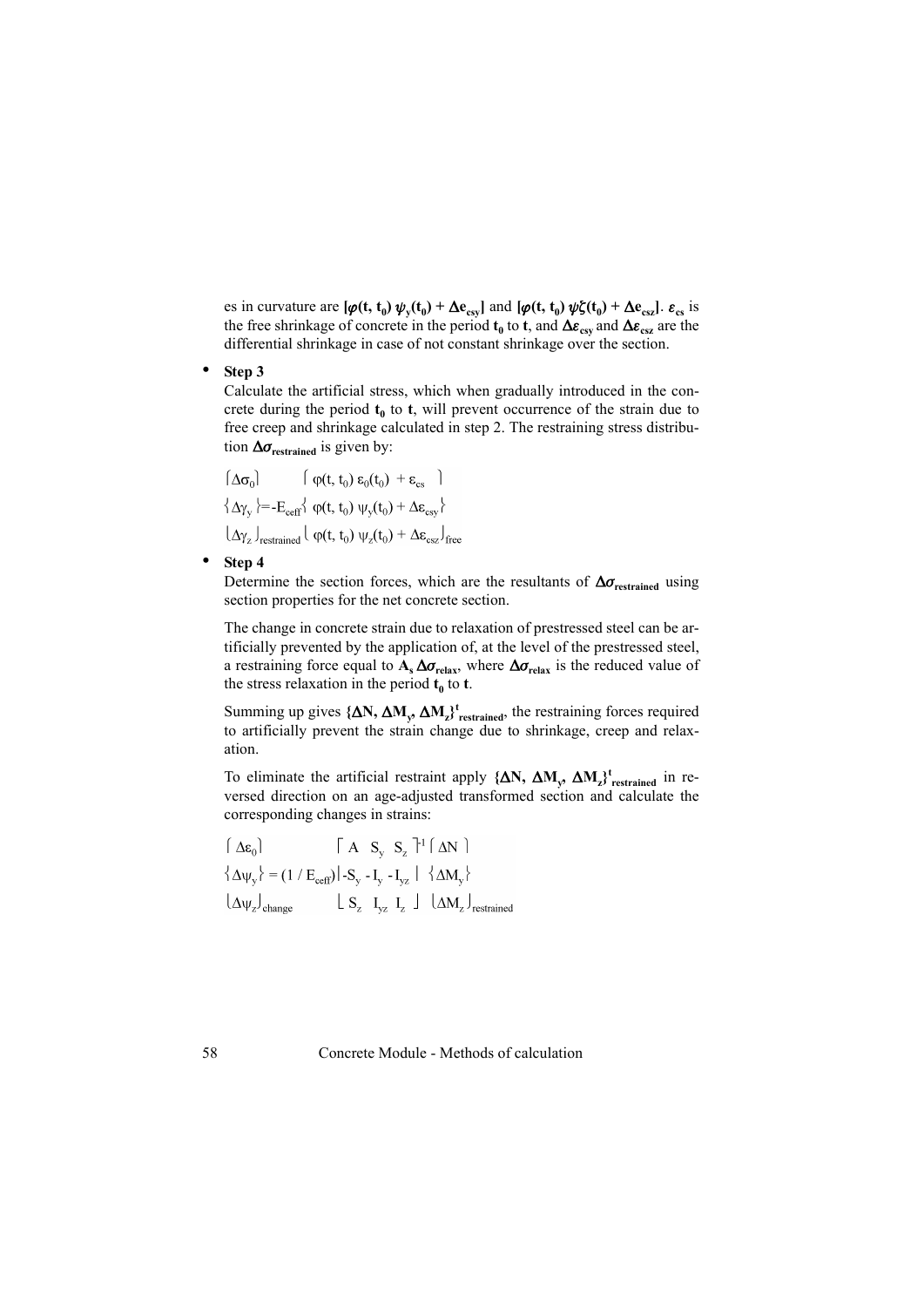<span id="page-58-0"></span>and stresses:

$$
\begin{aligned}\n\left\{\Delta \mathbf{\sigma}_0\right\} & \left\{\Delta \mathbf{\varepsilon}_0\right\} \\
\left\{\Delta \gamma_y\right\} &= \mathbf{E}_{\text{ceff}} \left\{\Delta \psi_y\right\} \\
\left\{\Delta \gamma_z\right\}_{\text{change}} & \left\{\Delta \psi_z\right\}_{\text{change}}\n\end{aligned}
$$

#### **Final stresses and strains**

The concrete strain distribution at time **t** is the sum of the elastic strain (**step 1**) and the change in strain due to shrinkage, creep and relaxation (**step 4**).

| $\lceil \varepsilon_0 \rceil$ $\lceil \varepsilon_0 \rceil$ $\lceil \Delta \varepsilon_0 \rceil$ | The concrete stress distribution at time <b>t</b> is the |
|--------------------------------------------------------------------------------------------------|----------------------------------------------------------|
|                                                                                                  | sum of the elastic stress (step 1), the restraint        |
| $\{\psi_{\rm v}\} = \{\psi_{\rm v}\} + \{\Delta\psi_{\rm v}\}$                                   | stresses (step 3) and the changes in stresses            |
| $(\psi_z)_{sum}$ $(\psi_z)_{el}$ $(\Delta \psi \zeta)_{change}$                                  | due to the reversed restraint (step 4).                  |

$$
\begin{aligned}\n\lceil \sigma_0 \rceil & \lceil \sigma_0 \rceil & \lceil \Delta \sigma_0 \rceil & \lceil \Delta \sigma_0 \rceil \\
\lceil \gamma_y \rceil & \vdots & \lceil \gamma_y \rceil + \lceil \Delta \gamma_y \rceil + \lceil \Delta \gamma_y \rceil \\
\lceil \gamma \zeta \rceil_{\text{sum}} & \lceil \gamma_z \rceil_{\text{el}} & \lceil \Delta \gamma_z \rceil_{\text{restrained}} \Delta \gamma_z \rceil_{\text{change}}\n\end{aligned}
$$

The strain ε in reinforcement at the time **t** is the sum of the elastic strains (**step 1**) and the change in strain due to the reversed restraint (**step 4**). The final stress is then

simply calculated as **E**<sub>ε</sub>ε. In prestressed reinforcement the initial stresses and the reduced relaxation must be added to get the final.

### **3.4.2.3 Stresses and strain in cracked sections**

Stresses and strain in a cracked section can generally not be solved by a direct method because only the compressed part of the section is active and the part in tension is ignored. The properties for the active part are then dependent of the position of the neutral axis and thus this must be determined before calculation of stresses and strains may be completed. On the other hand the position of the neutral axis depends on the stress-strain distribution, so obviously an iterative method is needed.

Obviously a stress distribution must be determined that satisfies the equilibrium of the cracked section. As before (see ch. [3.4.2](#page-52-0)) we get: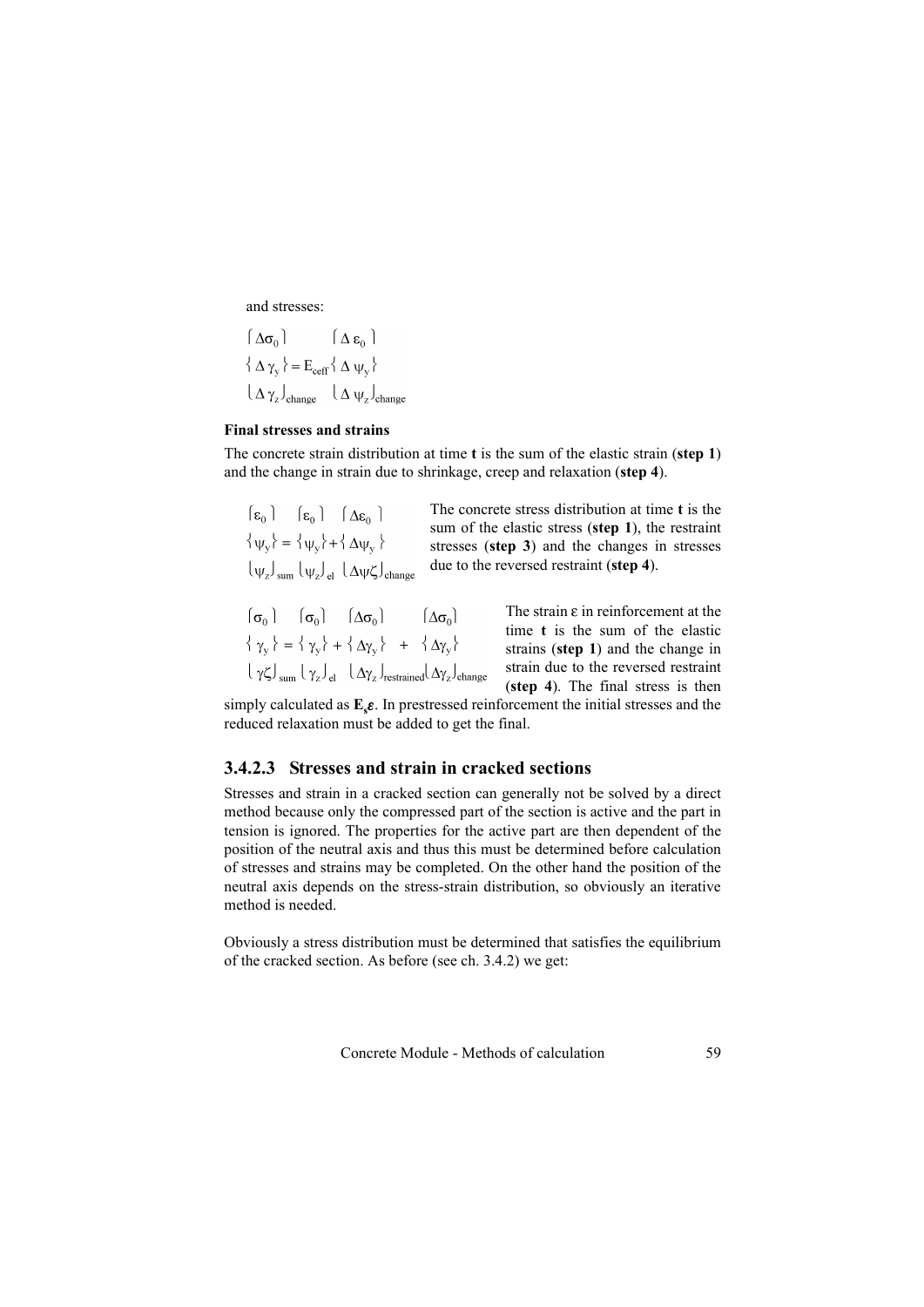The stress at any fiber is a function of strain in accor- $[N] = [6dA]$ dance with the stress-strain relations, which generically  $\{M_{\nu}\} = \{-\sigma z dA\}$ may be non-linear. However, in serviceability limit state these relations are often considered to be linear in  $[M<sub>z</sub>] = [ \int \sigma y dA ]$ accordance with Hooke's law.

At determination of the position  
\nof the neutral axis position we  
\nassume as a first attempt un-  
\ncracked section:  
\n
$$
\{\varepsilon_0\}
$$
  
\n $\{\varepsilon_0\}$   
\n $\{\varepsilon_1 \}$   
\n $\{\varepsilon_2\}$   
\n $\{\varepsilon_1 / E_c(t)\} - S_y - I_y - I_{yz} \}$   
\n $\{\varepsilon_2 / E_c(t)\} - S_y - I_y - I_{yz} \}$   
\n $\{\varepsilon_1 / E_c(t)\} - S_y - I_y - I_{yz} \}$   
\n $\{\varepsilon_2 / E_c(t)\} - S_z - I_y - I_{yz} \}$ 

where the section properties are properties of a transformed uncracked section.

By numerical integration, using first trial values of the strain parameters and the stress-strain relation, determine  $\{N, M_{\nu}, M_{z}\}\)_{calculated}$  ignoring concrete in tension.

Determine a vector of residuals:

 $[R_1]$   $[N]$   $[N]$  $\{R_2\}=\{M_v\}$  -  $\{M_v\}$  $(R_3)$   $(M_7)_{\text{calculated}}$   $(M_7)_{\text{section}}$ 

Use Newton-Raphson iteration to bring **{R}** close to **{0}**:

$$
\begin{aligned}\n\lceil \frac{\partial R_1}{\partial \varepsilon_0} \frac{\partial R_1}{\partial \psi_y} \frac{\partial R_1}{\partial \psi_z} \rceil \lceil \Delta \varepsilon_0 \rceil & \lceil R_1 \rceil \\
\lceil \frac{\partial R_2}{\partial \varepsilon_0} \frac{\partial R_2}{\partial \psi_y} \frac{\partial R_1}{\partial \psi_z} \rceil \lceil \frac{\partial \psi_z}{\partial \psi_z} \rceil & \lceil \frac{\partial \psi_z}{\partial \psi_z} \rceil \\
\lceil \frac{\partial R_3}{\partial \varepsilon_0} \frac{\partial R_3}{\partial \psi_y} \frac{\partial R_1}{\partial \psi_z} \rceil \lceil \frac{\langle \psi_z \rangle_1}{\partial \psi_z} \rceil & \lceil R_3 \rceil\n\end{aligned}
$$

Solution of this equation gives incremental strain parameters leading to improved trial values: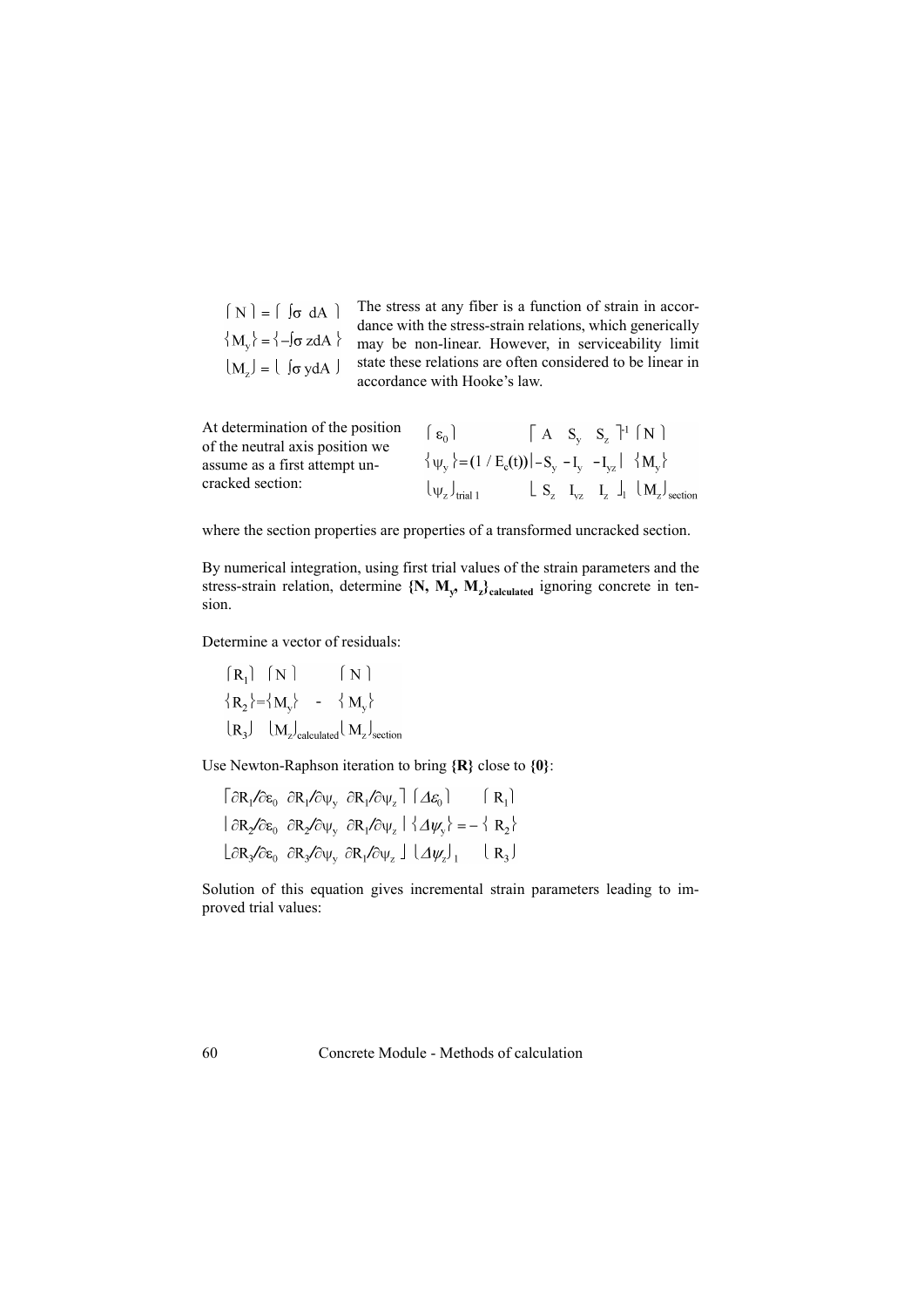<span id="page-60-0"></span>
$$
\begin{array}{lll}\n\left[\epsilon_{0}\right] & \left[\epsilon_{0}\right] & \left[\Delta\epsilon_{0}\right] \\
\left\{\psi_{y}\right\} & = & \left\{\psi_{y}\right\} & + & \left\{\Delta\psi_{y}\right\} \\
\left[\psi_{z}\right]_{\text{trial i}} & \left[\psi_{z}\right]_{\text{trial (i-1)}} & \left[\Delta\psi_{z}\right]_{i}\n\end{array}
$$

The elements of the partial derivative matrix can be taken equal to  $\mathbf{E}_c(t)$  multiplied by the area properties of a transformed section in the cracked:

$$
\begin{aligned}\n\lceil \partial R_1 / \partial \epsilon_0 & \partial R_1 / \partial \psi_y & \partial R_1 / \partial \psi_z \quad \rceil \\
\lceil \partial R_2 / \partial \epsilon_0 & \partial R_2 / \partial \psi_y & \partial R_1 / \partial \psi_z \quad \rceil \approx E_c(t) \mid -S_y - I_y - I_{yz} \mid \\
\lceil \partial R_3 / \partial \epsilon_0 & \partial R_3 / \partial \psi_y & \partial R_1 / \partial \psi_z \quad \rceil \quad \rceil \quad \rceil \quad S_z \quad I_{yz} \quad I_z \quad I_z\n\end{aligned}
$$

For any trial values of the strain parameters  $\{\varepsilon_0, \psi_0, \psi_2\}^t$  the equation of the neutral axis is:

 $e_0 + \Psi_y(z - z_R) + \Psi_z(y - y_R) = 0$ 

This line will indicate the compression zone to be included in calculating the transformed cracked section above. The partial derivative matrix determined by the trial values  ${\{\epsilon_0, \psi_{\nu}, \psi_{z}\}}_{\text{trial}}$  may be used in all iterations, but recalculation in every step can speed up the convergence.

#### **Time-dependent stresses in cracked sections**

Calculating time-dependent stresses and strains in cracked sections is performed principally as in ch. [3.4.2.2](#page-54-0). However, as a result of the change of stress distribution between concrete and reinforcement the neutral axis changes position. In cracked sections this calls for a minor iteration to determine the final position of the neutral axis after time-dependent changes in stress-strain distributions.

### **3.4.2.4 Cracking**

#### **Cracking stress**

A section is assumed to be in cracked state when the maximum tensile stress, calculated on basis of an uncracked section, exceeds the tensile strength of the concrete. At bending the crack condition is then expressed as:

 $\sigma_{\rm n}$  +  $\sigma_{\rm m}$   $\leq$   ${\rm f}_{\rm ctm}$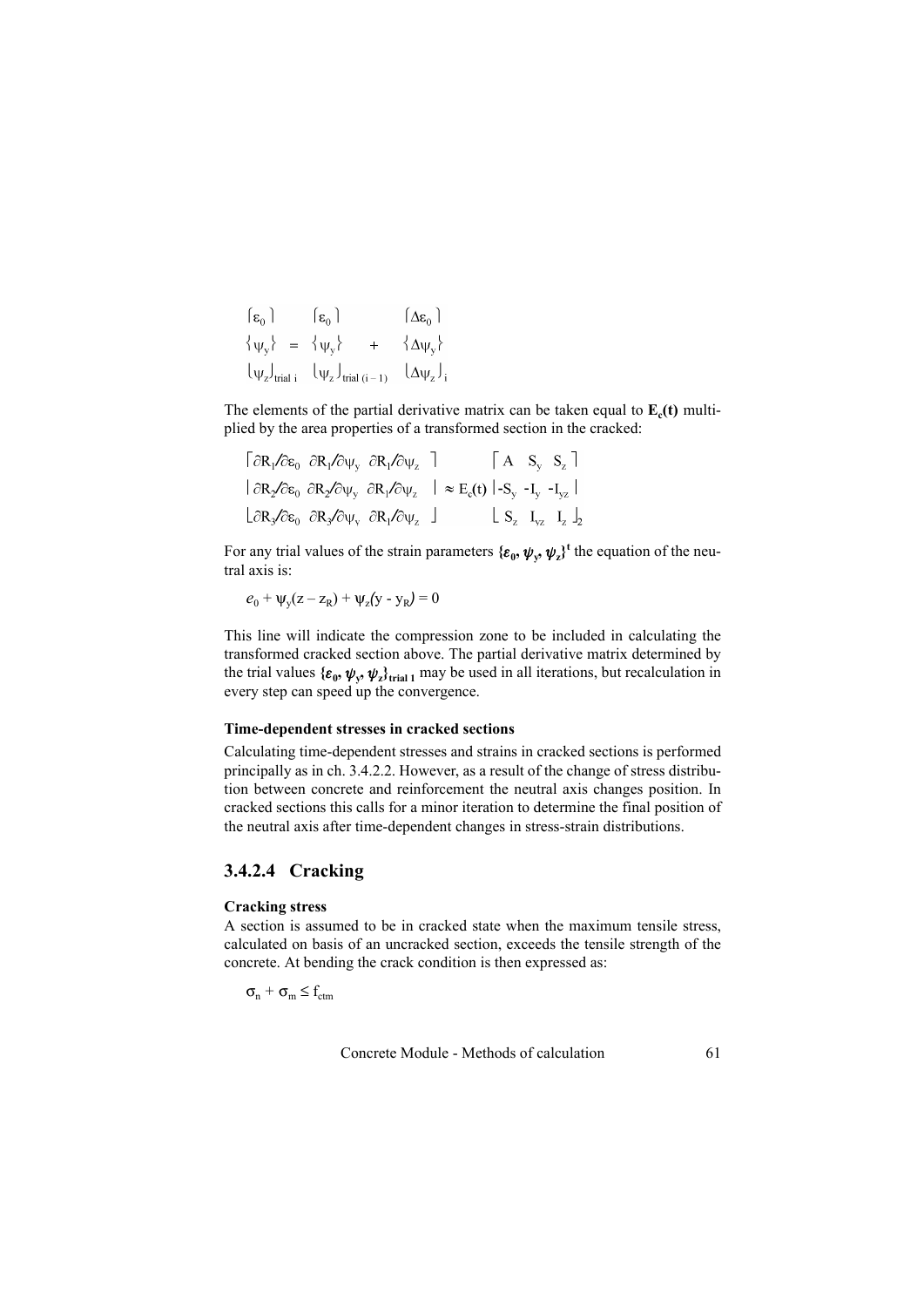where:

σ**<sup>n</sup>** is stress of normal force,

σ**<sup>m</sup>** is stress of moment,

 $f_{\text{ctm}}$  is the mean tensile design strength.

#### **Cracking moment**

Cracking moment is the moment that barely causes cracking. With section forces **N** and **M** with belonging stresses  $\sigma_n$  and  $\sigma_m$  we find the factor c that induces cracking at forces **N** and **c M** by:

$$
c = (f_{ctd} - \sigma_n) / \sigma_m
$$

and cracking moment by:

 $M_{\text{crack}} = c M$ 

#### **Crack width calculation**

The crack width  $\mathbf{w}_k$  may be calculated from:

$$
w_k = S_{r, max} (\varepsilon_{sm} - \varepsilon_{cm})
$$

where:

**S<sub>rmax</sub>** is the maximum crack spacing,

 $\varepsilon_{\rm sm}$  is the mean strain in the reinforcement,

 $\varepsilon_{cm}$  is the mean strain in the concrete between cracks.

 $\varepsilon_{\rm sm}$  -  $\varepsilon_{\rm cm}$  may be calculated from:

$$
\epsilon_{sm} \text{-} \epsilon_{cm} \text{=} \left[ \sigma_{\text{s}} \text{-} \left. k_{\text{t}} \, f_{\text{ct,eff}} \, / \, \rho_{\text{p,eff}} \left( 1 + \alpha_{\text{e}} \, \rho_{\text{p,eff}} \right) \right] / \, E_{\text{s}} \geq 0.6 \; \sigma_{\text{s}} \, / \, E_{\text{s}}
$$

where:

 $\sigma_{s}$  is the stress in the tension reinforcement assuming cracked section,

 $\alpha_e$  is the ratio  $\mathbf{E_s} / \mathbf{E_{cm}}$ 

**f**<sub>ct,eff</sub> is the mean value of the tensile strength of the concrete when the first crack occur,

 $f_{\text{ct,eff}} = f_{\text{ctm}}$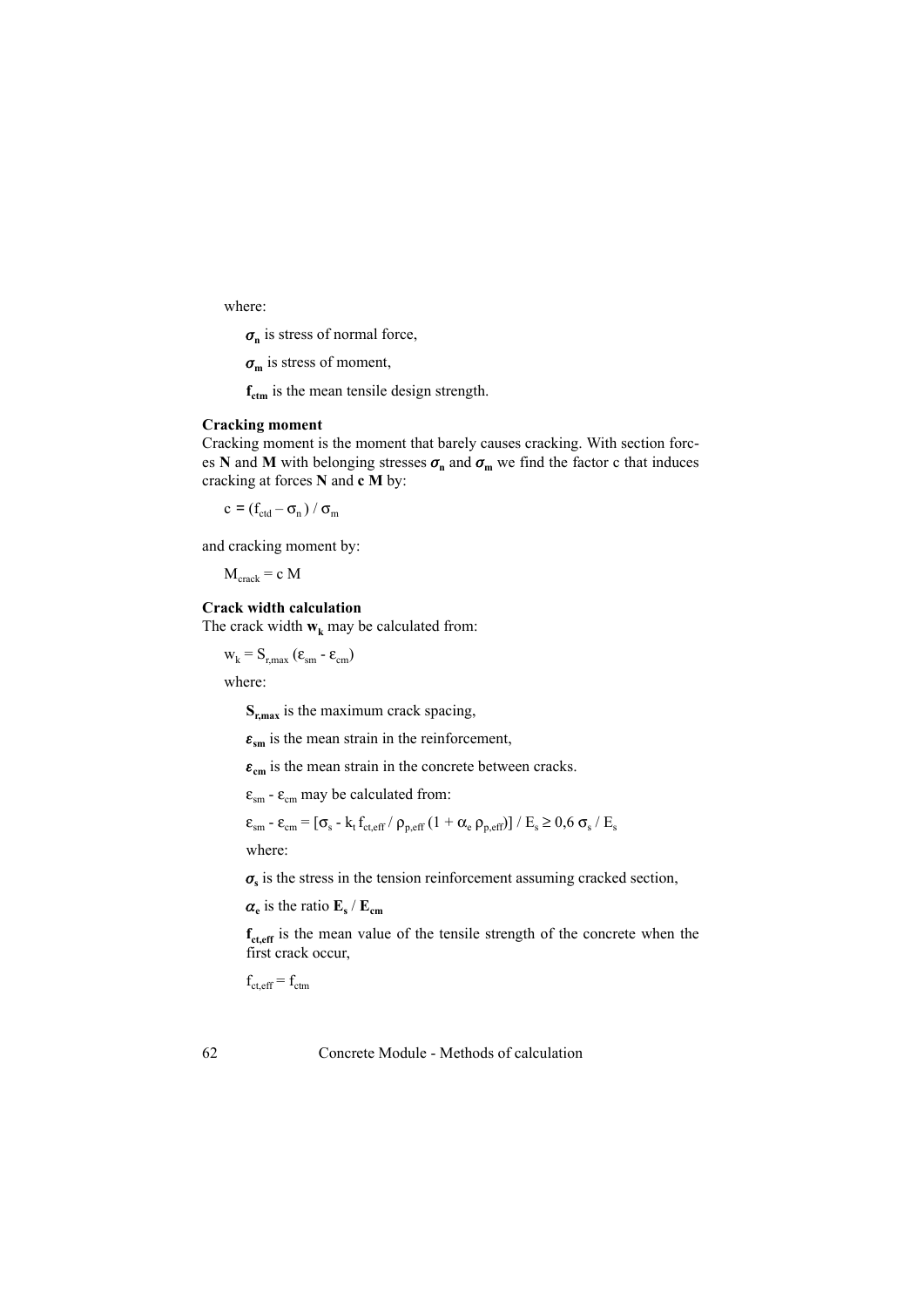$\rho_{p,eff} = (As + \zeta_1^2 A_p) / A_{c,eff}$ 

 $A_p'$  is the area of pre or post-tensioned tendons within  $A_{c,eff}$ ,

**Ac,eff** is the effective area of concrete as calculated below,

 $\xi_1$  is the adjusted ratio of bond strength as calculated below,

**kt** is a factor dependent on the duration of the load,

 $k_t = 0.6$  for short term loading and 0,4 for long term loading.

#### **Effective area of A<sub>c,eff</sub>**

 $A_{\text{c,eff}}$  is the effective area of concrete of depth  $h_{\text{c,ef}}$  where  $h_{\text{c,ef}}$  is the lesser of:



c) Member in tension

Figure 7.1: Effective tension area (typical cases)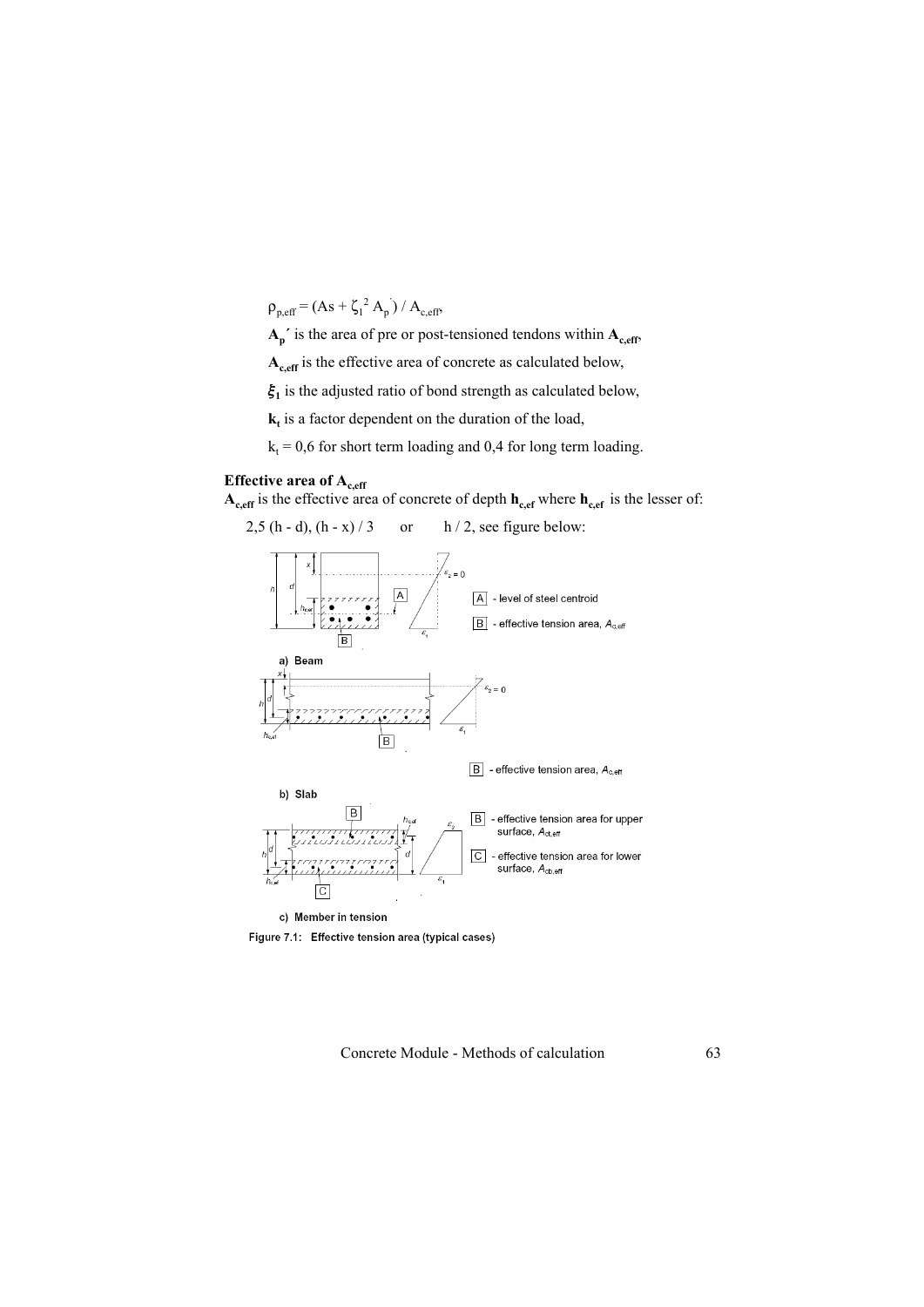#### **Adjusted ratio of bond strength** ξ**<sup>1</sup>**

 $\xi_1$  is the adjusted ratio of bond strength taking into account the different diameters of prestressing and reinforcing steel:

ξ<sub>1</sub> = (ξ φ<sub>s</sub> / φ<sub>p</sub>)<sup>0,5</sup>

where:

 $\xi$  is the ratio of bond strength according to the below table,

 $\phi_{\rm s}$  is the largest bar diameter,

φ**p** is equivalent diameter of prestressing steel.

Table 6.2: Ratio of bond strength,  $\xi$ , between tendons and reinforcing steel

| prestressing steel                                                                 | pre-<br>tensioned | bonded, post-tensioned |               |
|------------------------------------------------------------------------------------|-------------------|------------------------|---------------|
|                                                                                    |                   | $\leq$ C50/60          | $\geq$ C70/85 |
| smooth bars and wires                                                              | Not<br>applicable | 0.3                    | 0.15          |
| strands                                                                            | 0.6               | 0.5                    | 0.25          |
| indented wires                                                                     | 0,7               | 0,6                    | 0,3           |
| ribbed bars                                                                        | 0.8               | 0.7                    | 0.35          |
| Note: For intermediate values between C50/60 and C70/85 interpolation may be used. |                   |                        |               |

#### Crack spacing S<sub>rmax</sub>

For bonded reinforcement with spacing  $\leq 5(c + \phi/2)$  the crack spacing is calculated as:

$$
S_{r,max} = k_3 c + k_1 k_2 k_4 \phi / \rho_{p,eff}
$$

where:

 $\phi$  is the bar diameter in mm. If more than one bar size is present an average bar size  $\phi_{eq}$  should be used,

$$
\varphi_{eq}=(n_1\;{\varphi_1}^2+n_2\;{\varphi_2}^2)\,/\,(n_1\;{\varphi_1}+n_2\;{\varphi_2})
$$

**c** is the cover to the longitudinal reinforcement,

 $k_1 = 0.8$  for high bond bars, 1,6 for plain bars (e.g. prestressing tendons),

 $k<sub>2</sub> = 0.5$  for bending, 1,0 for pure tension,

$$
k_3 = 3,4
$$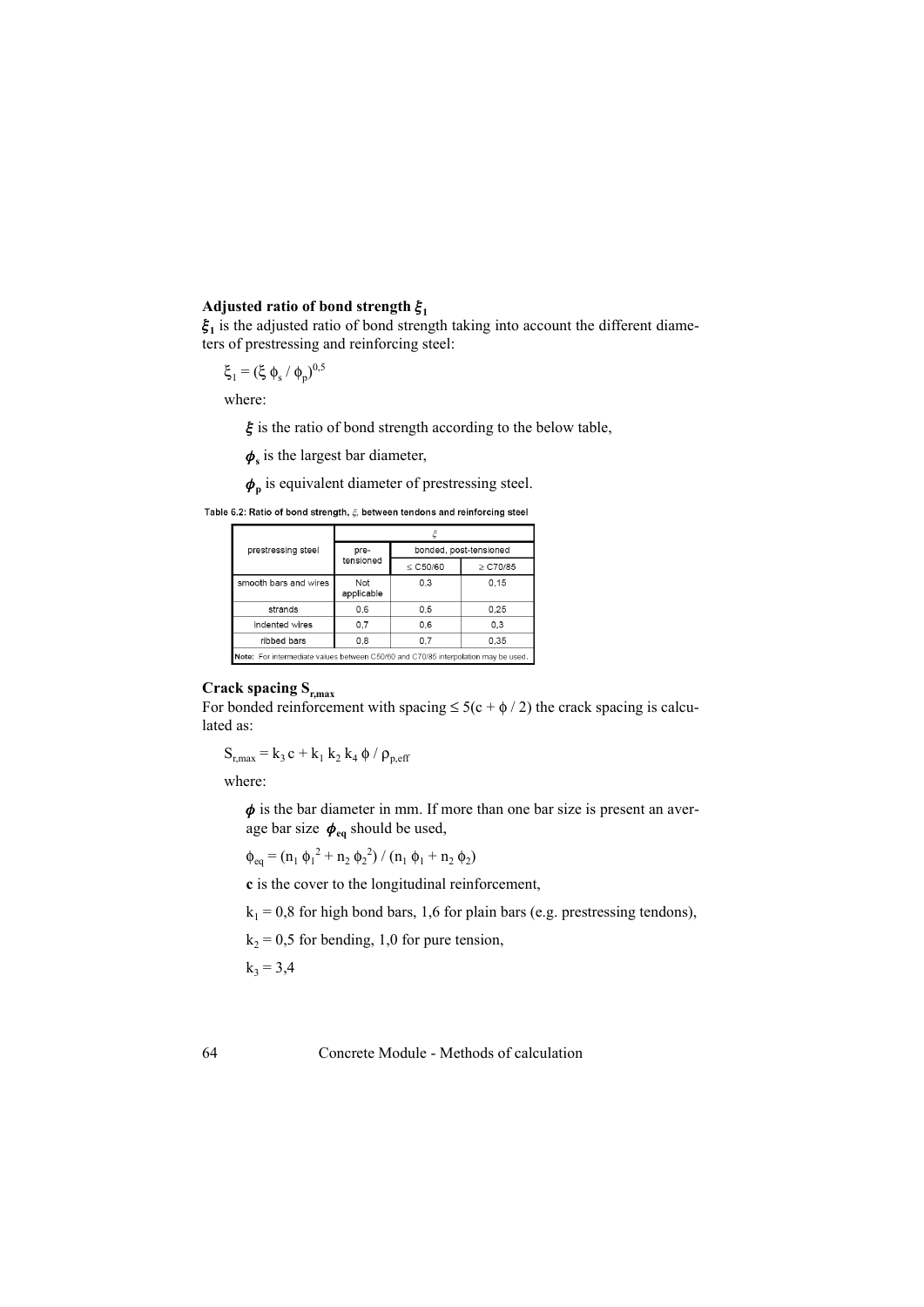<span id="page-64-0"></span> $k_4 = 0,425$  $\rho_{\text{neff}}$  as above.

For not bonded reinforcement or reinforcement with spacing  $> 5$  (c +  $\phi$  / 2) the crack spacing is calculated as:

 $S_{r, max} = 1,3 (h - x)$ 

where:

**x** is the neutral axis depth.

The crack spacing should be calculated in the direction of the principle tensile stress as:

$$
S_{r,max} = 1 / (\cos \theta / S_{r,max,y} + \sin \theta / S_{r,max,z})
$$

where:

 $\theta$  is the angle between the reinforcement in the y-direction and the direction of the principal tensile stress,

**Sr,max,y** and **Sr,max,z** are the crack spacings calculated in the **y** and **z** directions respectively.

## **3.4.3 Stresses and strains at non-linear analysis**

Non-linear section analysis is used when stresses or strains are so large that the relation between stress and strain no longer is assumed to be linear. This is generally the case at Ultimate Limit State.

### **3.4.3.1 Internal section forces from stresses and strain**

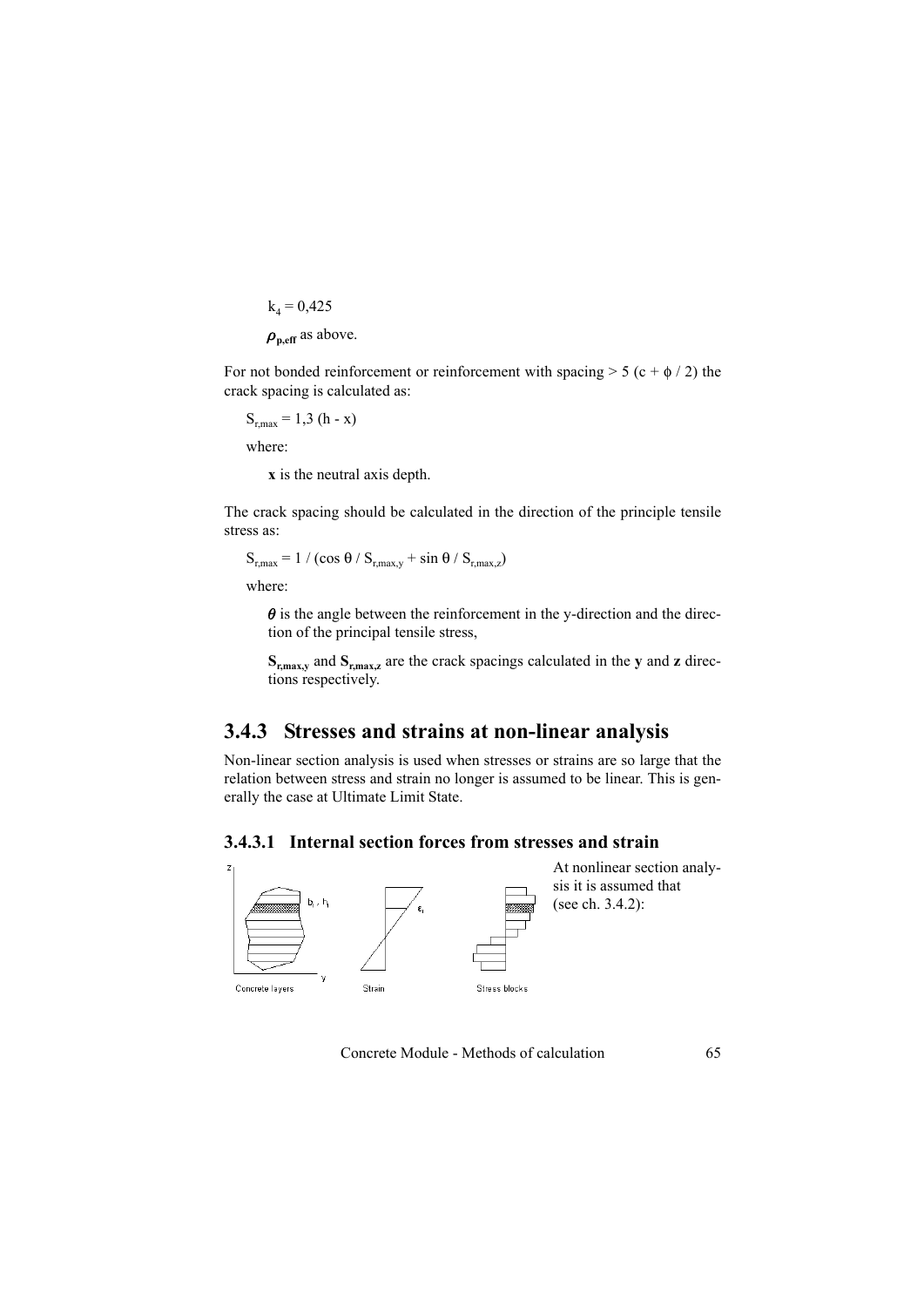- a) Plane cross-sections remain plane at bending (Bernoulli's hypothesis).
- b) Only normal stresses occur in pure bending (Navier's hypothesis).

In order to determine resultants to stresses in the section, generally numerical integration is needed. A simple method to make the integration is to divide the section into a number of concrete layers and reinforcement bars and then analyze each layer and bar separately. Strain and stress are determined in the middepth of each component and a numerical integration of the resulting moments and forces is performed:

$$
N = \sum_{i=1}^{n} f_{cj} b_i h_i + \sum_{j=1}^{m} (f_{sj} - f_{cj}) A_{sj}
$$
  

$$
M = \sum_{i=1}^{n} - f_{ci} b_i h_i (z_{cg} - z_{cj}) + \sum_{j=1}^{m} (f_{sj} - f_{cj}) A_{sj} (z_{cg} - z_j)
$$

with stresses according to:

 $f_{ci} = f_c (\varepsilon_{ci})$  where  $\varepsilon_{ci}$  is concrete strain at layer position,  $f_{ci} = f_c (\varepsilon_{ci})$  where  $\varepsilon_{ci}$  is concrete strain at bar position,  $f_{si} = f_{s}(\varepsilon_{si})$  where  $\varepsilon_{si}$  is steel strain at bar position,

where:  $\mathbf{n}$ ,  $\mathbf{m}$  = number of concrete layers and reinforcing bar elements,

 $\mathbf{b}_i$ ,  $\mathbf{h}_i$  = width and depth of a concrete layer **i**,

 $A_s$  = cross-sectional area of reinforcing bar,

 $z_{cg}$  = **z**-coordinate for centroid of section in local coordinate system with **y**-axis parallel to neutral axis,

 $f_c$  = stresses in concrete,

 $f<sub>s</sub>$  = stresses in reinforcement,

 $f_c(\varepsilon)$  = stress-strain relation (non-linear) for concrete,

 $f<sub>s</sub>(\varepsilon)$  = stress-strain relation (non-linear) for steel.

If the section is divided into a sufficient number of layers the accuracy will be satisfactory even if large non-linearity in the stress distribution exists.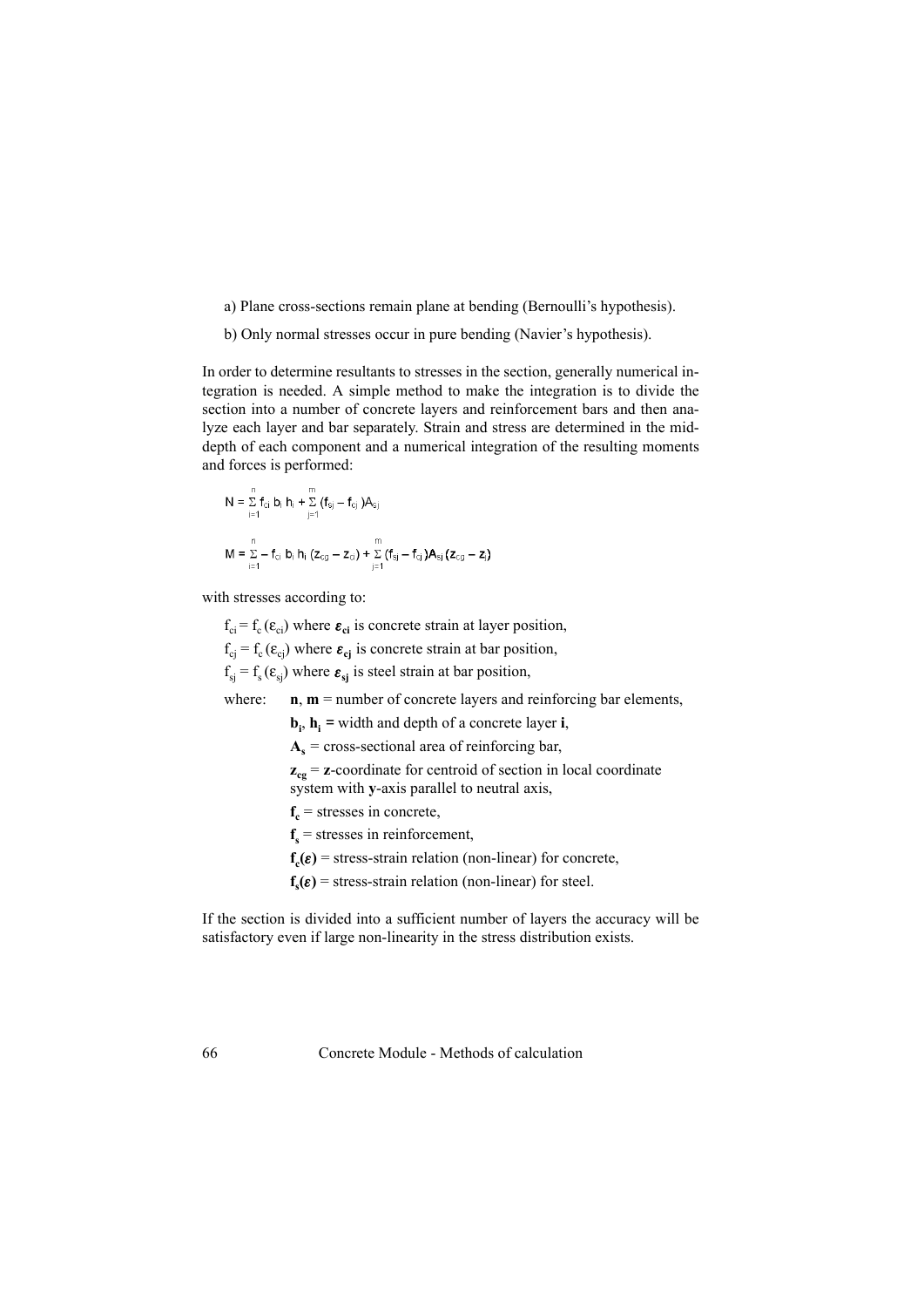### <span id="page-66-0"></span>**3.4.3.2 Stress-strain relation for concrete**

A rectangular stress distribution as shown below with height  $\lambda_x$  may be assumed.



Figure 3.5: Rectangular stress distribution

| $\lambda$ = 0.8 | for $f_{ck} \leq 50$ MPa<br>$\lambda = 0.8 - (f_{ck} - 50)/400$ for $50 < f_{ck} \le 90$ MPa               | (3.19)<br>(3.20) |
|-----------------|------------------------------------------------------------------------------------------------------------|------------------|
| and             |                                                                                                            |                  |
| $n = 1.0$       | for $f_{ck} \leq 50$ MPa<br>$\eta = 1.0 - (f_{ck} - 50)/200$ for $50 < f_{ck} \le 90$ MPa                  | (3.21)<br>(3.22) |
|                 | Note: If the width of the compression zone decreases in the direction of the extreme compression fibre the |                  |

value  $\eta$   $f_{\text{od}}$  should be reduced by 10%.

The value of the design compressive strength is defined as:

$$
f_{cd}^{}=\alpha_{cc}^{}\,\,f_{ck}^{}\,/\,\gamma_{c}^{}
$$

where:

 $\gamma_{\rm cc} = 1.0$ ,

 $\gamma_c$  is the partial safety factor as above.

The value of the design tensile strength is defined as:

$$
f_{ctd}^{} \!= \alpha_{ct}^{} \; f_{ctk,0.05}^{}
$$
 /  $\gamma_{c}^{}$ 

where:

 $\alpha_{\rm ct} = 1.0$ ,

 $\gamma_c$  is the partial safety factor as above.

#### **NA UK**

 $\alpha_{\rm co} = 0.85$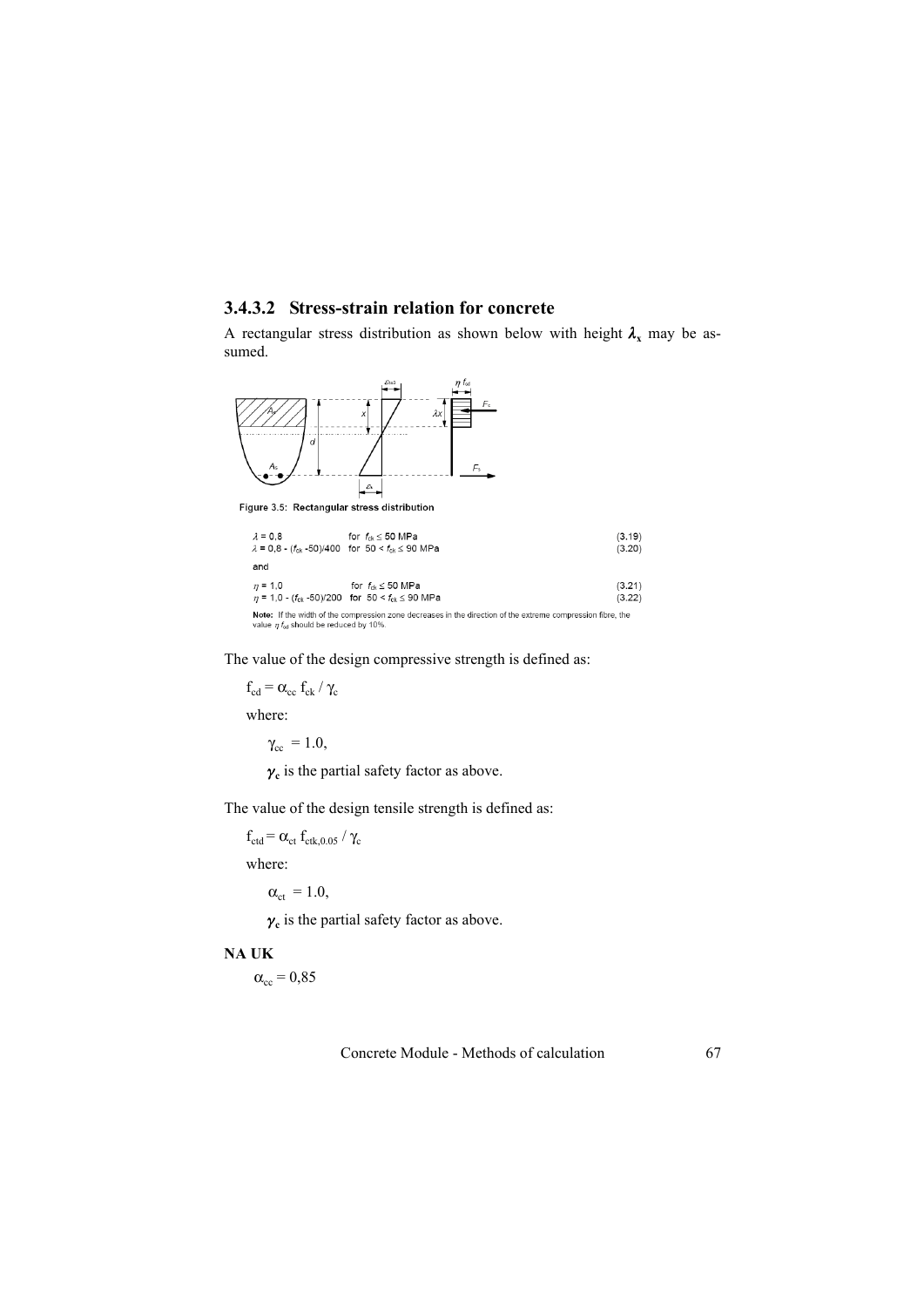#### <span id="page-67-0"></span>**NA Finland**

 $\alpha_{\rm cc} = 0.85$ 

### **3.4.3.3 Stress-strain relation for reinforcement steel**

Strain limit  $\varepsilon_{ud} = 0.9 \varepsilon_{uk}$ 

### **NA Denmark**

 $\epsilon_{\rm ud}$  =  $f_{\rm wd}$  /  $E_{\rm s}$ 

### **NA Finland**

 $\varepsilon_{ud} = 0.02$ 

### **3.4.3.4 Calculation of stress and strains due to section forces**

At non-linear section analysis determination of the strain distribution on a section including position of the neutral axis is generally not possible to perform with a direct method. Instead an iterative method must be. The method that is described in ch. [3.4.2.3](#page-58-0) for cracked section is suitable to use at non-linear calculation too. The calculation of section forces out of assumed strains is then performed using the method described in ch. [3.4.3.1](#page-64-0).

With this method primarily the strain distribution is determined and after that the stresses are calculated using the non-linear stress-strain relation.

## **3.4.4 Elongation and curvature**

Elongation and curvature of a section is immediately available when the strain distribution has been calculated (linear or non-linear) as the components of the strain distribution represent the strain  $\varepsilon_0$  in reference point **R** and the curvatures  $\psi$ <sub>x</sub> and  $\psi$ <sub>z</sub>.

In structural calculations these values may be used directly for an uncracked section. For a cracked section it is unfavourable to use the cracked values directly as influence of uncracked concrete between cracks is not regarded. This influence is taken care of by the distribution coefficient  $\zeta$  (see [7] ch. 7.4.3), which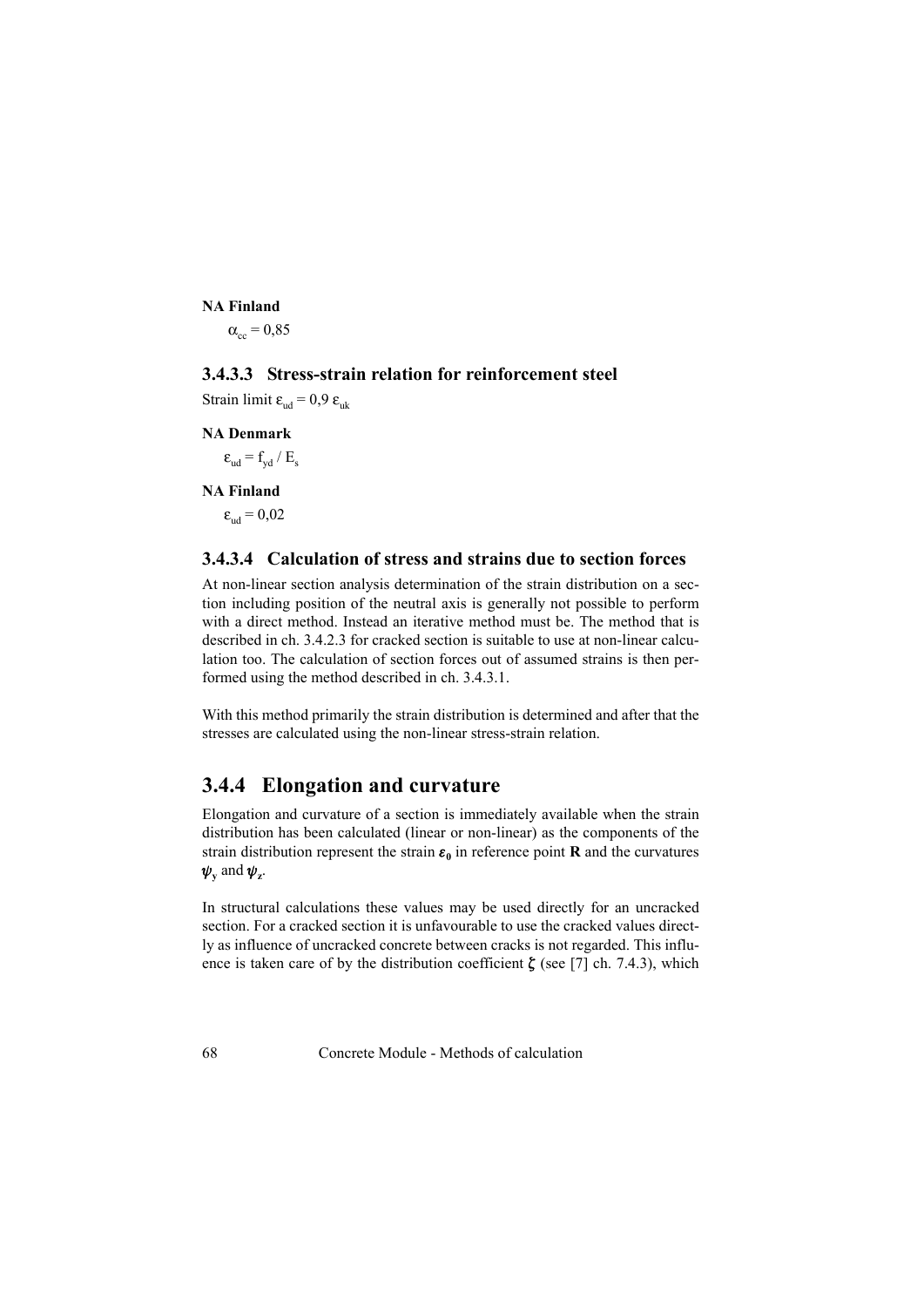approximately regards the distribution between cracked and uncracked part of the element. We get:

$$
\begin{aligned}\n\left\{\begin{aligned}\n\varepsilon_{0} \right\} & \qquad \left\{\varepsilon_{0} \right\} & \qquad \left\{\varepsilon_{0} \right\} \\
\left\{\psi_{y} \right\} & = \zeta \left\{\psi_{y} \right\} + (1 - \zeta) \left\{\psi_{y} \right\} \\
\left\{\psi_{z}\right\}_{\text{average}} & \left\{\psi_{z}\right\}_{\text{cr}} & \qquad \left\{\psi_{z}\right\}_{\text{oncr}}\n\end{aligned}\n\end{aligned}
$$

The coefficient  $\zeta$  is generally calculated in connection to cracking (see ch. [3.4.2.4](#page-60-0)).

### **3.4.5 Ultimate moment capacity**



Moment capacity in ultimate limit state is most easily calculated with a fixed neutral axis inclination, e.g. parallel to either **y** or **z**-axis. As non-linear material and cracking are assumed iteration is required to establish equilibrium together with external normal force

and at the same time calculate current moment capacity.

Start the calculation by setting maximum allowed strain in extreme concrete fiber ( $\epsilon_{\text{cmax}}$ ) and extreme reinforcement bar ( $\epsilon_{\text{smax}}$ ) and calculate force resultants in compression zone and tension zone in order to determine if compression or tension is decisive. Iteration continues with adjustment of neutral axis position to get maximum utilization of decisive materials at established equilibrium conditions.

Moment capacity may also be calculated in an optional direction, either as a fixed neutral axis inclination (other than **y** or **z**-axis) or as a fixed moment vector inclination. In the latter case an iteration is generally demanded to establish the neutral axis direction that corresponds to the given moment vector inclination.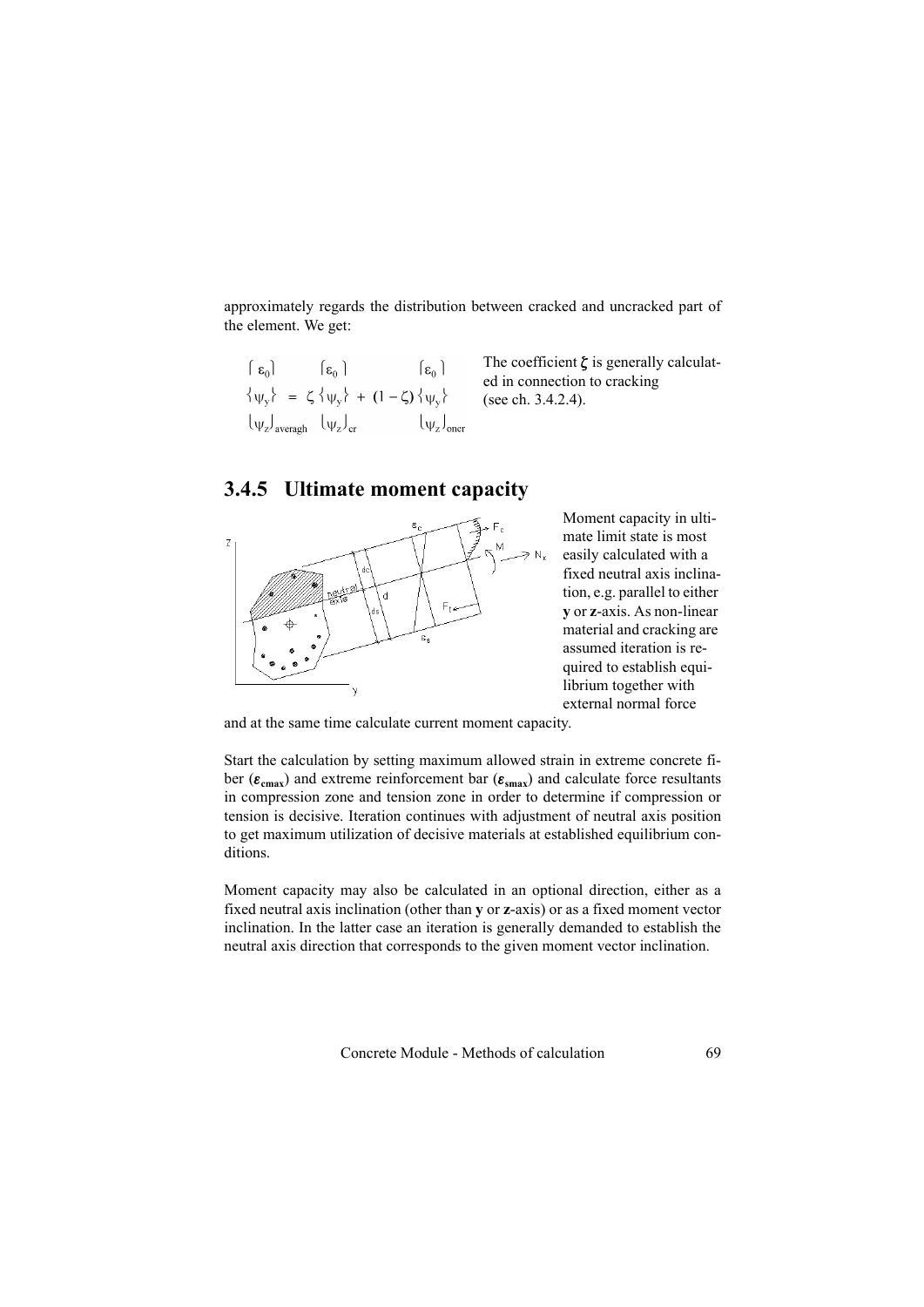## <span id="page-69-0"></span>**3.4.6 Shear capacity with shear reinforcement**

The design of members with shear reinforcement is based on a truss model (see figure below):



 $\boxed{A}$  - compression chord,  $\boxed{B}$  - struts,  $\boxed{C}$  - tensile chord,  $\boxed{D}$  - shear reinforcement



Figure 6.5: Truss model and notation for shear reinforced members

where:

 $\alpha$  is the angle between shear reinforcement and the beam axis,

 $\theta$  is the angle between the concrete compression strut and the beam axis perpendicular to the shear force,

 $\mathbf{F}_{td}$  is the design value of the tensile force in the longitudinal reinforcement,

F<sub>cd</sub> is the design value of the compression force in the direction of the longitudinal member axis,

 **is the minimum width between tension and compression chords,** 

**z** is the inner lever arm. In shear analysis without axial force, the approximate value  $z = 0.9$  d may normally be used.

**z** is the inner lever arm. In shear analysis without axial force, the approximate value  $z = 0.9$  d may normally be used.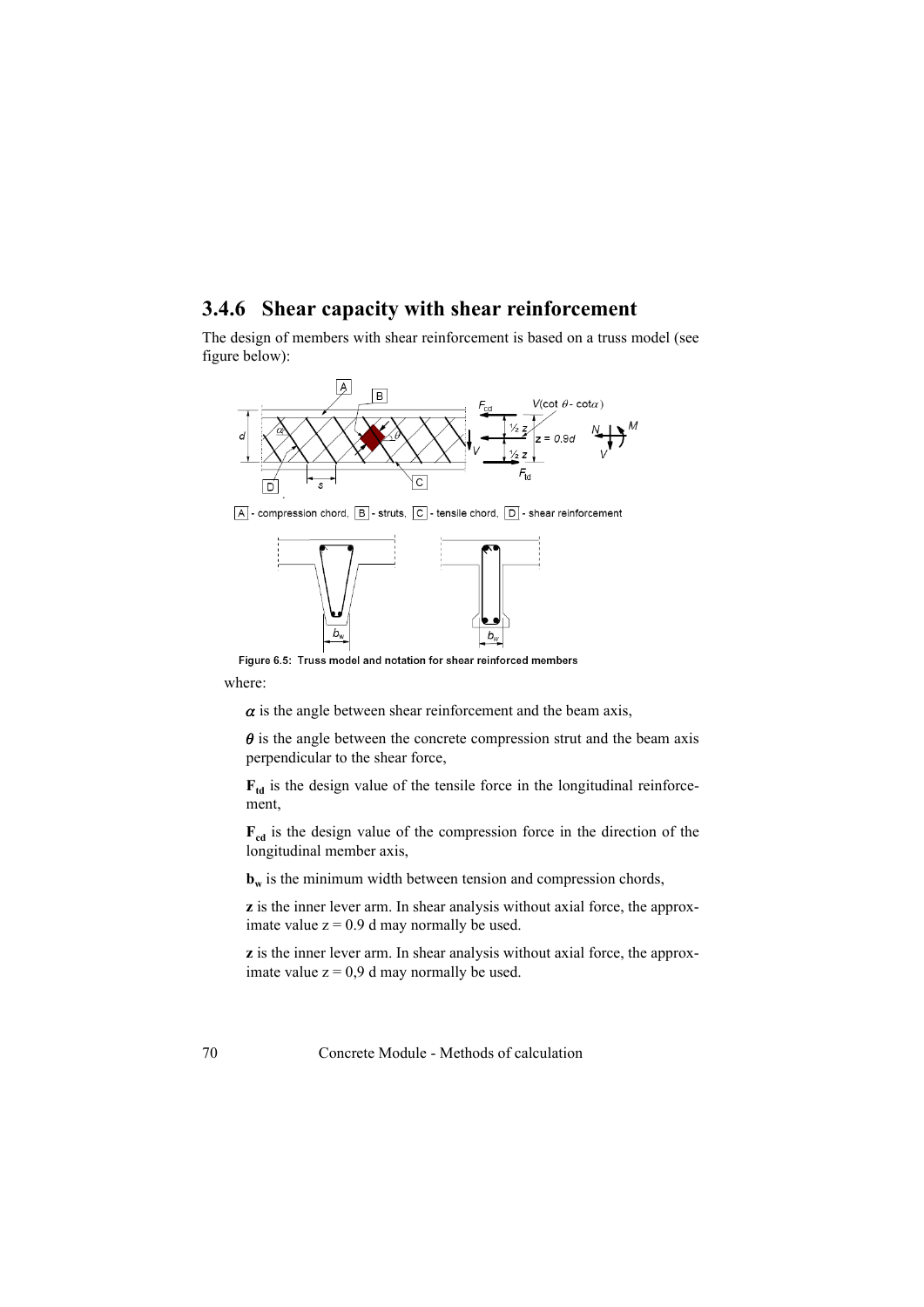## **3.4.7 Shear capacity of the shear reinforcement**

The shear capacity of a section with shear reinforcement is considered to be sufficient if:

 $V_{\rm Ed} \le V_{\rm Rd}$ , but  $V_{\rm Ed} \le V_{\rm Rd}$ 

where:

 $V_{Rd,s}$  is the shear capacity of a section with shear reinforcement,

**V<sub>Rd,max</sub>** is the max capacity.

$$
V_{Rd,s} = A_{sw} / s z f_{ywd} (cot \theta + cot \alpha) sin \alpha or
$$
  
\n
$$
s = [A_{sw} z f_{ywd} (cot \theta + cot \alpha) sin \alpha] / V_{Ed}
$$
  
\n
$$
V_{Rd,max} = \alpha_{ew} b_w z v_1 f_{cd} (cot \theta + cot \alpha) / (1 + cot^2 \theta)
$$
  
\nwhere:

where:

 $f<sub>wnd</sub>$  is the design yield strength of the shear reinforcement,

**Asw** is the area of the shear reinforcement,

**s** is the spacing of the stirrups,

The angle  $\theta$  should be limited to  $1 \le \cot \theta \le 2.5$ 

 $v_1$  is a strength reduction factor for concrete cracked in shear.

If the design stress of the shear reinforcement is below 80% of the yield stress **fyk** then:

$$
v_1 = 0.6 \text{ for } f_{ck} \le 60 \text{ MPa}
$$

 $v_1 = 0.91 - f_{c\text{k}} / 200 > 0.5$  for  $f_{c\text{k}} > 60 \text{ MPa}$ 

In this case  $f_{\text{vwd}} = 0.8 f_{\text{vwk}}$ 

else:

 $v_1 = 0.6$  ( 1 - f<sub>ck</sub> / 250) (f<sub>ck</sub> in MPa)

 $\alpha_{\rm cw}$  is a coefficient taking account of the state of the stress in the compression chord,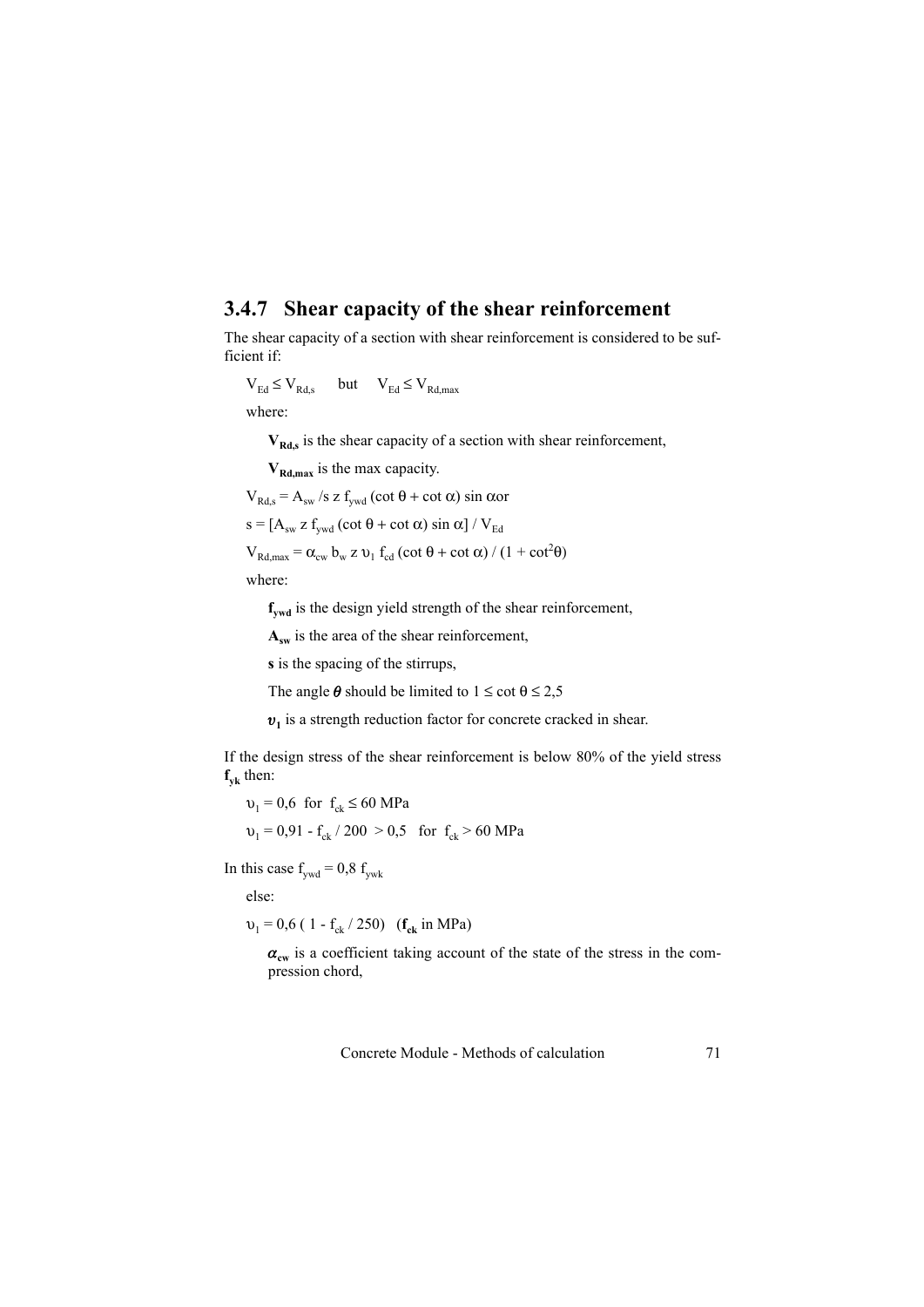$\alpha_{\text{cw}} = 1.0$  for non-pre stressed structures.

The maximum effective shear reinforcement  $A_{\text{sw,max}}$  for cot  $\theta = 1$  follows from:

 $A_{\text{curv}}$  f<sub>owd</sub> / (b<sub>w</sub> s)  $\leq$  0,5  $\alpha_{\text{cur}}$  v<sub>1</sub> f<sub>cd</sub> / sin  $\alpha$ 

In regions where there is no discontinuity of  $V_{Ed}$  (e.g. uniformly distributed loading) the shear reinforcement in any length increment  $l = z$  (cot  $\theta$  + cot  $\alpha$ ) may be calculated using the smallest value of  $V_{Ed}$  in the increment.

#### **NA British**

If shear co-exits with applied tension then **cot**  $\theta$  should be taken as 1,0.

If the design stress of the shear reinforcement is below 80% of the yield stress  $f_{\rm vk}$  then:

 $v_1 = 0.54$  (1 - 0.5 cos $\alpha$ ) for  $f_{ck} \le 60$  MPa  $v_1 = (0.84 - f_{ck} / 200) (1 - 0.5 \cos \alpha) > 0.5$  for  $f_{ck} > 60$  MPa

#### **NA Denmark**

If reinforcement class B or C is used then the inclination  $\theta$  of the compressive stress should be chosen as:

tan  $\alpha$  / 2 ≤ cot θ ≤ 2,5

where curtailed reinforcement is chosen:

tan  $\alpha$  / 2 ≤ cot θ ≤ 2.0

where:

 $\alpha$  is the angle between shear reinforcement and the beam axis.

If reinforcement class A is used then cot  $\theta = 1.0$ 

The strength reduction factor for concrete cracked in shear is calculated as:

 $v_1 = 0.76$  (1 - f<sub>ck</sub> / 200) (f<sub>ck</sub> in MPa) (5.103NA)

72 Concrete Module - Methods of calculation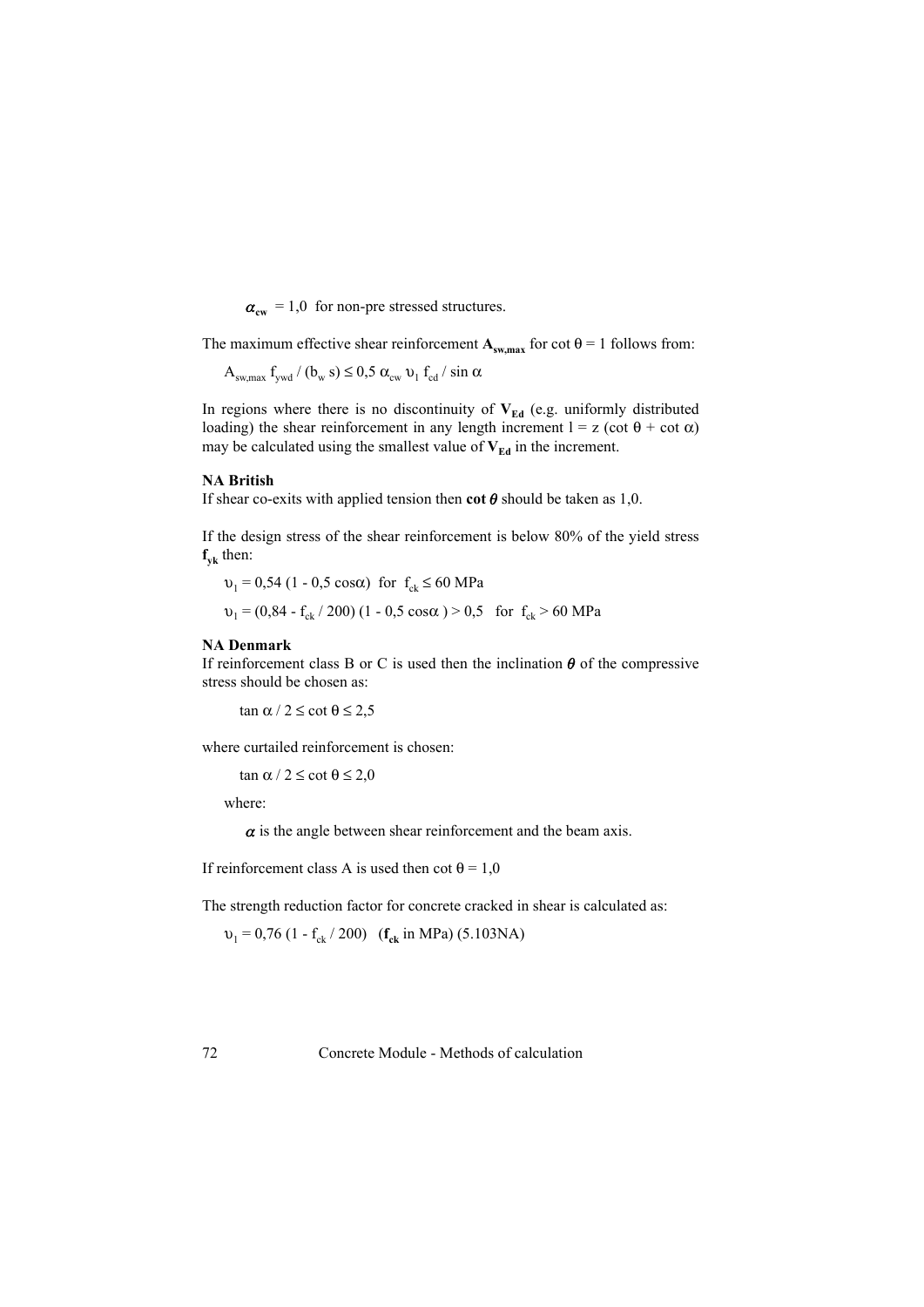### **3.4.8 Shear capacity without shear reinforcement**

The shear capacity of a section without shear reinforcement is considered to be sufficient if:

$$
V_{Ed} \leq V_{Rd,c}
$$

where:

 $V_{\text{Ed}}$  is the shear design force supplied by analysis,

 $V_{\text{Rd},c}$  is the shear capacity of the concrete.

However minimum shear reinforcement should nevertheless be provided except for slabs where transverse redistribution of loads is possible.

## **3.4.9 Shear capacity of the concrete**

$$
V_{Rd,c} = [C_{Rd,c} k (100 \rho_1 f_{ck})^{1/3} + k_1 \sigma_{cp}] b_w d
$$

with a minimum of:

 $V_{Rd,c} = [\nu_{min} + k_1 \sigma_{cn}] b_w d$ 

where:

$$
C_{\text{Rd,c}} = 0.18 / \gamma_c
$$
  
\nk<sub>1</sub> = 0.15  
\n**f**<sub>ck</sub> is in MPa  
\nk = 1 + (200 / d)<sup>0.5</sup>  $\le$  2.0, with **d** in mm  
\n
$$
\rho_1 = A_{\text{sf}} / (b_{\text{w}} d)
$$

 $A_{\rm sl}$  is the area of the tensile reinforcement, which extends  $\geq (l_{\rm bd} + d)$  beyond the section considered (see figure below),

 **is the smallest width of the cross-section in the tensile area (mm).** 

 $\sigma_{\rm cn} = N_{\rm Ed} / A_c < 0.2$  (MPa)

where: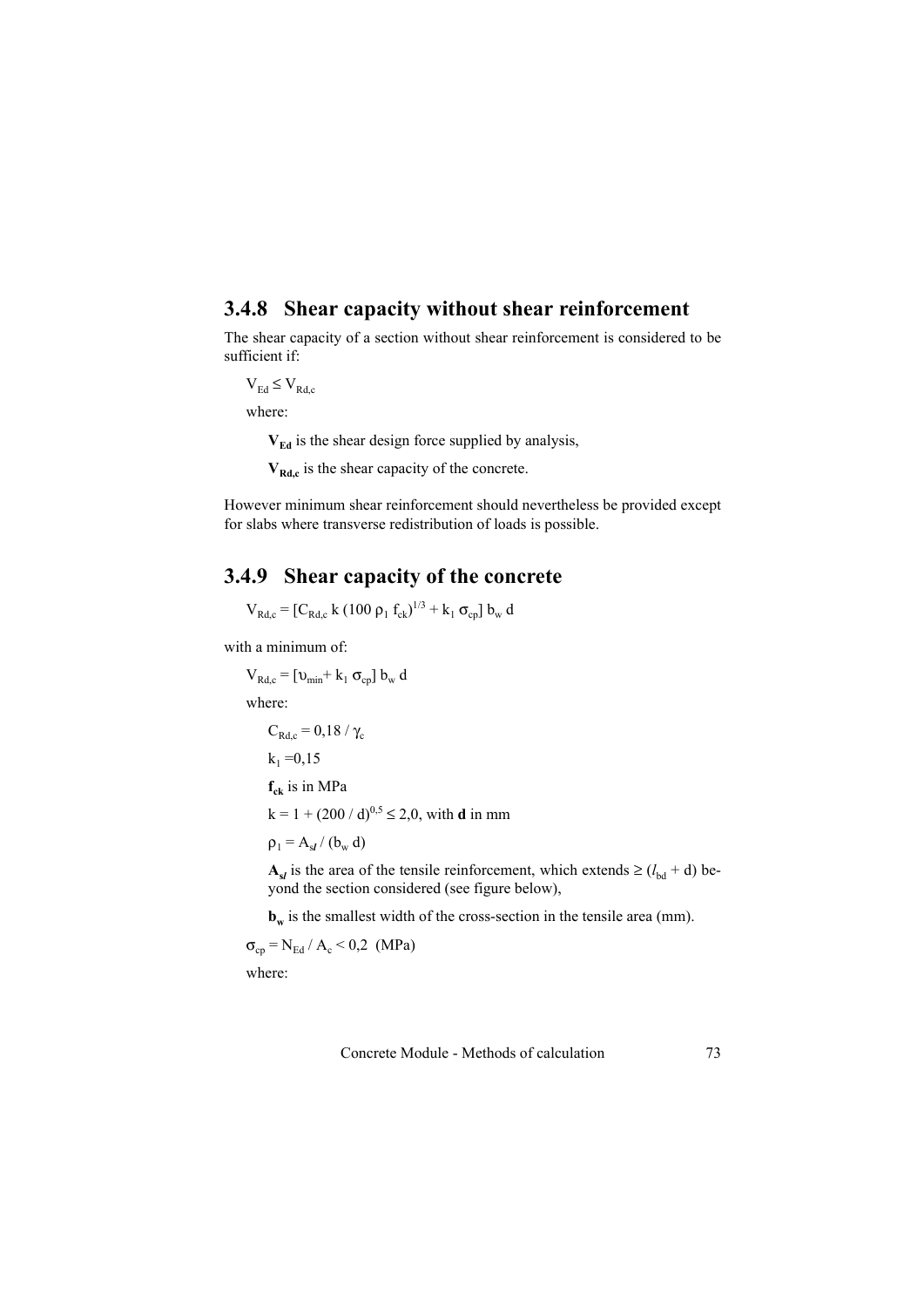$N_{\text{Ed}}$  is the axial force in the cross-section due to loading or pre stressing (in N) ( $N_{Ed}$  > 0 for compression). The influence of imposed deformations on  $N<sub>F</sub>$  may be ignored.

 $A_c$  is the area of concrete cross section (mm<sup>2</sup>),



Figure 6.3: Definition of  $A_{sl}$ 

The shear force  $V_{Ed}$  should always satisfy the condition:

 $V_{Ed}$  ≤ 0,5  $b_w$  d v f<sub>cd</sub>

where:

$$
0.6 (1 - f_{ck} / 250) \quad (f_{ck} \text{ in MPa})
$$

#### **3.4.10 Rules for shear reinforcement**

The shear reinforcement should form an angle a between 45 and 90 degrees to the longitudinal axis of the structural element.

The ratio of shear reinforcement is given by:

$$
\rho_w = A_{sw} / (s b_w \sin \alpha)
$$

where:

**Asw** is the area of shear reinforcement within length **s**,

The minimum shear reinforcement ratio is given by:

 $\rho_{w,min} = (0.08 \text{ f}_{ck}^{0.5}) / \text{ f}_{yk}$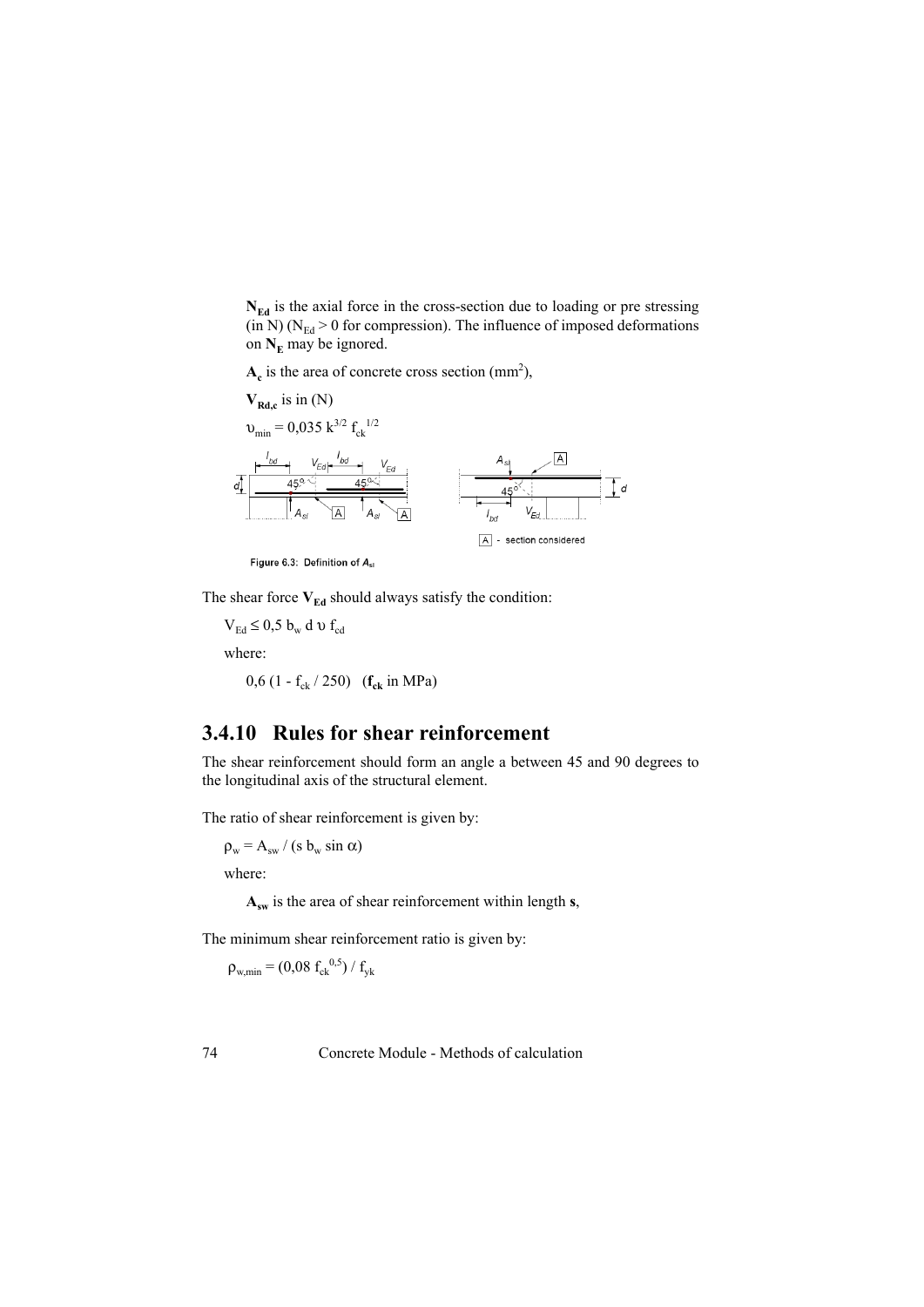The maximum spacing between shear assemblies should not exceed  $\mathbf{s}_{\text{Lmax}}$ .

 $s<sub>l max</sub> = 0.75 d (1 + cot α)$ 

The transverse spacing of the legs in a series of shear links should not exceed **st,max**:

 $s_{t, max} = 0.75$  d  $\leq 600$  mm

#### **NA Denmark**

The minimum shear reinforcement ratio is given by:

 $\rho_{w,min} = (0.063 f_{ck}^{0.5}) / f_{yk}$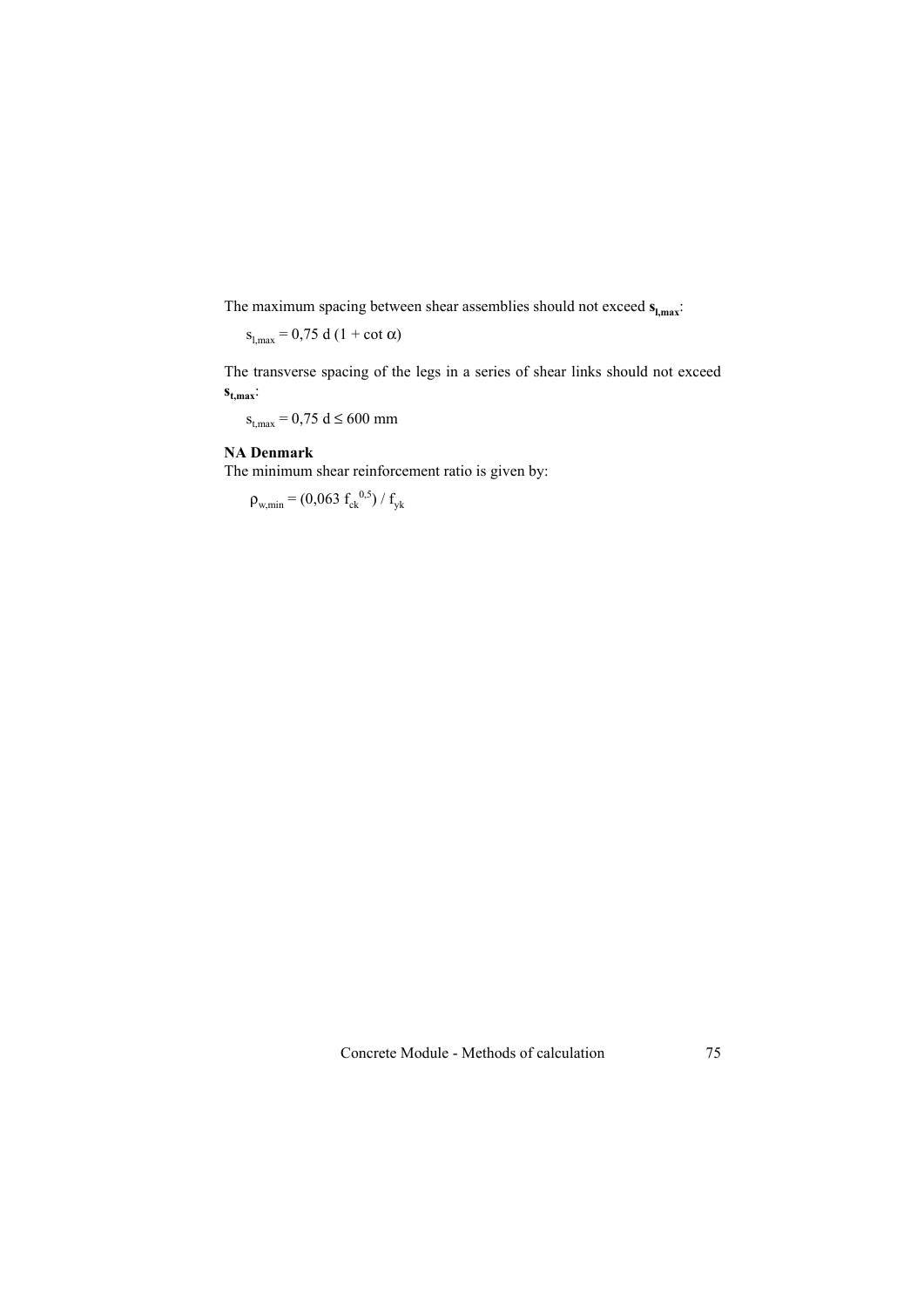76 Concrete Module - Methods of calculation